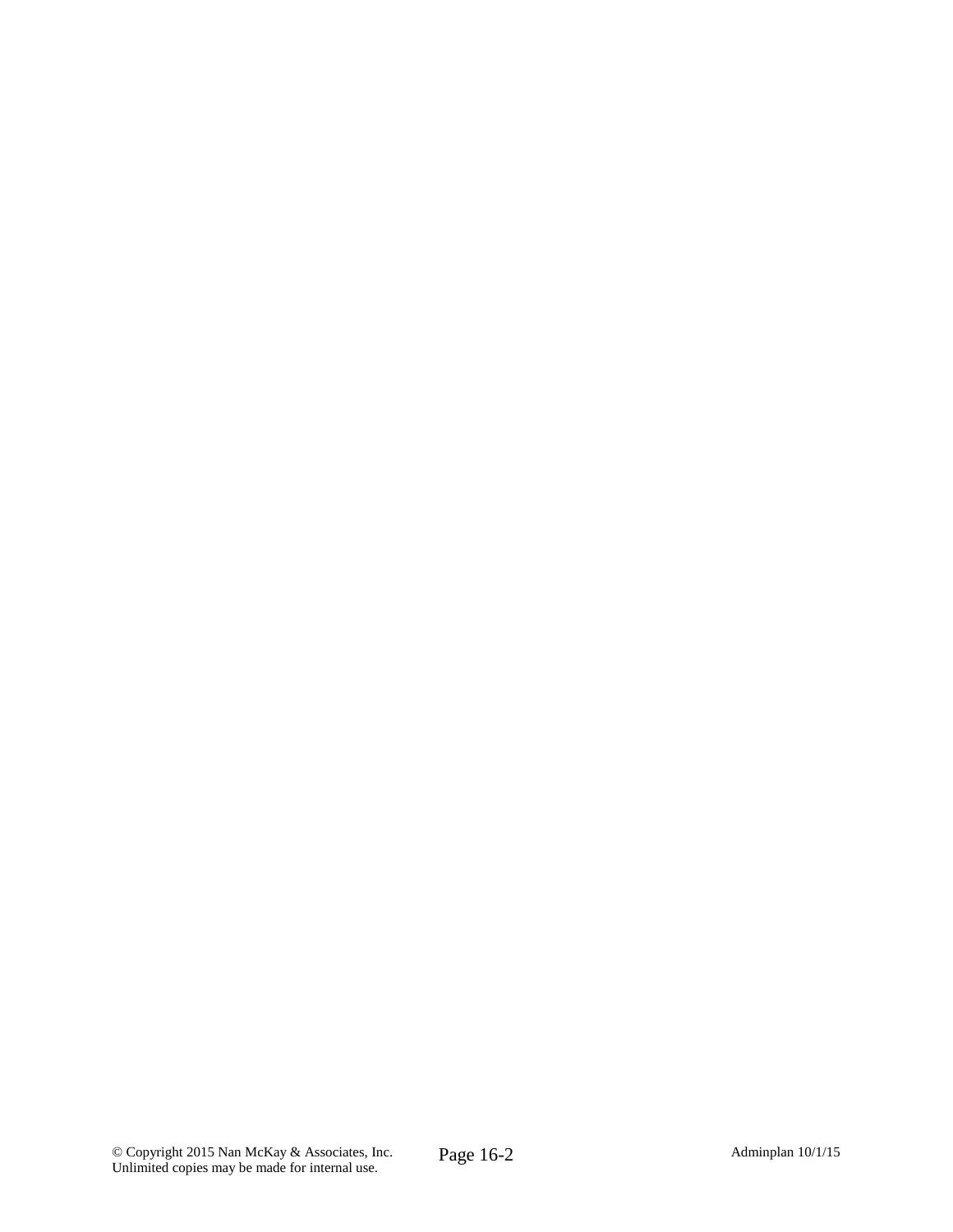# **PART I: ADMINISTRATIVE FEE RESERVE [24 CFR 982.155]**

The PHA will maintain administrative fee reserves, or unrestricted net assets (UNA) for the program to pay program administrative expenses in excess of administrative fees paid by HUD for a PHA fiscal year. HUD appropriations acts beginning with FFY 2004 have specified that administrative fee funding may be used only for activities related to the provision of HCV assistance, including related development activities. Notice PIH 2012-9 cites two examples of related development activities: unit modification for accessibility purposes and development of project-based voucher units. The notice makes clear that other activities may also qualify as related development activities. Administrative fees that remain in the UNA account from funding provided prior to 2004 may be used for "other housing purposes permitted by state and local law," in accordance with 24 CFR 982.155(b)(1).

If a PHA has not adequately administered its HCV program, HUD may prohibit use of funds in the UNA Account and may direct the PHA to use funds in that account to improve administration of the program, for HCV HAP expenses, or to reimburse ineligible expenses in accordance with the regulation at 24 CFR 982.155(b)(3).

HUD requires the PHA Board of Commissioners or other authorized officials to establish the maximum amount that may be charged against the UNA account without specific approval.

### PHA Policy

Expenditures from the UNA account will be made in accordance with all applicable federal requirements. Expenditures will not exceed \$10,000 per occurrence without the prior approval of the PHA's Board of Commissioners.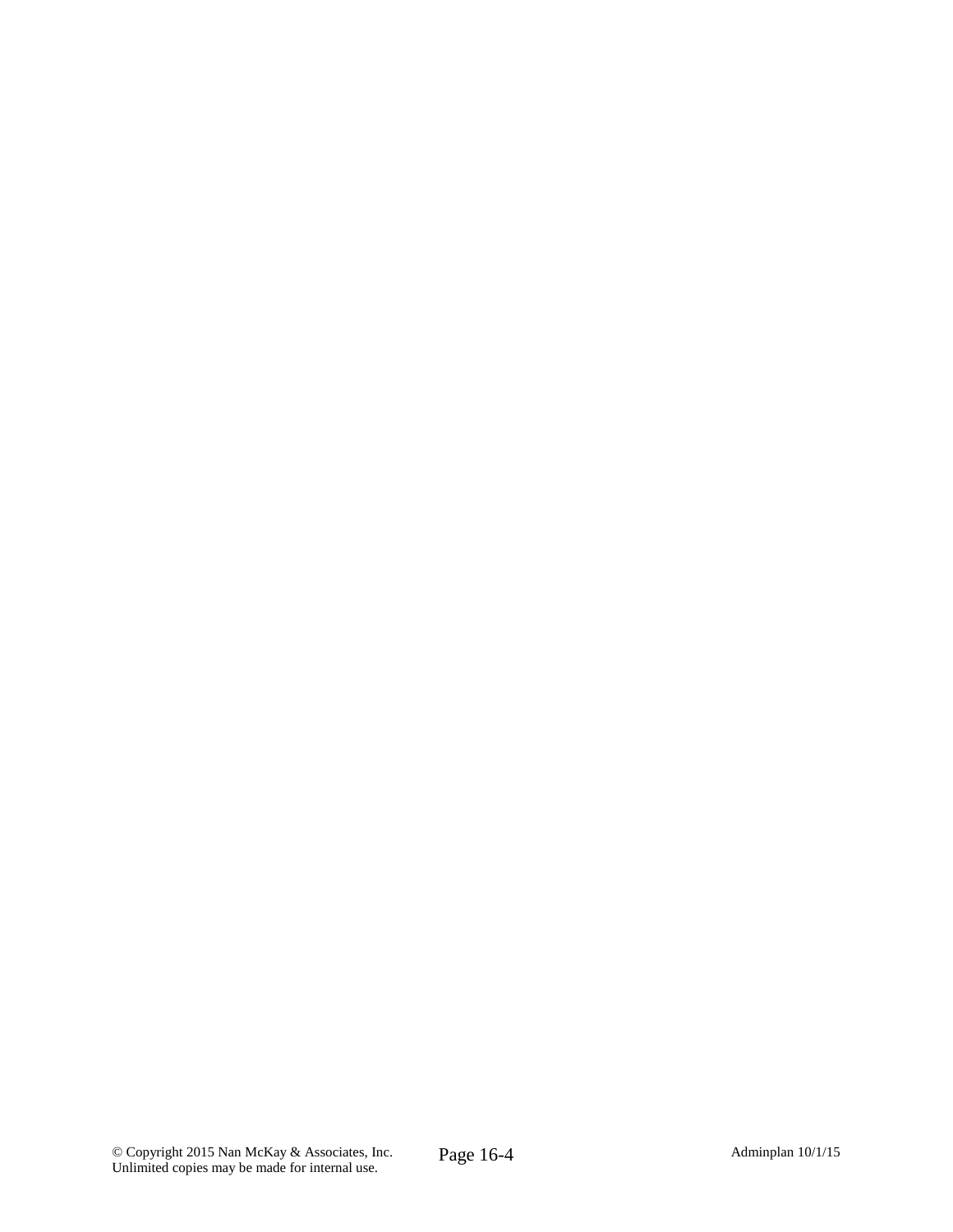# **PART II: SETTING PROGRAM STANDARDS AND SCHEDULES**

### **16-II.A. OVERVIEW**

Although many of the program's requirements are established centrally by HUD, the HCV program's regulations recognize that some flexibility is required to allow the PHA to adapt the program to local conditions. This part discusses how the PHA establishes and updates certain schedules and standards that are used to administer the program locally. Details about how these schedules are applied to individual families are provided in other chapters. The schedules and standards discussed here include:

- *Payment Standards*, which dictate the maximum subsidy a family can receive (application of the payment standards is discussed in Chapter 6); and
- *Utility Allowances*, which specify how a family's payment should be adjusted to account for tenant-paid utilities (application of utility allowances is discussed in Chapter 6).

#### PHA Policy

Copies of the payment standard and utility allowance schedules are available for review in the PHA's offices during normal business hours.

Families, owners, and members of the public may submit written comments on the schedules discussed in this part, at any time, for consideration during the next revision cycle.

The PHA will maintain documentation to support its annual review of payment standards and utility allowance schedules. This documentation will be retained for at least 3 years.

Establishing and updating the PHA passbook rate, which is used to calculate imputed income from assets, is covered in Chapter 6 (see Section 6-I.G.).

# **16-II.B. PAYMENT STANDARDS [24 CFR 982.503; HCV GB, Chapter 7]**

The payment standard sets the maximum subsidy payment a family can receive from the PHA each month [24 CFR 982.505(a)]. Payment standards are based on fair market rents (FMRs) published annually by HUD. FMRs are set at a percentile within the rent distribution of standard quality rental housing units in each FMR area. For most jurisdictions FMRs are set at the 40th percentile of rents in the market area.

The PHA must establish a payment standard schedule that establishes payment standard amounts for each FMR area within the PHA's jurisdiction, and for each unit size within each of the FMR areas. For each unit size, the PHA may establish a single payment standard amount for the whole FMR area, or may set different payment standards for different parts of the FMR area. Unless HUD grants an exception, the PHA is required to establish a payment standard within a "basic range" established by HUD – between 90 and 110 percent of the published FMR for each unit size.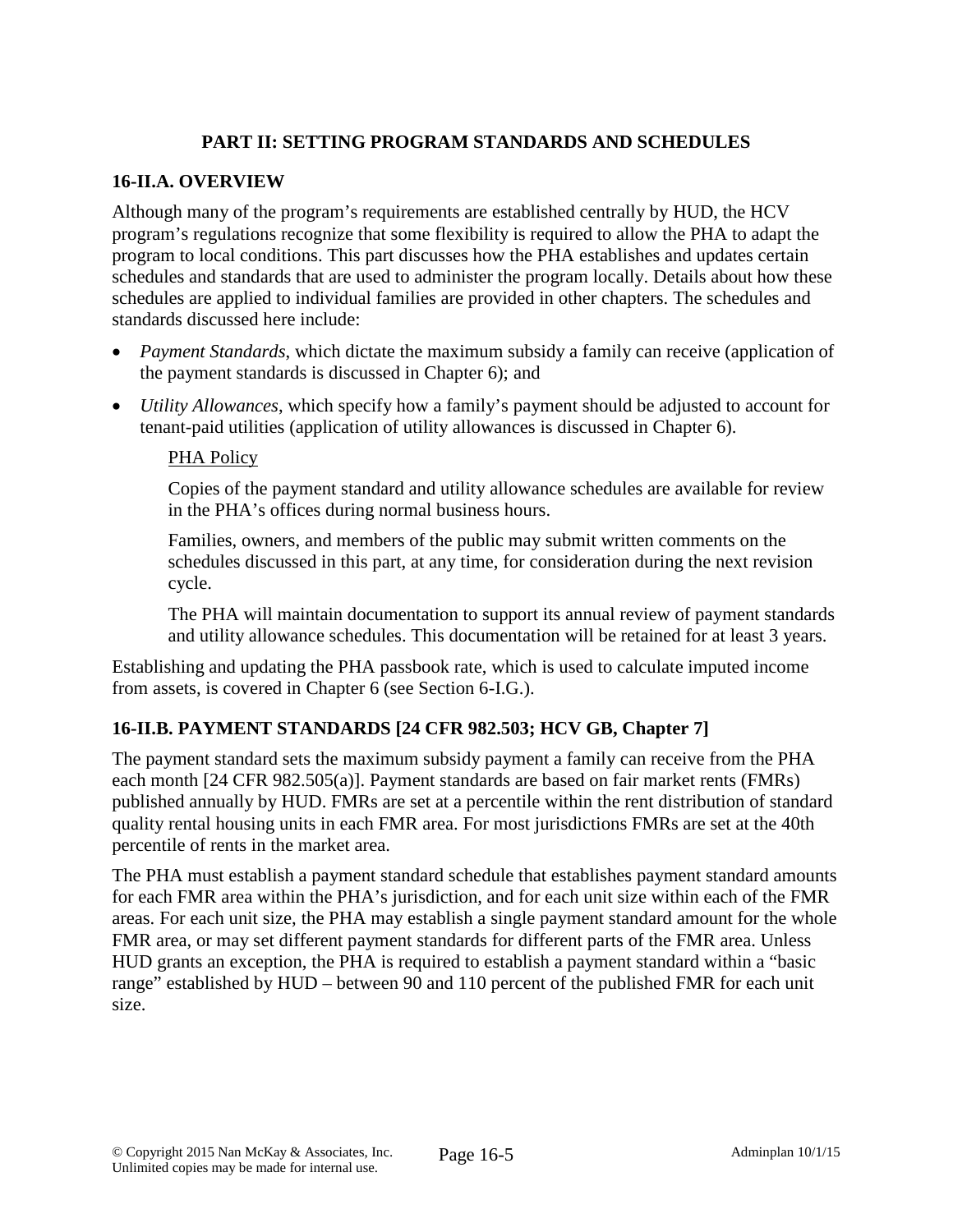### **Updating Payment Standards**

When HUD updates its FMRs, the PHA must update its payment standards if the standards are no longer within the basic range [24 CFR 982.503(b)]. HUD may require the PHA to make further adjustments if it determines that rent burdens for assisted families in the PHA's jurisdiction are unacceptably high  $24$  CFR  $982.503(g)$ ].

### PHA Policy

The PHA will review the appropriateness of the payment standards on an annual basis when the new FMR is published, and at other times as determined necessary. In addition to ensuring the payment standards are always within the "basic range" the PHA will consider the following factors when determining whether an adjustment should be made to the payment standard schedule:

**Funding Availability**: The PHA will review the budget to determine the impact projected subsidy adjustments will have on funding available for the program and the number of families served. The PHA will compare the number of families who could be served under revised payment standard amounts with the number assisted under current payment standard amounts.

**Rent Burden of Participating Families:** Rent burden will be determined by identifying the percentage of families, for each unit size, that are paying more than 30 percent of their monthly adjusted income as the family share. When 40 percent or more of families, for any given unit size, are paying more than 30 percent of adjusted monthly income as the family share, the PHA will consider increasing the payment standard. In evaluating rent burdens, the PHA will not include families renting a larger unit than their family unit size.

**Quality of Units Selected**: The PHA will review the quality of units selected by participant families when making the determination of the percent of income families are paying for housing, to ensure that payment standard increases are only made when needed to reach the mid-range of the market.

**Changes in Rent to Owner**: The PHA may review a sample of the units to determine how often owners are increasing or decreasing rents and the average percent of increases/decreases by bedroom size.

**Unit Availability:** The PHA will review the availability of units for each unit size, particularly in areas with low concentrations of poor and minority families.

**Lease-up Time and Success Rate**: The PHA will consider the percentage of families that are unable to locate suitable housing before the voucher expires and whether families are leaving the jurisdiction to find affordable housing.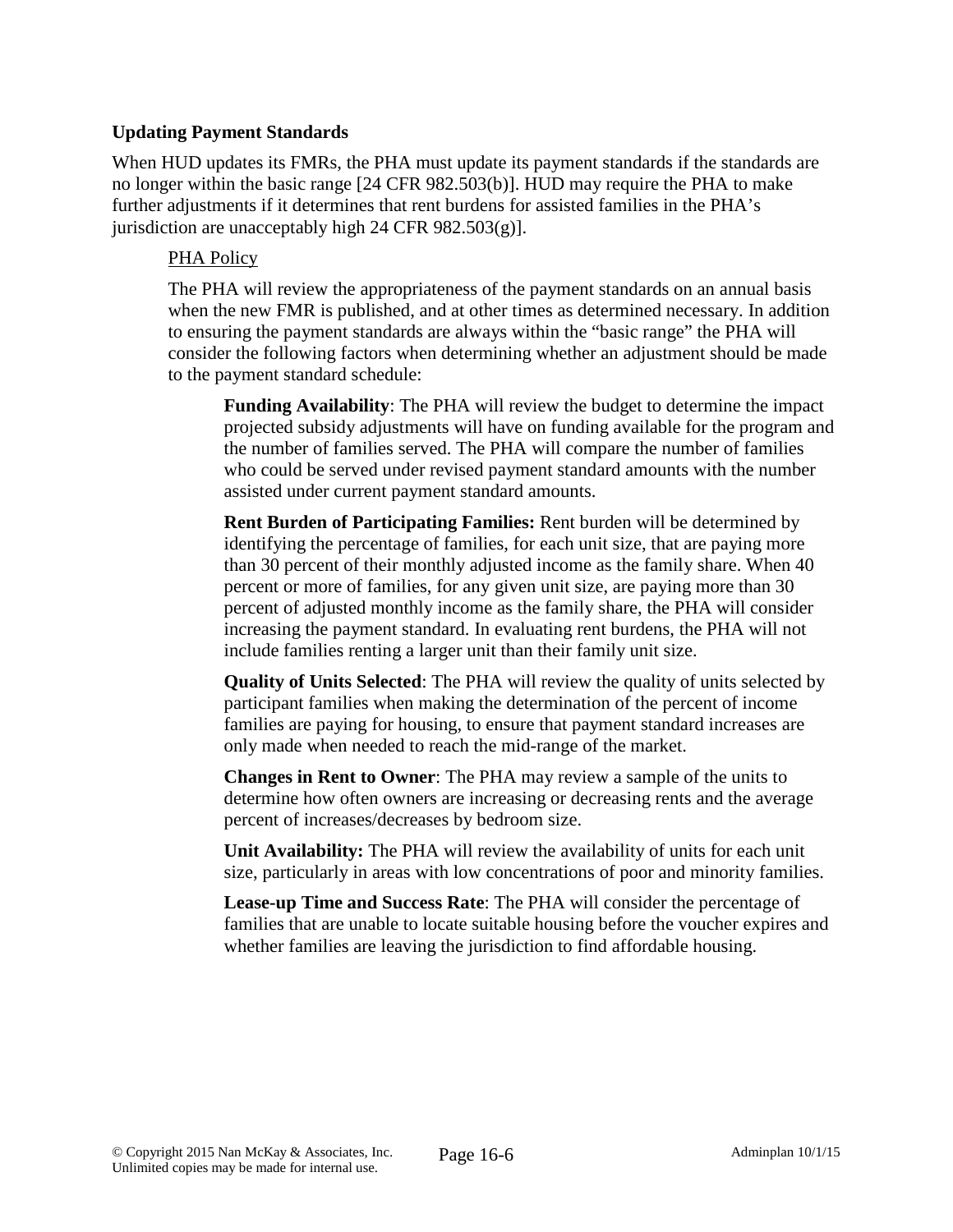Changes to payment standard amounts will be effective on December  $1<sup>st</sup>$  of every year unless, based on the proposed FMRs, it appears that one or more of the PHA's current payment standard amounts will be outside the basic range when the final FMRs are published. In that case, the PHAs payment standards will be effective October  $1<sup>st</sup>$  instead of December  $1<sup>st</sup>$ .

If the PHA has already processed reexaminations that will be effective on or after October  $1<sup>st</sup>$ , and the effective date of the payment standards is October  $1<sup>st</sup>$ , the PHA will make retroactive adjustments to any such reexaminations if the new payment standard amount is higher than the one used by the PHA at the time the reexamination was originally processed.

# **Exception Payment Standards [982.503(c)]**

The PHA must request HUD approval to establish payment standards that are higher than the basic range. At HUD's sole discretion, HUD may approve a payment standard amount that is higher than the basic range for a designated part of the FMR area. HUD may approve an exception payment standard amount (in accordance with program requirements) for all units, or for all units of a given size, leased by program families in the exception area. Any PHA with jurisdiction in the exception area may use the HUD-approved exception payment standard amount. The total population of all HUD-approved exception areas in an FMR area may not include more than 50 percent of the population of the FMR area.

# **Unit-by-Unit Exceptions [24 CFR 982.503(c)(2)(ii), 24 CFR 982.505(d), Notice PIH 2010-26]**

Unit-by-unit exceptions to the PHA's payment standards generally are not permitted. However, an exception may be made as a reasonable accommodation for a family that includes a person with disabilities. (See Chapter 2 for a discussion of reasonable accommodations.) This type of exception does not affect the PHA's payment standard schedule.

When needed as a reasonable accommodation, the PHA may make an exception to the payment standard without HUD approval if the exception amount does not exceed 110 percent of the applicable FMR for the unit size [HCV GB 7-9]. The PHA may request HUD approval for an exception to the payment standard for a particular family if the required amount falls between 110 and 120 percent of the FMR.

# PHA Policy

A family that requires a reasonable accommodation may request a higher payment standard at the time the Request for Tenancy Approval (RFTA) is submitted. The family must document the need for the exception. In order to approve an exception, or request an exception from HUD, the PHA must determine that:

There is a shortage of affordable units that would be appropriate for the family;

The family's TTP would otherwise exceed 40 percent of adjusted monthly income; and

The rent for the unit is reasonable.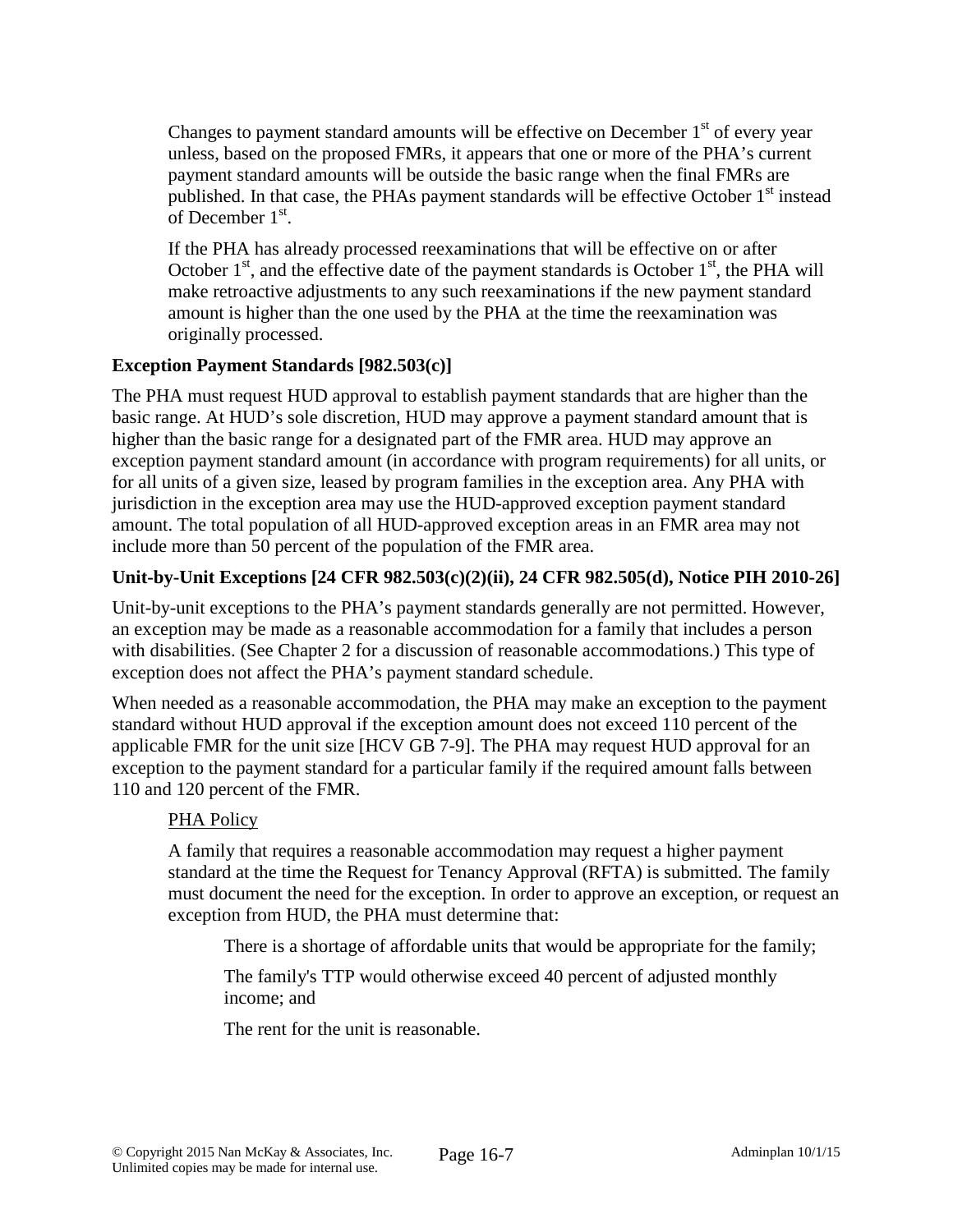# **"Success Rate" Payment Standard Amounts [24 CFR 982.503(e)]**

If a substantial percentage of families have difficulty finding a suitable unit, the PHA may request a "success rate payment standard" that applies to the entire jurisdiction. If approved by HUD, a success rate payment standard allows the PHA to set its payment standards at 90-110 percent of a higher FMR (the  $50<sup>th</sup>$ , rather than the  $40<sup>th</sup>$  percentile FMR). To support the request, the PHA must demonstrate that during the most recent 6-month period for which information is available:

- Fewer than 75 percent of families who were issued vouchers became participants;
- The PHA had established payment standards for all unit sizes, and for the entire jurisdiction, at 110 percent of the published FMR; and
- The PHA had a policy of allowing voucher holders who made sustained efforts to locate units at least 90 days to search for a unit.

Although HUD approves the success rate payment standard for all unit sizes in the FMR area, the PHA may choose to adjust the payment standard for only some unit sizes in all, or a designated part, of the PHA's jurisdiction within the FMR area.

# **Decreases in the Payment Standard below the Basic Range [24 CFR 982.503(d)]**

The PHA must request HUD approval to establish a payment standard amount that is lower than the basic range. At HUD's sole discretion, HUD may approve establishment of a payment standard lower than the basic range. HUD will not approve a lower payment standard if the family share for more than 40 percent of program participants exceeds 30 percent of adjusted monthly income.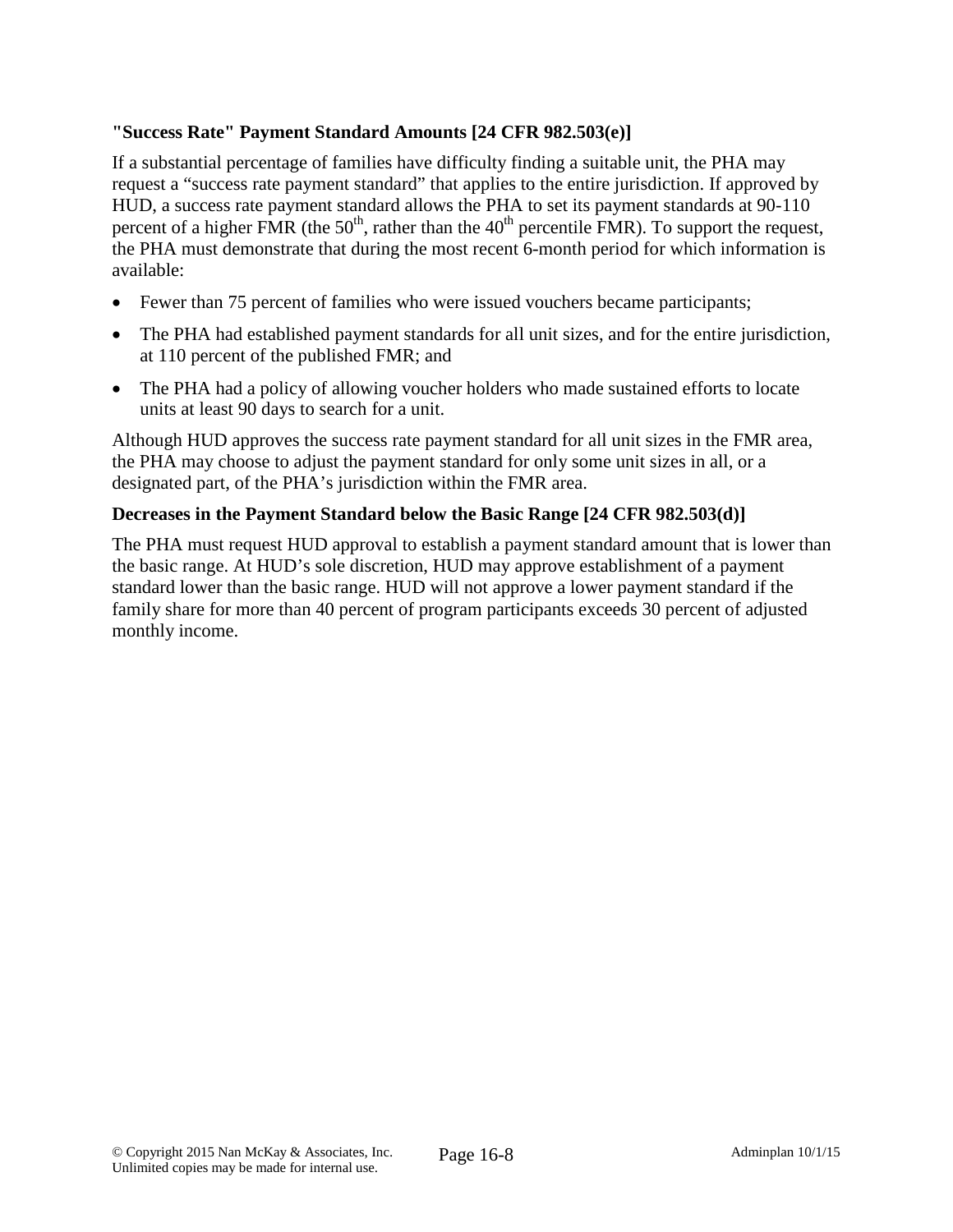# **16-II.C. UTILITY ALLOWANCES [24 CFR 982.517]**

A PHA-established utility allowance schedule is used in determining family share and PHA subsidy. The PHA must maintain a utility allowance schedule for (1) all tenant-paid utilities, (2) the cost of tenant-supplied refrigerators and ranges, and (3) other tenant-paid housing services such as trash collection.

The utility allowance schedule must be determined based on the typical cost of utilities and services paid by energy-conservative households that occupy housing of similar size and type in the same locality. In developing the schedule, the PHA must use normal patterns of consumption for the community as a whole, and current utility rates.

The utility allowance must include the utilities and services that are necessary in the locality to provide housing that complies with housing quality standards. Costs for telephone, cable/satellite television, and internet services are not included in the utility allowance schedule.

In the utility allowance schedule, the PHA must classify utilities and other housing services according to the following general categories: space heating; air conditioning; cooking; water heating; water; sewer; trash collection; other electric; cost of tenant-supplied refrigerator; cost of tenant-supplied range; and other specified housing services.

The cost of each utility and housing service must be stated separately by unit size and type. Chapter 18 of the *HCV Guidebook* provides detailed guidance to the PHA about establishing utility allowance schedules.

# **Air Conditioning**

An allowance for air-conditioning must be provided when the majority of housing units in the market have central air-conditioning or are wired for tenant-installed air conditioners.

# PHA Policy

The PHA has included an allowance for air-conditioning in its schedule. Central airconditioning or a portable air conditioner must be present in a unit before the PHA will apply this allowance to a family's rent and subsidy calculations.

# **Reasonable Accommodation**

HCV program regulations require a PHA to approve a utility allowance amount higher than shown on the PHA's schedule if a higher allowance is needed as a reasonable accommodation for a family member with a disability. For example, if a family member with a disability requires such an accommodation, the PHA will approve an allowance for air-conditioning, even if the PHA has determined that an allowance for air-conditioning generally is not needed (See Chapter 2 for policies regarding the request and approval of reasonable accommodations).

# **Utility Allowance Revisions**

The PHA must review its schedule of utility allowances each year, and must revise the schedule if there has been a change of 10 percent or more in any utility rate since the last time the allowance for that utility was revised.

The PHA must maintain information supporting its annual review of utility allowance and any revisions made in its utility allowance schedule.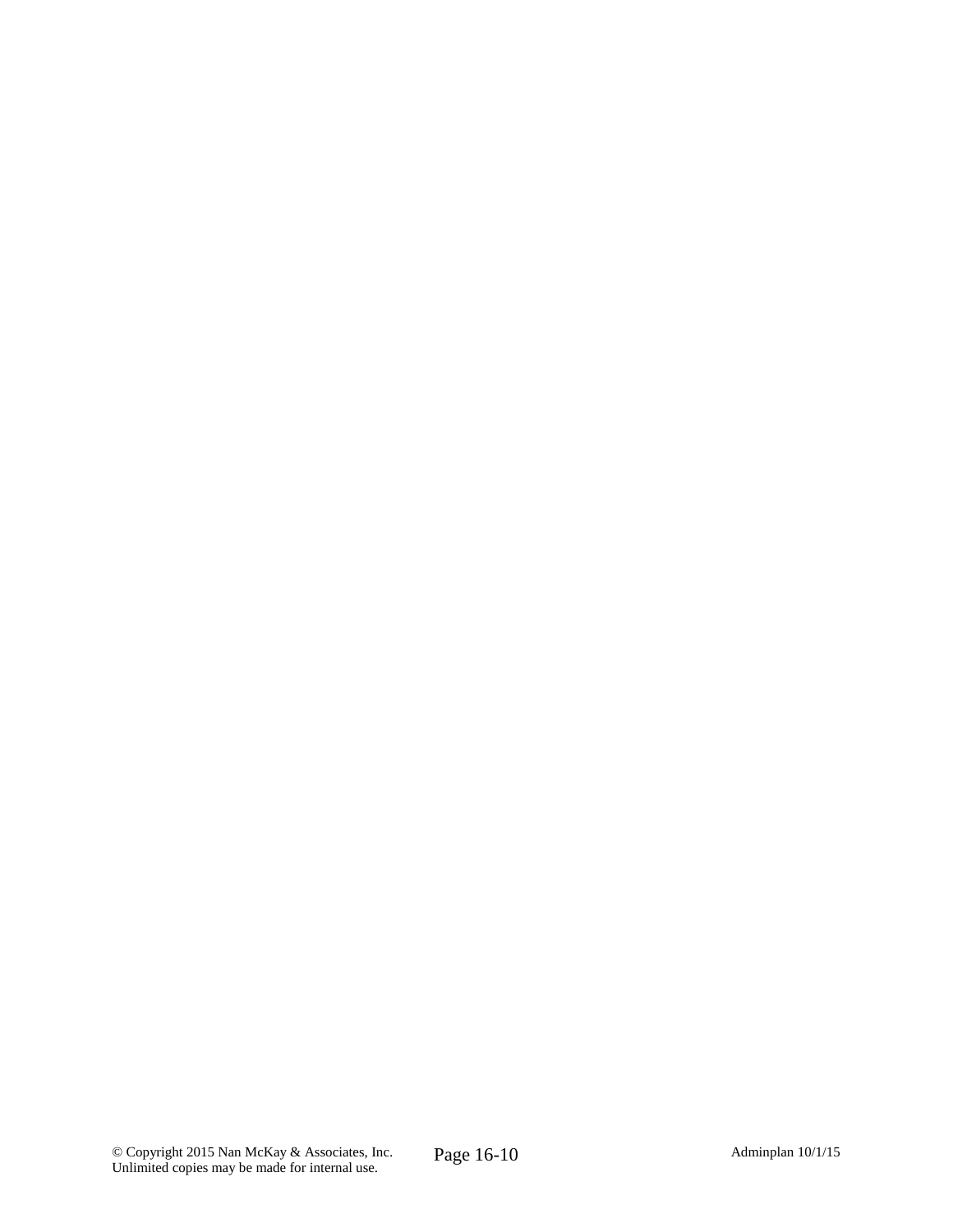# **PART III: INFORMAL REVIEWS AND HEARINGS**

### **16-III.A. OVERVIEW**

Both applicants and participants have the right to disagree with, and appeal, certain decisions of the PHA that may adversely affect them. PHA decisions that may be appealed by applicants and participants are discussed in this section.

The process for applicant appeals of PHA decisions is called the "informal review." For participants (or applicants denied admission because of citizenship issues), the appeal process is called an "informal hearing." PHAs are required to include informal review procedures for applicants and informal hearing procedures for participants in their administrative plans [24 CFR 982.54(d)(12) and (13)].

# **16-III.B. INFORMAL REVIEWS**

Informal reviews are provided for program applicants. An applicant is someone who has applied for admission to the program, but is not yet a participant in the program. Informal reviews are intended to provide a "minimum hearing requirement" [24 CFR 982.554], and need not be as elaborate as the informal hearing requirements [*Federal Register* 60, no. 127 (3 July 1995): 34690].

# **Decisions Subject to Informal Review**

The PHA must give an applicant the opportunity for an informal review of a decision denying assistance [24 CFR 982.554(a)]. Denial of assistance may include any or all of the following [24 CFR 982.552(a)(2)]:

- Denying listing on the PHA waiting list
- Denying or withdrawing a voucher
- Refusing to enter into a HAP contract or approve a lease
- Refusing to process or provide assistance under portability procedures

Informal reviews are *not* required for the following reasons [24 CFR 982.554(c)]:

- Discretionary administrative determinations by the PHA
- General policy issues or class grievances
- A determination of the family unit size under the PHA subsidy standards
- A PHA determination not to approve an extension or suspension of a voucher term
- A PHA determination not to grant approval of the tenancy
- A PHA determination that the unit is not in compliance with the HQS
- A PHA determination that the unit is not in accordance with the HQS due to family size or composition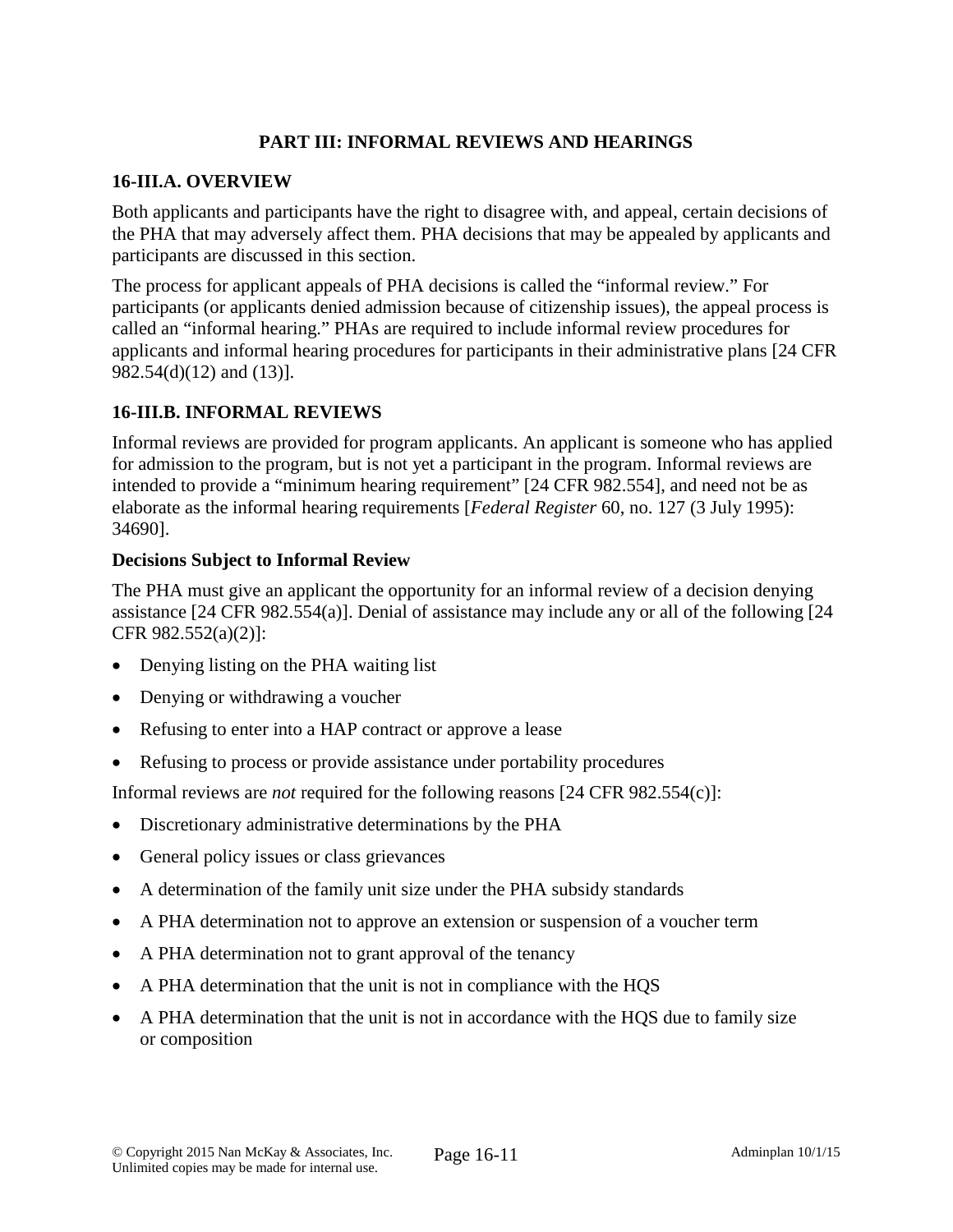# PHA Policy

The PHA will only offer an informal review to applicants for whom assistance is being denied. Denial of assistance includes: denying listing on the PHA waiting list; denying or withdrawing a voucher; refusing to enter into a HAP contract or approve a lease; refusing to process or provide assistance under portability procedures.

# **Notice to the Applicant [24 CFR 982.554(a)]**

The PHA must give an applicant prompt notice of a decision denying assistance. The notice must contain a brief statement of the reasons for the PHA decision, and must also state that the applicant may request an informal review of the decision. The notice must describe how to obtain the informal review.

### **Scheduling an Informal Review**

# PHA Policy

A request for an informal review must be made in writing and delivered to the PHA either in person or by first class mail, by the close of the business day, no later than 10 business days from the date of the PHA's denial of assistance.

The PHA must schedule and send written notice of the informal review within 10 business days of the family's request.

# **Informal Review Procedures [24 CFR 982.554(b)]**

The informal review must be conducted by a person other than the one who made or approved the decision under review, or a subordinate of this person.

The applicant must be provided an opportunity to present written or oral objections to the decision of the PHA.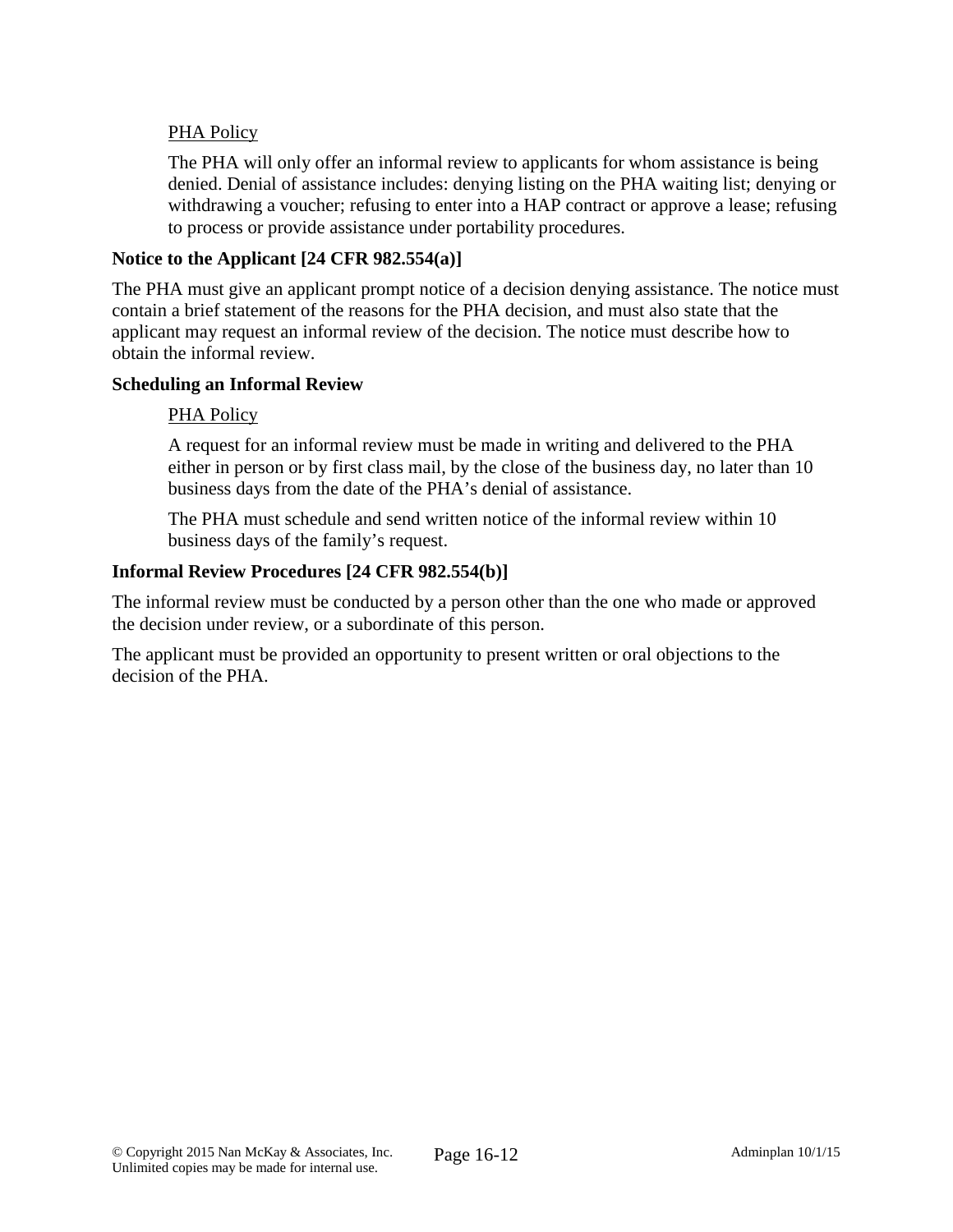### **Informal Review Decision [24 CFR 982.554(b)]**

The PHA must notify the applicant of the PHA's final decision, including a brief statement of the reasons for the final decision.

#### **PHA Policy**

In rendering a decision, the PHA will evaluate the following matters:

Whether or not the grounds for denial were stated factually in the notice to the family.

The validity of the grounds for denial of assistance. If the grounds for denial are not specified in the regulations, then the decision to deny assistance will be overturned.

The validity of the evidence. The PHA will evaluate whether the facts presented prove the grounds for denial of assistance. If the facts prove that there are grounds for denial, and the denial is required by HUD, the PHA will uphold the decision to deny assistance.

If the facts prove the grounds for denial, and the denial is discretionary, the PHA will consider the recommendation of the person conducting the informal review in making the final decision whether to deny assistance.

The PHA will notify the applicant of the final decision, including a statement explaining the reason(s) for the decision. The notice will be mailed within 10 business days of the informal review, to the applicant and his or her representative, if any, along with proof of mailing.

If the decision to deny is overturned as a result of the informal review, processing for admission will resume.

If the family fails to appear for their informal review, the denial of admission will stand and the family will be so notified.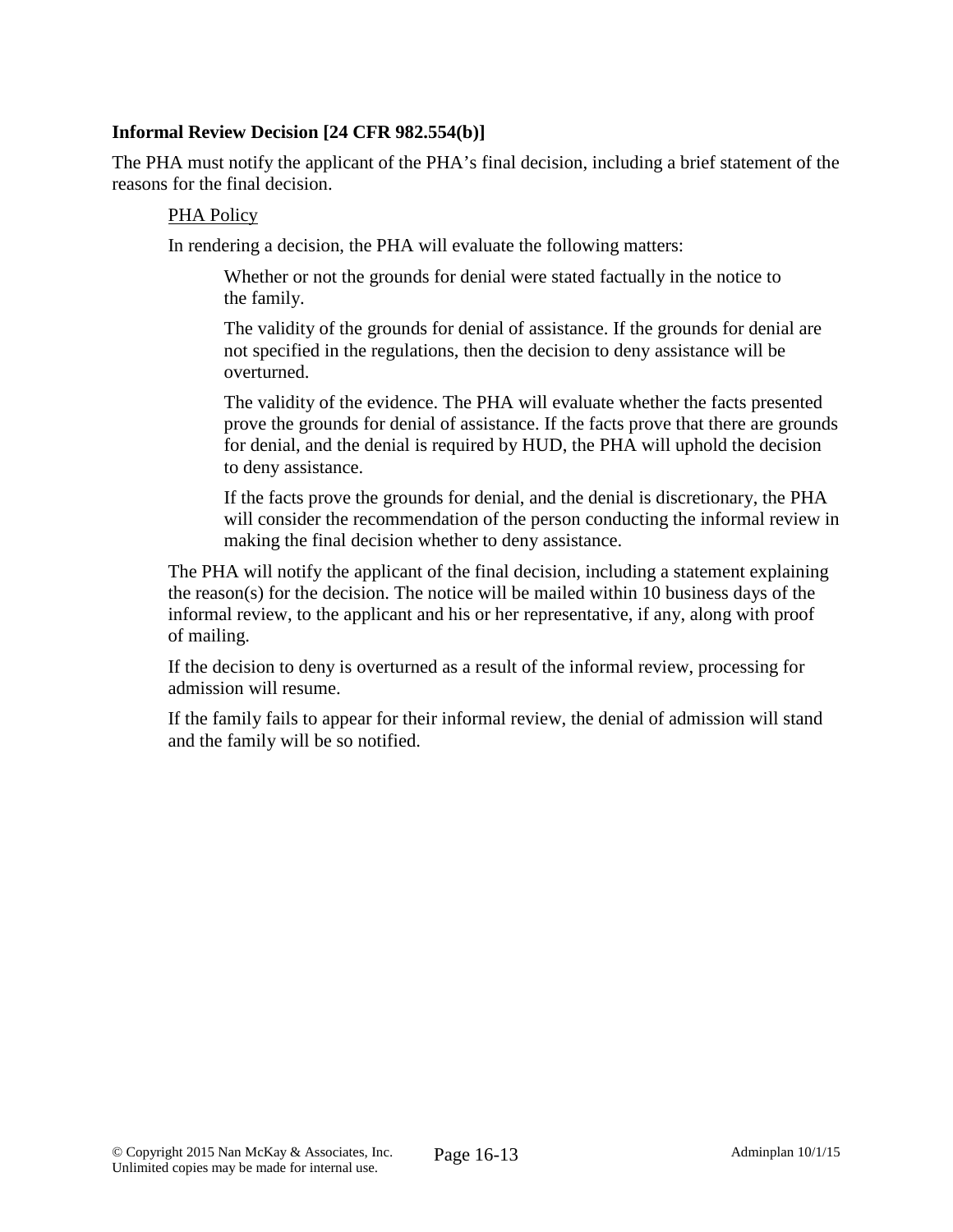# **16-III.C. INFORMAL HEARINGS FOR PARTICIPANTS [24 CFR 982.555]**

PHAs must offer an informal hearing for certain PHA determinations relating to the individual circumstances of a participant family. A participant is defined as a family that has been admitted to the PHA's HCV program and is currently assisted in the program. The purpose of the informal hearing is to consider whether the PHA's decisions related to the family's circumstances are in accordance with the law, HUD regulations and PHA policies.

The PHA is not permitted to terminate a family's assistance until the time allowed for the family to request an informal hearing has elapsed, and any requested hearing has been completed. Termination of assistance for a participant may include any or all of the following:

- Refusing to enter into a HAP contract or approve a lease
- Terminating housing assistance payments under an outstanding HAP contract
- Refusing to process or provide assistance under portability procedures

### **Decisions Subject to Informal Hearing**

Circumstances for which the PHA must give a participant family an opportunity for an informal hearing are as follows:

- A determination of the family's annual or adjusted income, and the use of such income to compute the housing assistance payment
- A determination of the appropriate utility allowance (if any) for tenant-paid utilities from the PHA utility allowance schedule
- A determination of the family unit size under the PHA's subsidy standards
- A determination to terminate assistance for a participant family because of the family's actions or failure to act
- A determination to terminate assistance because the participant has been absent from the assisted unit for longer than the maximum period permitted under PHA policy and HUD rules
- A determination to terminate a family's Family Self Sufficiency contract, withhold supportive services, or propose forfeiture of the family's escrow account [24 CFR 984.303(i)]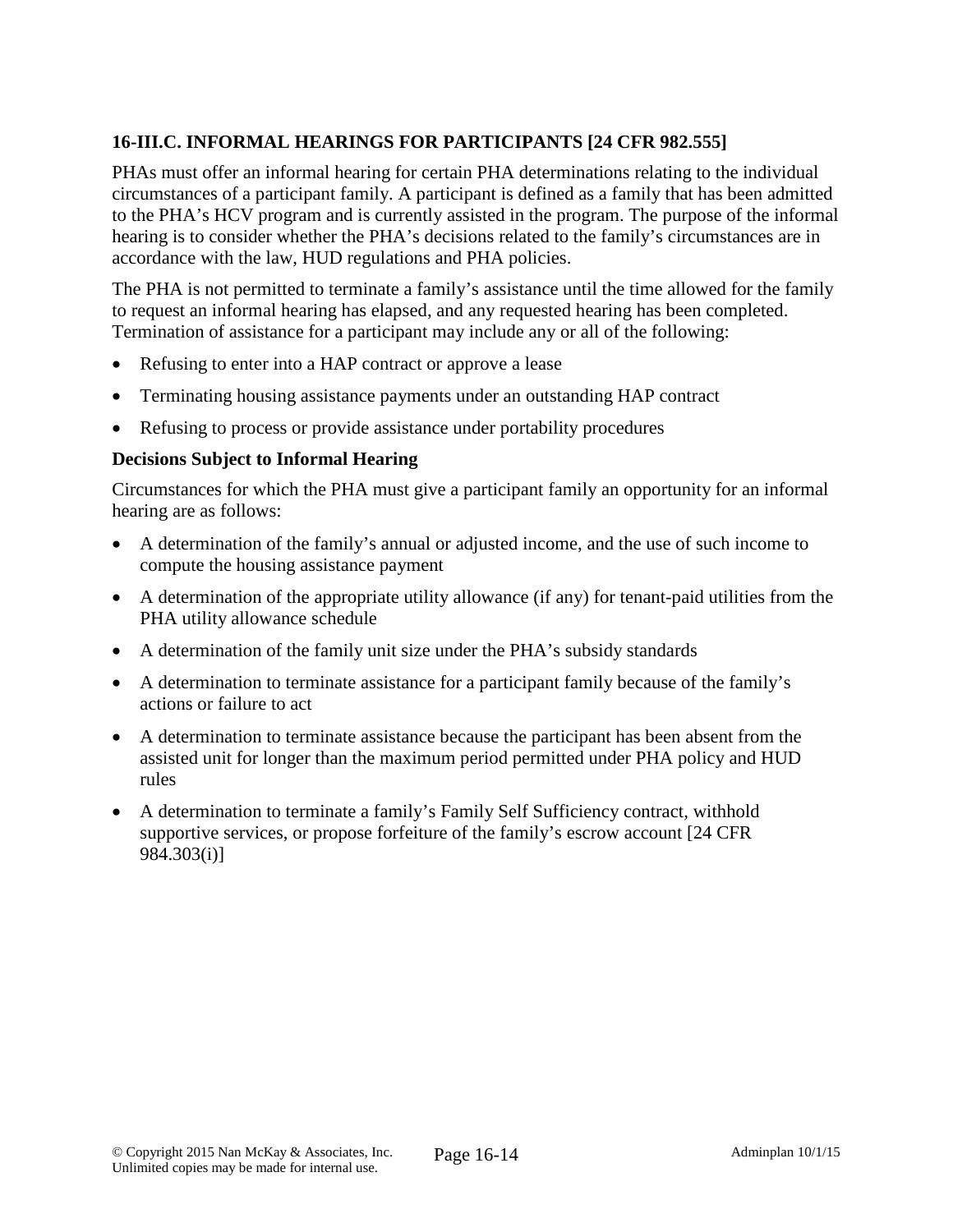Circumstances for which an informal hearing is not required are as follows:

- Discretionary administrative determinations by the PHA
- General policy issues or class grievances
- Establishment of the PHA schedule of utility allowances for families in the program
- A PHA determination not to approve an extension or suspension of a voucher term
- A PHA determination not to approve a unit or tenancy
- A PHA determination that a unit selected by the applicant is not in compliance with the HQS
- A PHA determination that the unit is not in accordance with HQS because of family size
- A determination by the PHA to exercise or not to exercise any right or remedy against an owner under a HAP contract

# PHA Policy

The PHA will only offer participants the opportunity for an informal hearing when required to by the regulations.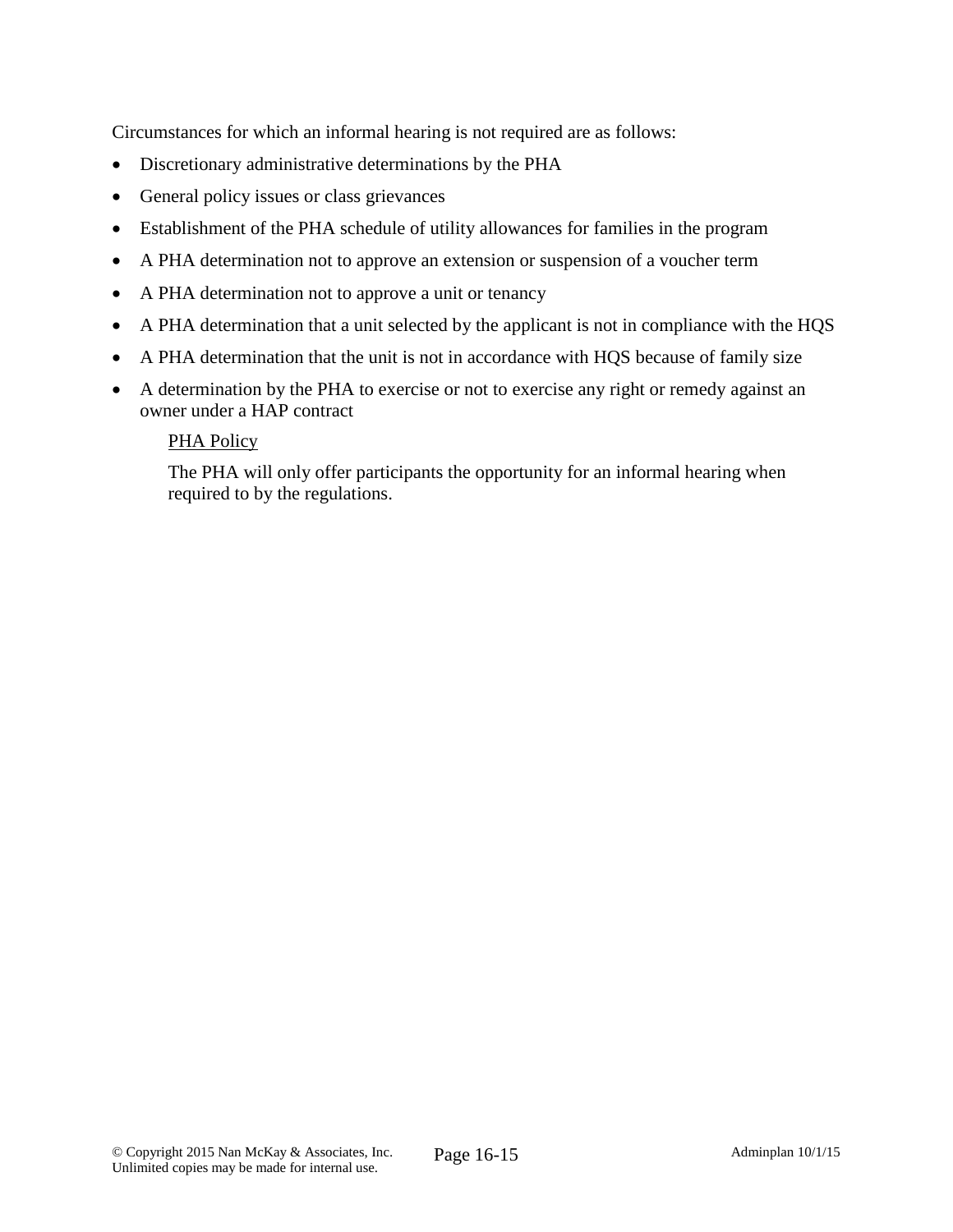# **Informal Hearing Procedures**

# *Notice to the Family* **[24 CFR 982.555(c)]**

When the PHA makes a decision that is subject to informal hearing procedures, the PHA must inform the family of its right to an informal hearing at the same time that it informs the family of the decision.

For decisions related to the family's annual or adjusted income, the determination of the appropriate utility allowance, and the determination of the family unit size, the PHA must notify the family that they may ask for an explanation of the basis of the determination, and that if they do not agree with the decision, they may request an informal hearing on the decision.

For decisions related to the termination of the family's assistance, or the denial of a family's request for an exception to the PHA's subsidy standards, the notice must contain a brief statement of the reasons for the decision, a statement that if the family does not agree with the decision, the family may request an informal hearing on the decision, and a statement of the deadline for the family to request an informal hearing.

### PHA Policy

In cases where the PHA makes a decision for which an informal hearing must be offered, the notice to the family will include all of the following:

The proposed action or decision of the PHA.

A brief statement of the reasons for the decision, including the regulatory reference.

The date the proposed action will take place.

A statement of the family's right to an explanation of the basis for the PHA's decision.

A statement that if the family does not agree with the decision the family may request an informal hearing of the decision.

A deadline for the family to request the informal hearing.

To whom the hearing request should be addressed.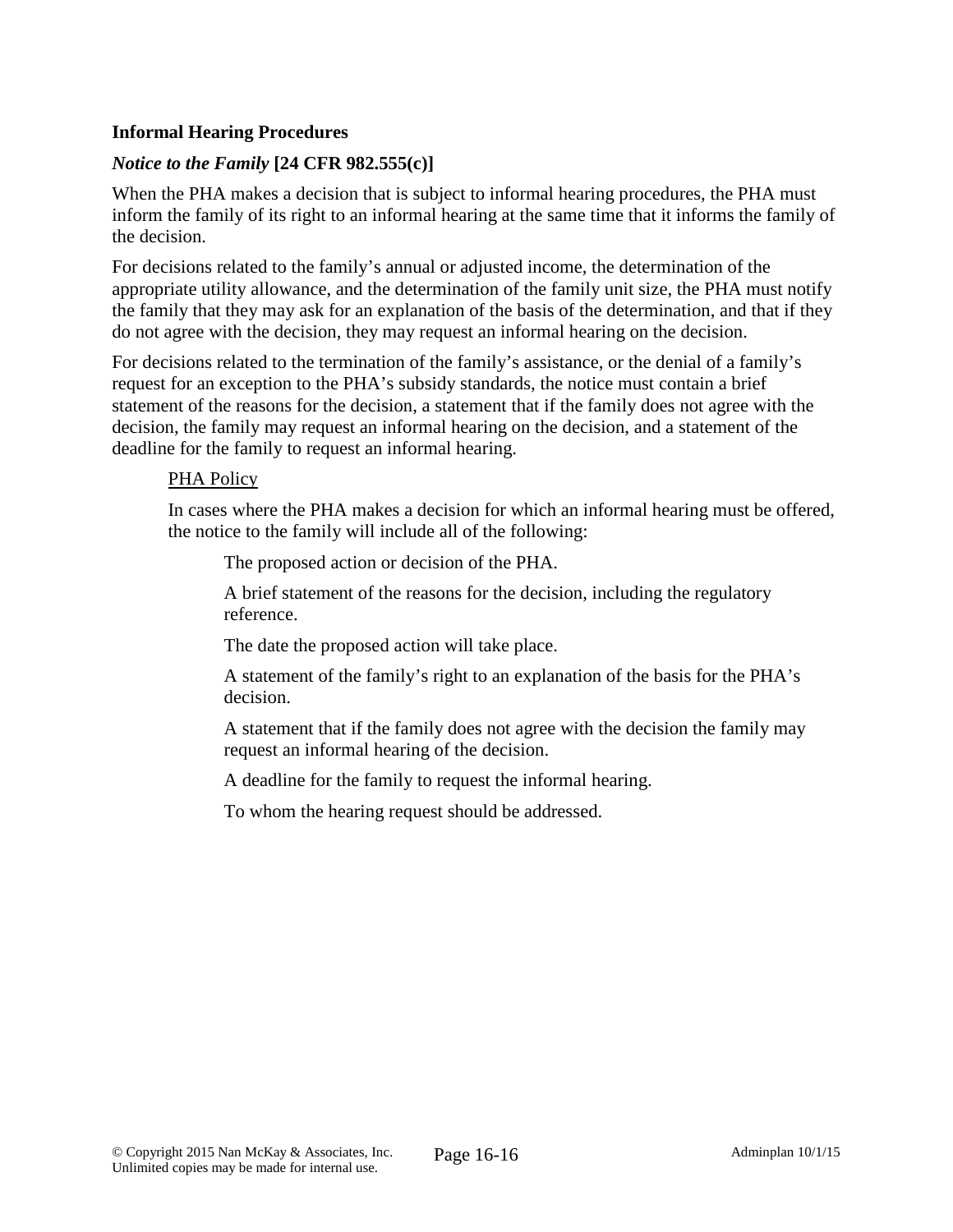# *Scheduling an Informal Hearing* **[24 CFR 982.555(d)]**

When an informal hearing is required, the PHA must proceed with the hearing in a reasonably expeditious manner upon the request of the family.

### PHA Policy

A request for an informal hearing must be made in writing and delivered to the PHA either in person or by first class mail, by the close of the business day, no later than 10 business days from the date of the PHA's decision or notice to terminate assistance.

The PHA must schedule and send written notice of the informal hearing to the family within 10 business days of the family's request.

The family may request to reschedule a hearing for good cause, or if it is needed as a reasonable accommodation for a person with disabilities. Good cause is defined as an unavoidable conflict which seriously affects the health, safety or welfare of the family. Requests to reschedule a hearing must be made orally or in writing prior to the hearing date. At its discretion, the PHA may request documentation of the "good cause" prior to rescheduling the hearing.

If the family does not appear at the scheduled time, and was unable to reschedule the hearing in advance due to the nature of the conflict, the family must contact the PHA within 24 hours of the scheduled hearing date, excluding weekends and holidays. The PHA will reschedule the hearing only if the family can show good cause for the failure to appear, or if it is needed as a reasonable accommodation for a person with disabilities.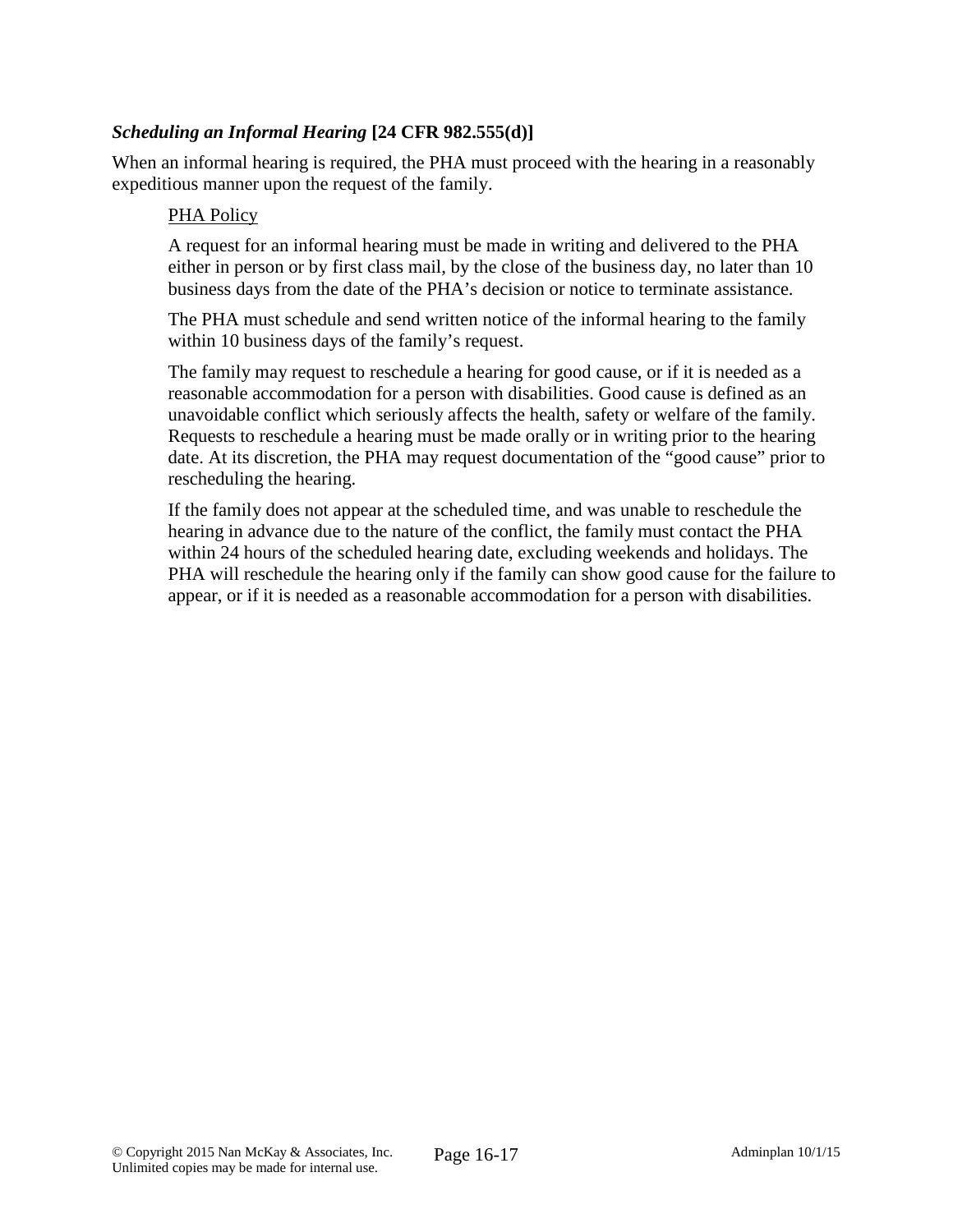# *Pre-Hearing Right to Discovery* **[24 CFR 982.555(e)]**

Participants and the PHA are permitted pre-hearing discovery rights. The family must be given the opportunity to examine before the hearing any PHA documents that are directly relevant to the hearing. The family must be allowed to copy any such documents at their own expense. If the PHA does not make the document available for examination on request of the family, the PHA may not rely on the document at the hearing.

The PHA hearing procedures may provide that the PHA must be given the opportunity to examine at the PHA offices before the hearing, any family documents that are directly relevant to the hearing. The PHA must be allowed to copy any such document at the PHA's expense. If the family does not make the document available for examination on request of the PHA, the family may not rely on the document at the hearing.

For the purpose of informal hearings, *documents* include records and regulations.

### PHA Policy

The family will be allowed to copy any documents related to the hearing at a cost of \$.25 per page. The family must request discovery of PHA documents no later than 12:00 p.m. on the business day prior to the scheduled hearing date

The PHA must be given an opportunity to examine at the PHA offices before the hearing any family documents that are directly relevant to the hearing. Whenever a participant requests an informal hearing, the PHA will automatically mail a letter to the participant requesting a copy of all documents that the participant intends to present or utilize at the hearing. The participant must make the documents available no later than 12:00 pm on the business day prior to the scheduled hearing date.

# *Participant's Right to Bring Counsel* **[24 CFR 982.555(e)(3)]**

At its own expense, the family may be represented by a lawyer or other representative at the informal hearing.

# *Informal Hearing Officer* **[24 CFR 982.555(e)(4)]**

Informal hearings will be conducted by a person or persons approved by the PHA, other than the person who made or approved the decision or a subordinate of the person who made or approved the decision.

#### PHA Policy

The PHA has designated the following to serve as hearing officers:

A staff person or contract worker that has been approved by the Executive Director to conduct hearings for KCKHA.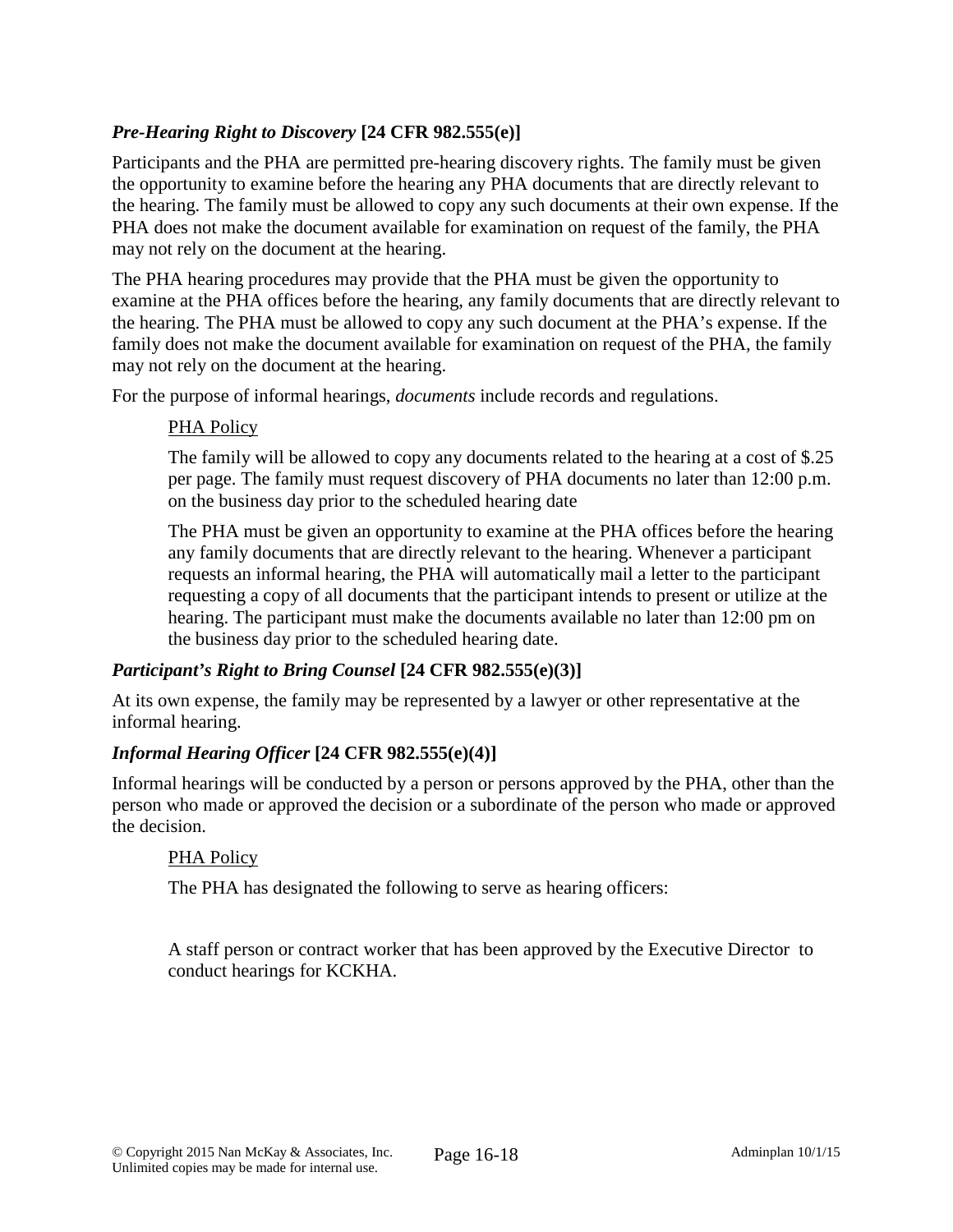### *Attendance at the Informal Hearing*

#### PHA Policy

Hearings may be attended by a hearing officer and the following applicable persons:

A PHA representative(s) and any witnesses for the PHA

The participant and any witnesses for the participant

The participant's counsel or other representative

Any other person approved by the PHA as a reasonable accommodation for a person with a disability

### *Conduct at Hearings*

The person who conducts the hearing may regulate the conduct of the hearing in accordance with the PHA's hearing procedures [24 CFR 982.555(4)(ii)].

# PHA Policy

The hearing officer is responsible to manage the order of business and to ensure that hearings are conducted in a professional and businesslike manner. Attendees are expected to comply with all hearing procedures established by the hearing officer and guidelines for conduct. Any person demonstrating disruptive, abusive or otherwise inappropriate behavior will be excused from the hearing at the discretion of the hearing officer.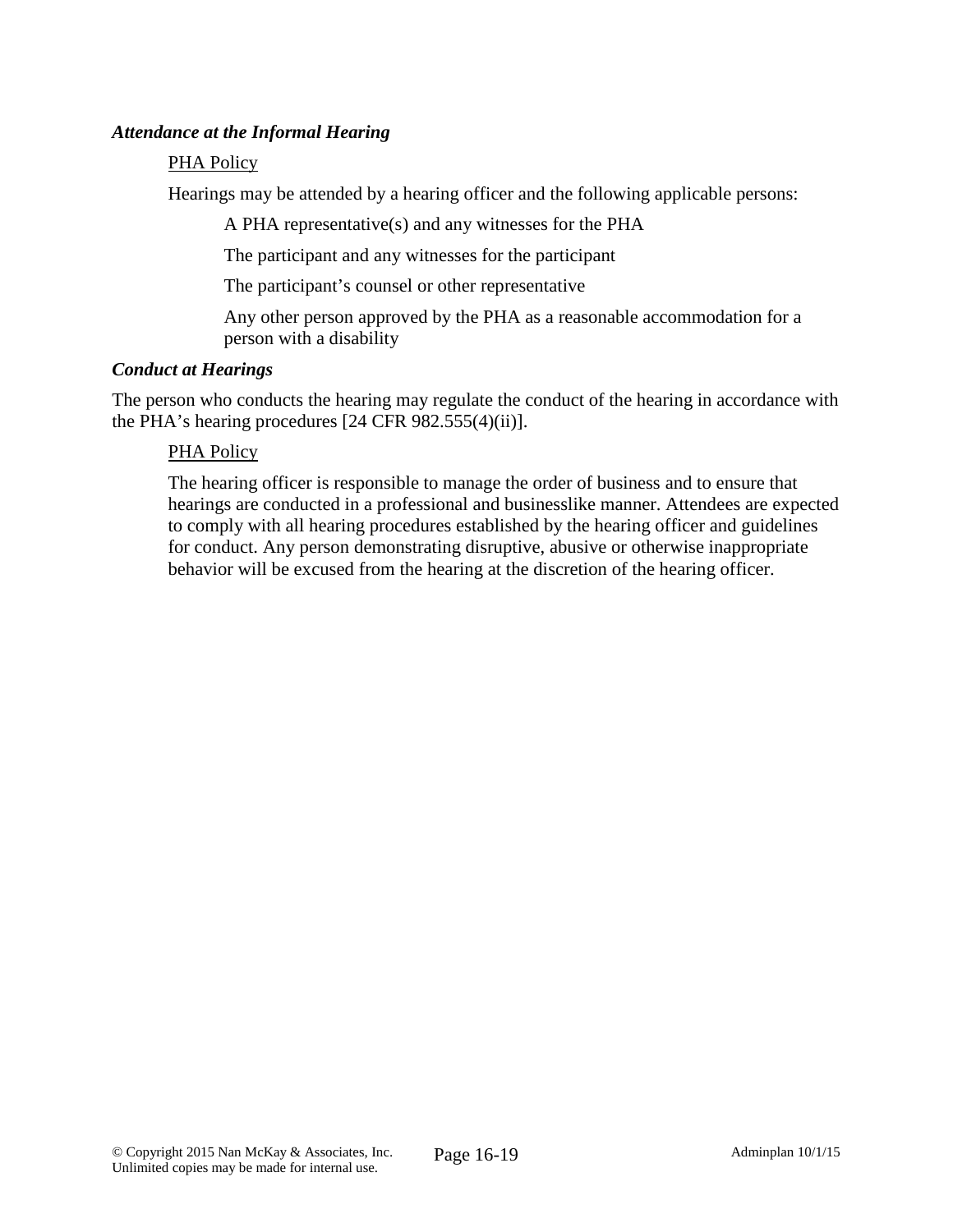# *Evidence* **[24 CFR 982.555(e)(5)]**

The PHA and the family must be given the opportunity to present evidence and question any witnesses. In general, all evidence is admissible at an informal hearing. Evidence may be considered without regard to admissibility under the rules of evidence applicable to judicial proceedings.

#### PHA Policy

Any evidence to be considered by the hearing officer must be presented at the time of the hearing. There are four categories of evidence.

**Oral evidence**: the testimony of witnesses

**Documentary evidence**: a writing which is relevant to the case, for example, a letter written to the PHA. Writings include all forms of recorded communication or representation, including letters, words, pictures, sounds, videotapes or symbols or combinations thereof.

**Demonstrative evidence**: Evidence created specifically for the hearing and presented as an illustrative aid to assist the hearing officer, such as a model, a chart or other diagram.

**Real evidence:** A tangible item relating directly to the case.

*Hearsay Evidence* is evidence of a statement that was made other than by a witness while testifying at the hearing and that is offered to prove the truth of the matter. Even though evidence, including hearsay, is generally admissible, hearsay evidence alone cannot be used as the sole basis for the hearing officer's decision.

If either the PHA or the family fail to comply with the discovery requirements described above, the hearing officer will refuse to admit such evidence.

Other than the failure of a party to comply with discovery, the hearing officer has the authority to overrule any objections to evidence.

#### *Hearing Officer's Decision* **[24 CFR 982.555(e)(6)]**

The person who conducts the hearing must issue a written decision, stating briefly the reasons for the decision. Factual determinations relating to the individual circumstances of the family must be based on a preponderance of evidence presented at the hearing. A copy of the hearing must be furnished promptly to the family.

#### PHA Policy

In rendering a decision, the hearing officer will consider the following matters:

**PHA Notice to the Family**: The hearing officer will determine if the reasons for the PHA's decision are factually stated in the Notice.

**Discovery:** The hearing officer will determine if the PHA and the family were given the opportunity to examine any relevant documents in accordance with PHA policy.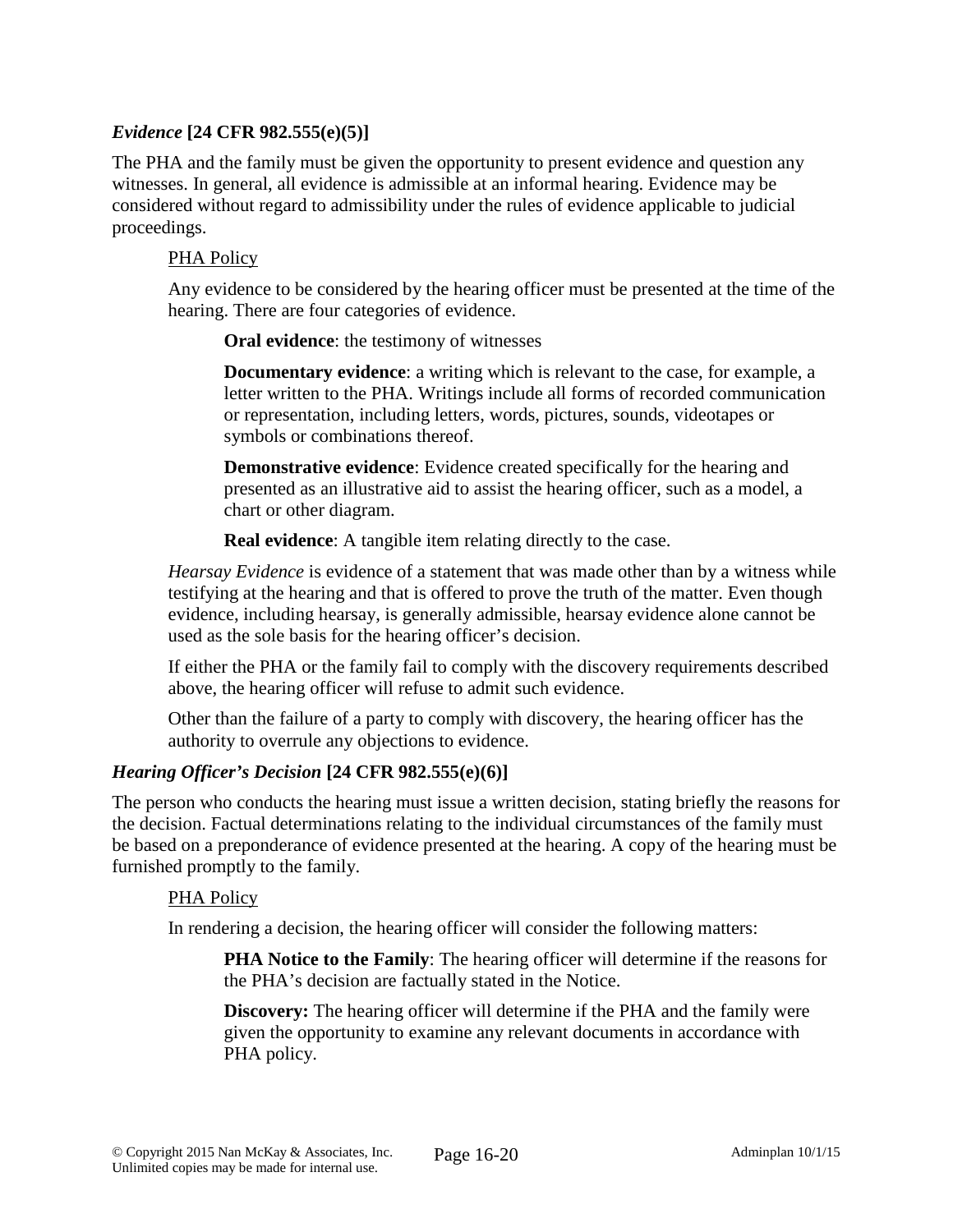**PHA Evidence to Support the PHA Decision**: The evidence consists of the facts presented. Evidence is not conclusion and it is not argument. The hearing officer will evaluate the facts to determine if they support the PHA's conclusion.

**Validity of Grounds for Termination of Assistance (when applicable)**: The hearing officer will determine if the termination of assistance is for one of the grounds specified in the HUD regulations and PHA policies. If the grounds for termination are not specified in the regulations or in compliance with PHA policies, then the decision of the PHA will be overturned.

The hearing officer will issue a written decision to the family and the PHA no later than 10 business days after the hearing. The report will contain the following information:

### **Hearing information:**

Name of the participant; Date, time and place of the hearing; Name of the hearing officer; Name of the PHA representative; and Name of family representative (if any).

**Background**: A brief, impartial statement of the reason for the hearing.

**Summary of the Evidence**: The hearing officer will summarize the testimony of each witness and identify any documents that a witness produced in support of his/her testimony and that are admitted into evidence.

**Findings of Fact:** The hearing officer will include all findings of fact, based on a preponderance of the evidence. *Preponderance of the evidence* is defined as evidence which is of greater weight or more convincing than the evidence which is offered in opposition to it; that is, evidence which as a whole shows that the fact sought to be proved is more probable than not. Preponderance of the evidence may not be determined by the number of witnesses, but by the greater weight of all evidence.

**Conclusions:** The hearing officer will render a conclusion derived from the facts that were found to be true by a preponderance of the evidence. The conclusion will result in a determination of whether these facts uphold the PHA's decision.

**Order:** The hearing report will include a statement of whether the PHA's decision is upheld or overturned. If it is overturned, the hearing officer will instruct the PHA to change the decision in accordance with the hearing officer's determination. In the case of termination of assistance, the hearing officer will instruct the PHA to restore the participant's program status.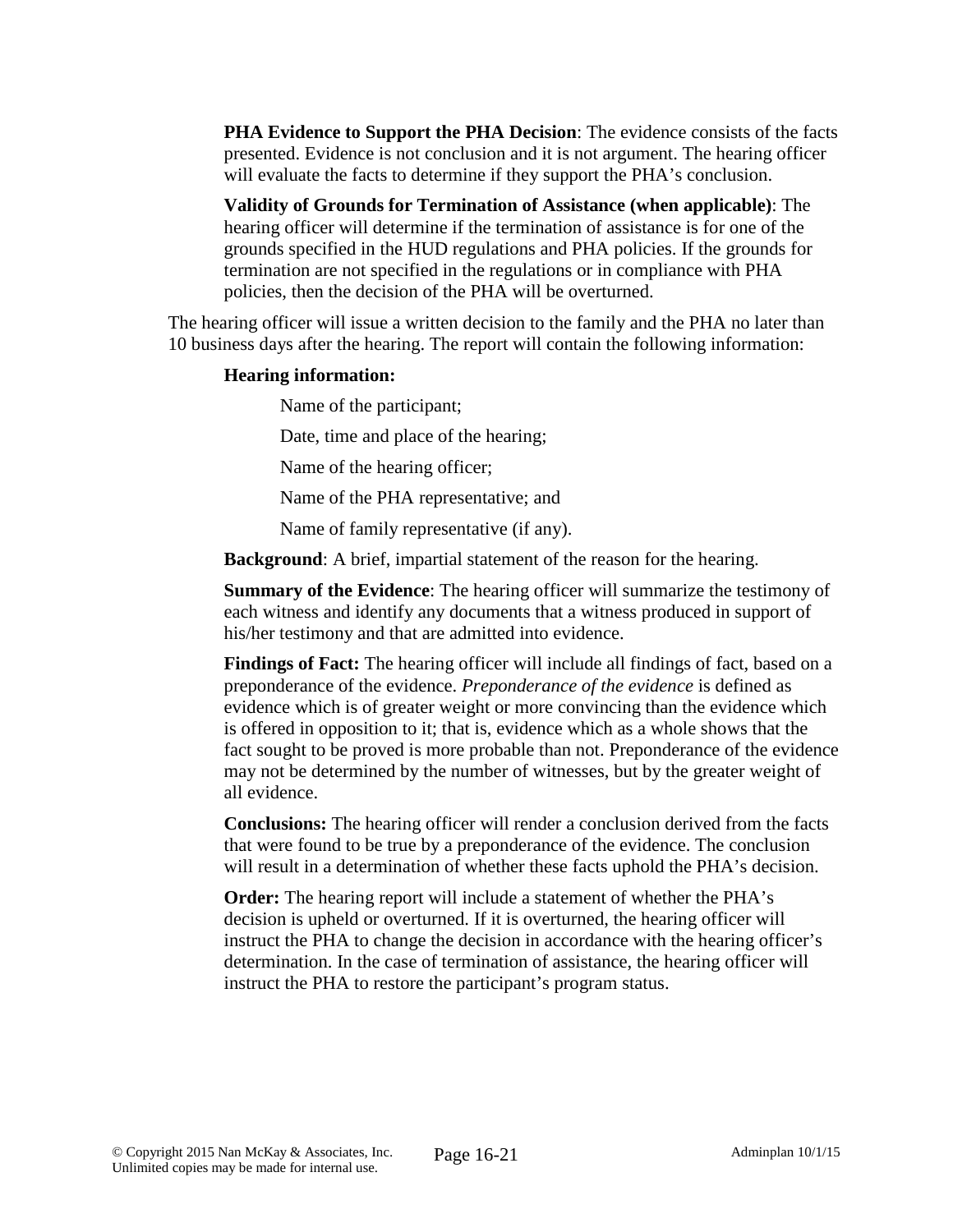# *Procedures for Rehearing or Further Hearing*

### PHA Policy

The hearing officer may ask the family for additional information and/or might adjourn the hearing in order to reconvene at a later date, before reaching a decision. If the family misses an appointment or deadline ordered by the hearing officer, the action of the PHA will take effect and another hearing will not be granted.

### *PHA Notice of Final Decision* **[24 CFR 982.555(f)]**

The PHA is not bound by the decision of the hearing officer for matters in which the PHA is not required to provide an opportunity for a hearing, decisions that exceed the authority of the hearing officer, decisions that conflict with or contradict HUD regulations, requirements, or are otherwise contrary to federal, state, or local laws.

If the PHA determines it is not bound by the hearing officer's decision in accordance with HUD regulations, the PHA must promptly notify the family of the determination and the reason for the determination.

#### PHA Policy

The PHA will mail a "Notice of Final Decision" including the hearing officer's report to the participant and their representative. This notice will be sent by first-class mail, postage pre-paid, with an affidavit of mailing enclosed. The participant will be mailed the original "Notice of Final Decision" and a copy of the proof of mailing. A copy of the "Notice of Final Decision" along with the original proof of mailing will be maintained in the PHA's file.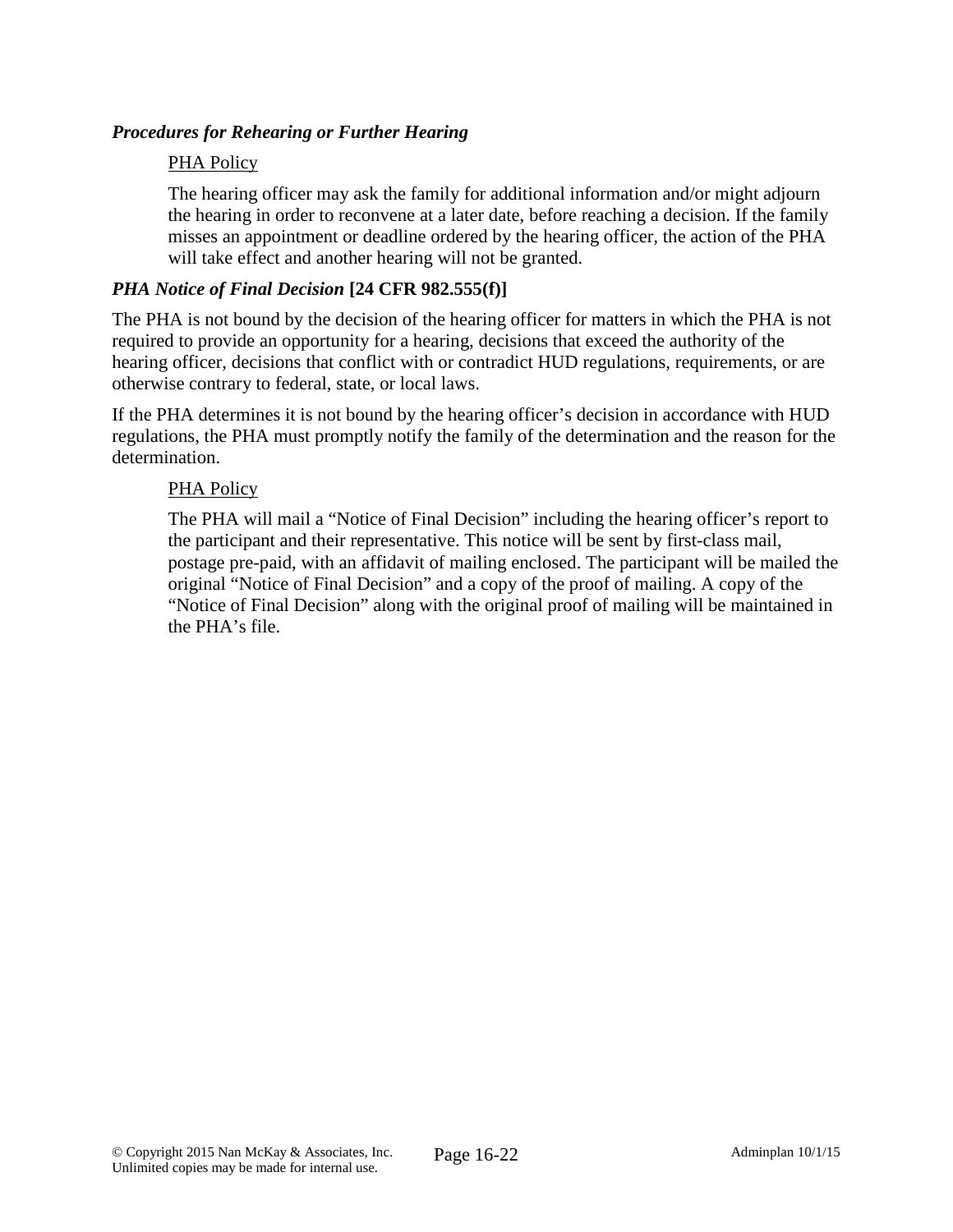# **16-III.D. HEARING AND APPEAL PROVISIONS FOR NONCITIZENS [24 CFR 5.514]**

Denial or termination of assistance based on immigration status is subject to special hearing and notice rules. Applicants who are denied assistance due to immigration status are entitled to an informal hearing, not an informal review.

Assistance to a family may not be delayed, denied, or terminated on the basis of immigration status at any time prior to a decision under the United States Citizenship and Immigration Services (USCIS) appeal process. Assistance to a family may not be terminated or denied while the PHA hearing is pending, but assistance to an applicant may be delayed pending the completion of the informal hearing.

A decision against a family member, issued in accordance with the USCIS appeal process or the PHA informal hearing process, does not preclude the family from exercising the right, that may otherwise be available, to seek redress directly through judicial procedures.

### **Notice of Denial or Termination of Assistance [24 CFR 5.514(d)]**

The notice of denial or termination of assistance for noncitizens must advise the family:

- That financial assistance will be denied or terminated, and provide a brief explanation of the reasons for the proposed denial or termination of assistance.
- The family may be eligible for proration of assistance.
- In the case of a participant, the criteria and procedures for obtaining relief under the provisions for preservation of families [24 CFR 5.514 and 5.518].
- That the family has a right to request an appeal to the USCIS of the results of secondary verification of immigration status and to submit additional documentation or explanation in support of the appeal.
- That the family has a right to request an informal hearing with the PHA either upon completion of the USCIS appeal or in lieu of the USCIS appeal.
- For applicants, assistance may not be delayed until the conclusion of the USCIS appeal process, but assistance may be delayed during the period of the informal hearing process.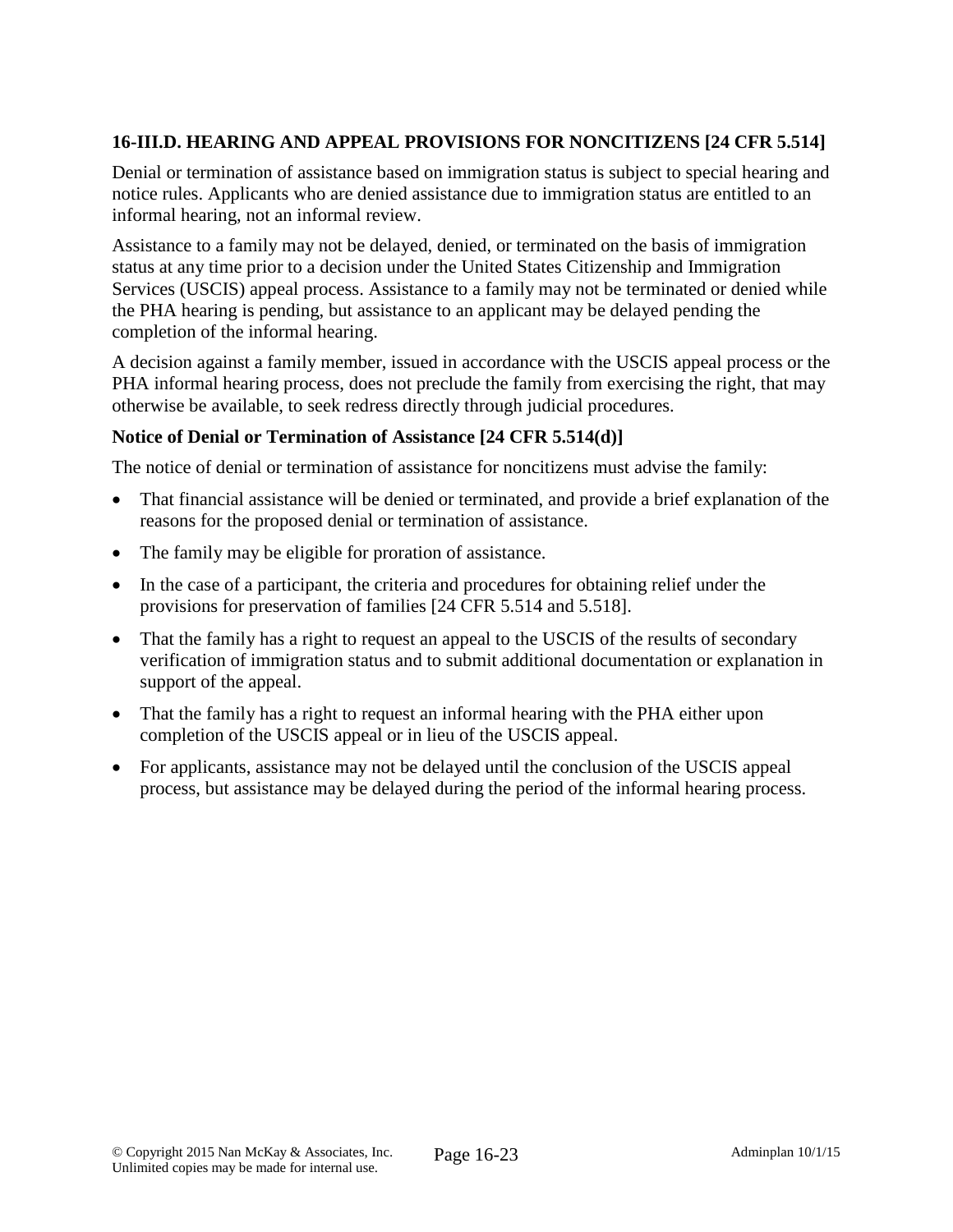# **USCIS Appeal Process [24 CFR 5.514(e)]**

When the PHA receives notification that the USCIS secondary verification failed to confirm eligible immigration status, the PHA must notify the family of the results of the USCIS verification. The family will have 30 days from the date of the notification to request an appeal of the USCIS results. The request for appeal must be made by the family in writing directly to the USCIS. The family must provide the PHA with a copy of the written request for appeal and the proof of mailing.

# PHA Policy

The PHA will notify the family in writing of the results of the USCIS secondary verification within 10 business days of receiving the results.

The family must provide the PHA with a copy of the written request for appeal and proof of mailing within 10 business days of sending the request to the USCIS.

The family must forward to the designated USCIS office any additional documentation or written explanation in support of the appeal. This material must include a copy of the USCIS document verification request (used to process the secondary request) or such other form specified by the USCIS, and a letter indicating that the family is requesting an appeal of the USCIS immigration status verification results.

The USCIS will notify the family, with a copy to the PHA, of its decision. When the USCIS notifies the PHA of the decision, the PHA must notify the family of its right to request an informal hearing.

# PHA Policy

The PHA will send written notice to the family of its right to request an informal hearing within 10 business days of receiving notice of the USCIS decision regarding the family's immigration status.

# **Informal Hearing Procedures for Applicants [24 CFR 5.514(f)]**

After notification of the USCIS decision on appeal, or in lieu of an appeal to the USCIS, the family may request that the PHA provide a hearing. The request for a hearing must be made either within 30 days of receipt of the PHA notice of denial, or within 30 days of receipt of the USCIS appeal decision.

The informal hearing procedures for applicant families are described below.

# *Informal Hearing Officer*

The PHA must provide an informal hearing before an impartial individual, other than a person who made or approved the decision under review, and other than a person who is a subordinate of the person who made or approved the decision. See Section 16-III.C. for a listing of positions that serve as informal hearing officers.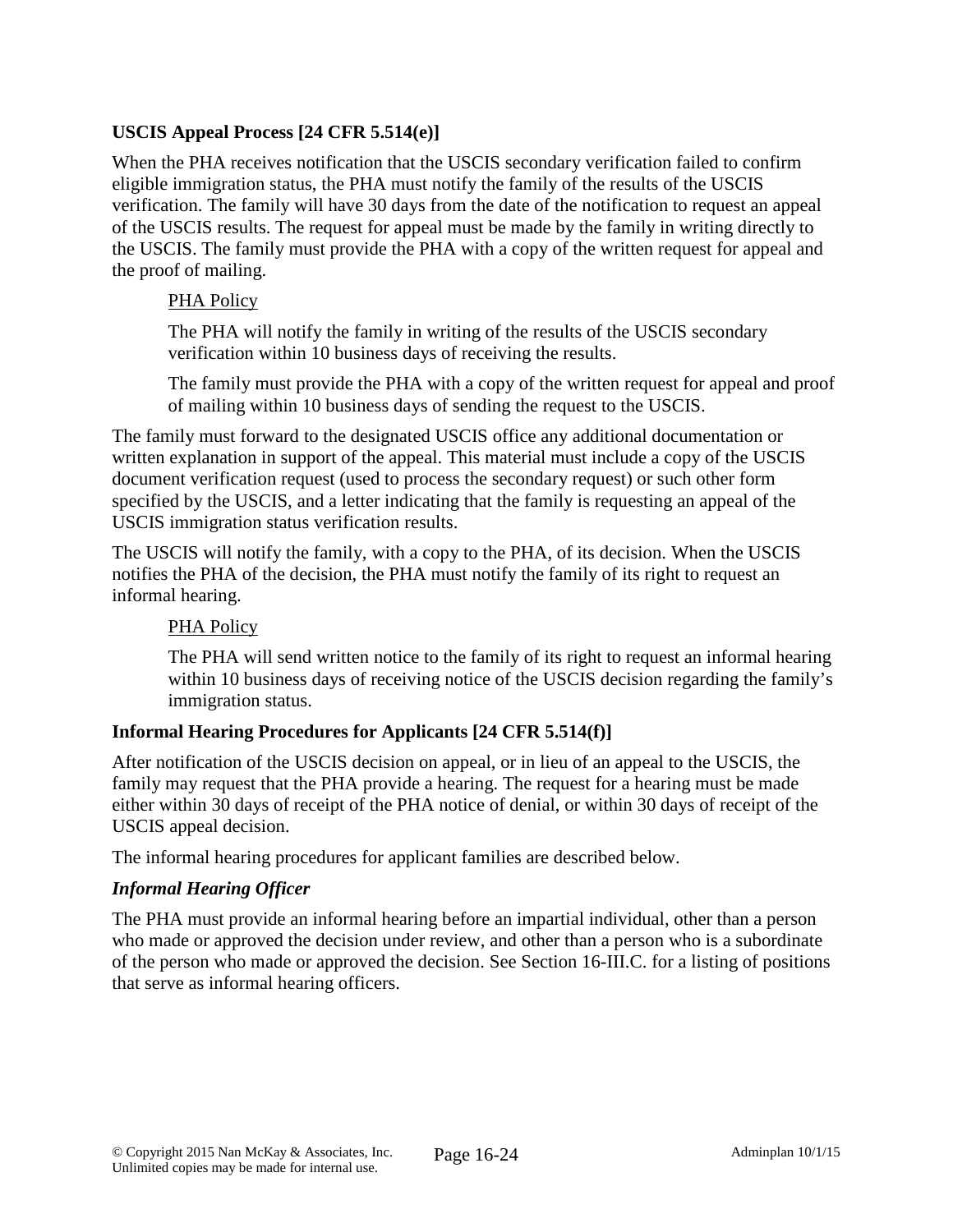# *Evidence*

The family must be provided the opportunity to examine and copy at the family's expense, at a reasonable time in advance of the hearing, any documents in the possession of the PHA pertaining to the family's eligibility status, or in the possession of the USCIS (as permitted by USCIS requirements), including any records and regulations that may be relevant to the hearing.

### PHA Policy

The family will be allowed to copy any documents related to the hearing at a cost of \$.25 per page. The family must request discovery of PHA documents no later than 12:00 p.m. on the business day prior to the hearing.

The family must be provided the opportunity to present evidence and arguments in support of eligible status. Evidence may be considered without regard to admissibility under the rules of evidence applicable to judicial proceedings.

The family must also be provided the opportunity to refute evidence relied upon by the PHA, and to confront and cross-examine all witnesses on whose testimony or information the PHA relies.

### *Representation and Interpretive Services*

The family is entitled to be represented by an attorney or other designee, at the family's expense, and to have such person make statements on the family's behalf.

The family is entitled to arrange for an interpreter to attend the hearing, at the expense of the family, or the PHA, as may be agreed upon by the two parties.

#### *Recording of the Hearing*

The family is entitled to have the hearing recorded by audiotape. The PHA may, but is not required to provide a transcript of the hearing.

# PHA Policy

The PHA will not provide a transcript of an audio taped hearing.

#### *Hearing Decision*

The PHA must provide the family with a written final decision, based solely on the facts presented at the hearing, within 14 calendar days of the date of the informal hearing. The decision must state the basis for the decision.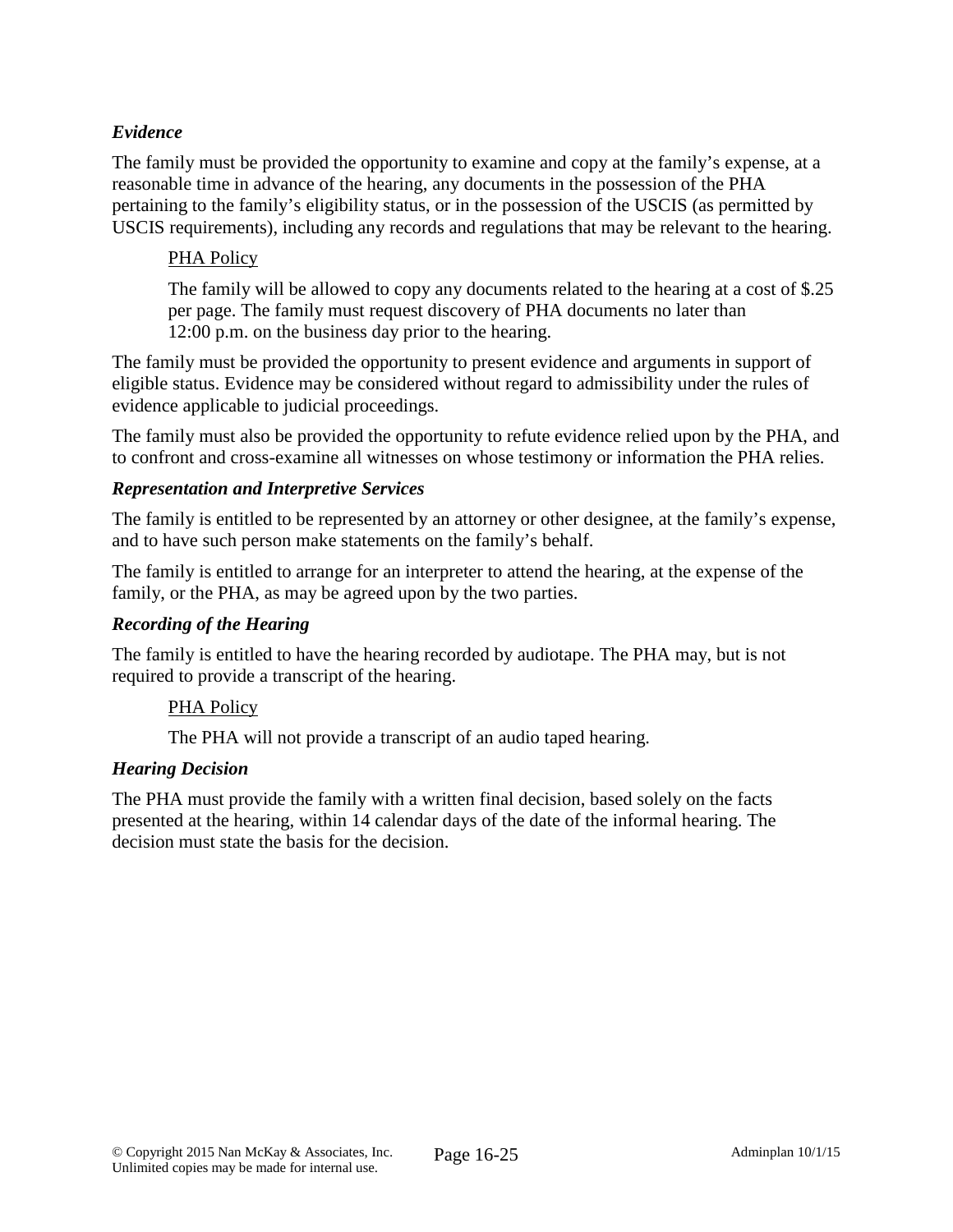# **Informal Hearing Procedures for Residents [24 CFR 5.514(f)]**

After notification of the USCIS decision on appeal, or in lieu of an appeal to the USCIS, the family may request that the PHA provide a hearing. The request for a hearing must be made either within 30 days of receipt of the PHA notice of termination, or within 30 days of receipt of the USCIS appeal decision.

For the informal hearing procedures that apply to participant families whose assistance is being terminated based on immigration status, see Section 16-III.C.

### **Retention of Documents [24 CFR 5.514(h)]**

The PHA must retain for a minimum of 5 years the following documents that may have been submitted to the PHA by the family, or provided to the PHA as part of the USCIS appeal or the PHA informal hearing process:

- The application for assistance
- The form completed by the family for income reexamination
- Photocopies of any original documents, including original USCIS documents
- The signed verification consent form
- The USCIS verification results
- The request for a USCIS appeal
- The final USCIS determination
- The request for an informal hearing
- The final informal hearing decision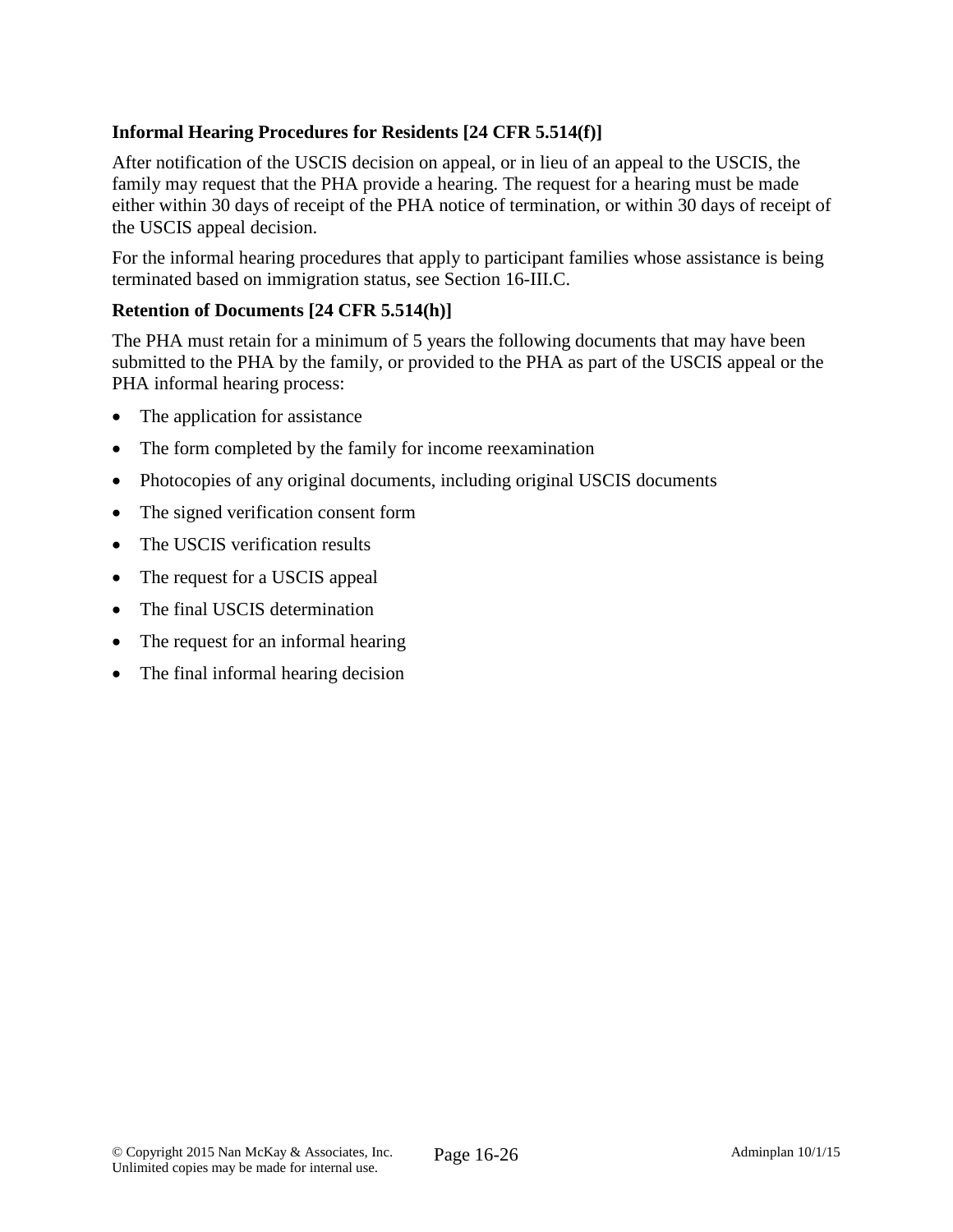# **PART IV: OWNER OR FAMILY DEBTS TO THE PHA**

### **16-IV.A. OVERVIEW**

PHAs are required to include in the administrative plan, policies concerning repayment by a family of amounts owed to the PHA [24 CFR 982.54]. This part describes the PHA's policies for recovery of monies owed to the PHA by families or owners.

#### PHA Policy

When an action or inaction of an owner or participant results in the overpayment of housing assistance, the PHA holds the owner or participant liable to return any overpayments to the PHA.

The PHA will enter into repayment agreements in accordance with the policies contained in this part as a means to recover overpayments.

When an owner or participant refuses to repay monies owed to the PHA, the PHA will utilize other available collection alternatives including, but not limited to, the following:

Collection agencies

Small claims court

Civil law suit

State income tax set-off program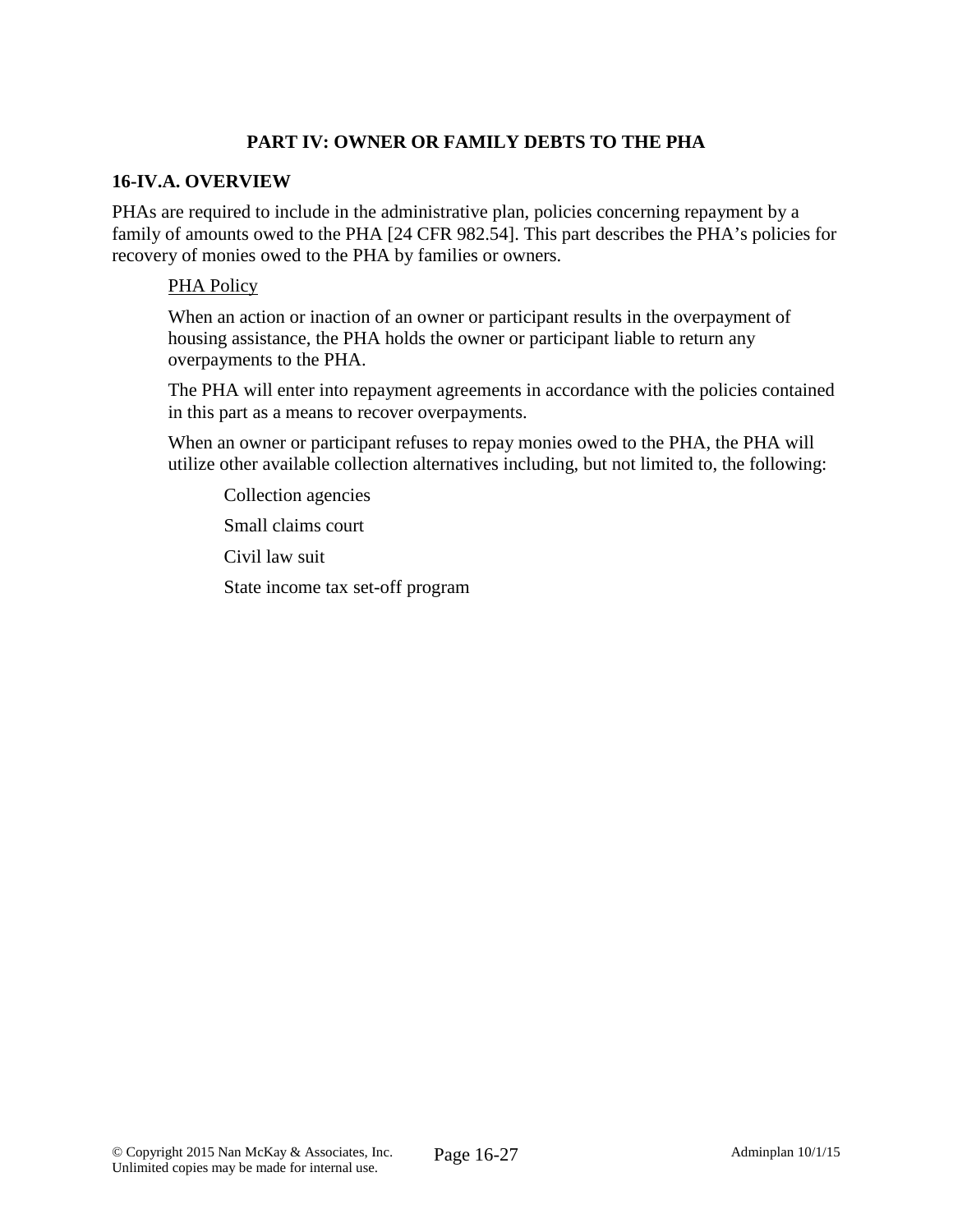# **16-IV.B. REPAYMENT POLICY**

#### **Owner Debts to the PHA**

#### PHA Policy

Any amount due to the PHA by an owner must be repaid by the owner within 30 days of the PHA determination of the debt.

If the owner fails to repay the debt within the required time frame and is entitled to future HAP payments, the PHA will reduce the future HAP payments by the amount owed until the debt is paid in full.

If the owner is not entitled to future HAP payments the PHA may, in its sole discretion, offer to enter into a repayment agreement on terms prescribed by the PHA.

If the owner refuses to repay the debt, does not enter into a repayment agreement, or breaches a repayment agreement, the PHA will ban the owner from future participation in the program and pursue other modes of collection.

#### **Family Debts to the PHA**

#### PHA Policy

Any amount owed to the PHA by an HCV family must be repaid by the family. If the family is unable to repay the debt within 30 days, the PHA will offer to enter into a repayment agreement in accordance with the policies below.

If the family refuses to repay the debt, does not enter into a repayment agreement, or breaches a repayment agreement, the PHA will terminate assistance in accordance with the policies in Chapter 12 and pursue other modes of collection.

#### **Repayment Agreement [24 CFR 792.103]**

The term *repayment agreement* refers to a formal written document signed by a tenant or owner and provided to the PHA in which a tenant or owner acknowledges a debt in a specific amount and agrees to repay the amount due at specific time periods.

#### **General Repayment Agreement Guidelines for Families**

#### *Down Payment Requirement*

#### PHA Policy

Before executing a repayment agreement with a family, the PHA will generally require a down payment of 10 percent of the total amount owed. If the family can provide evidence satisfactory to the PHA that a down payment of 10 percent would impose an undue hardship, the PHA may, in its sole discretion, require a lesser percentage or waive the requirement.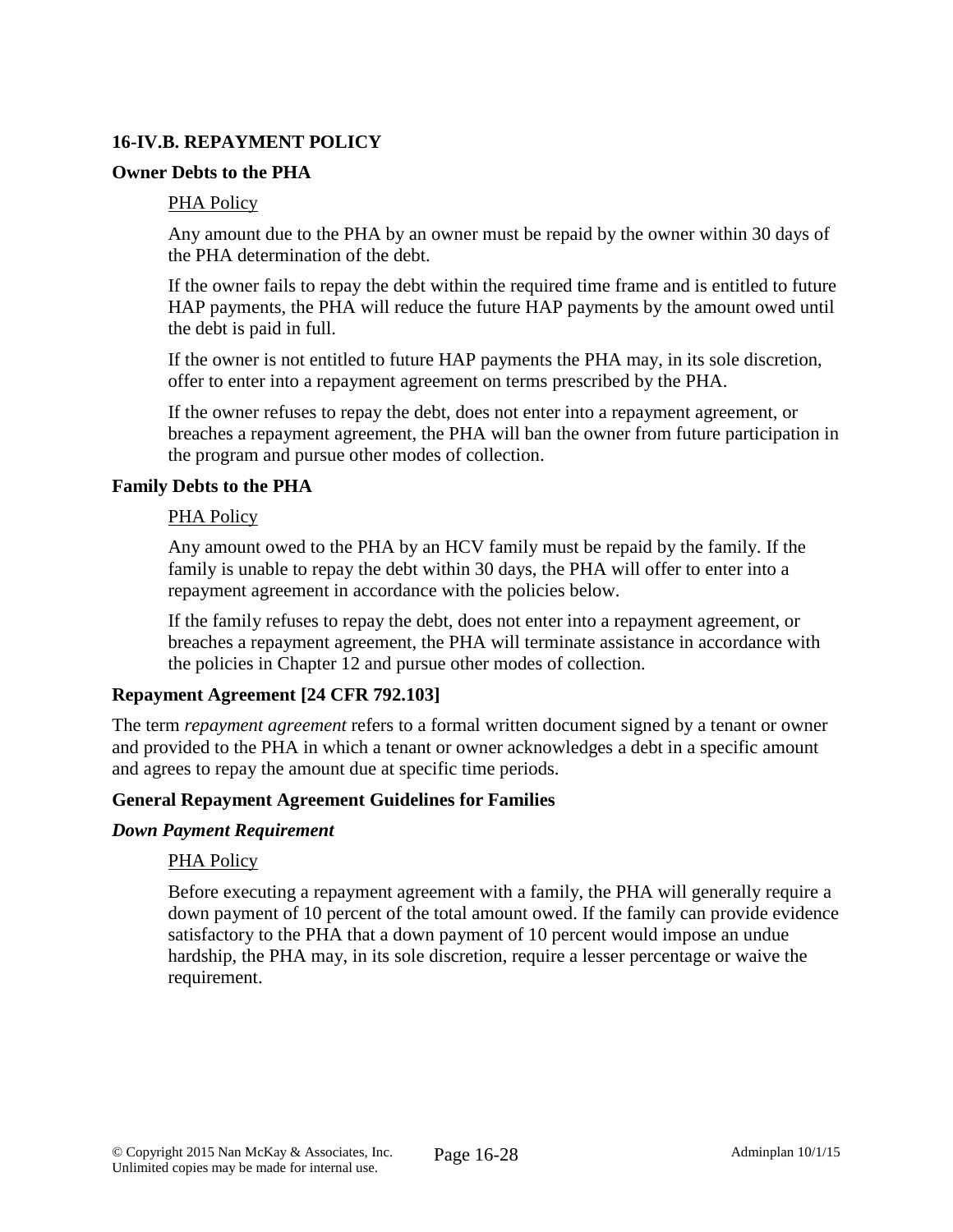# *Payment Thresholds*

Notice PIH 2010-19 recommends that the total amount that a family must pay each month—the family's monthly share of rent plus the monthly debt repayment amount—should not exceed 40 percent of the family's monthly adjusted income. However, a family may already be paying 40 per cent or more of its monthly adjusted income in rent. Moreover, Notice PIH 2010-19 acknowledges that PHAs have the discretion to establish "thresholds and policies" for repayment agreements with families  $[24 \text{ CFR } 982.552(c)(1)(vii)].$ 

#### PHA Policy

The PHA has established the following thresholds for repayment of debts:

Amounts between \$3,000 and the federal or state threshold for criminal prosecution must be repaid within 36 months.

Amounts between \$2,000 and \$2,999 must be repaid within 30 months.

Amounts between \$1,000 and \$1,999 must be repaid within 24 months.

Amounts under \$1,000 must be repaid within 12 months.

If a family can provide evidence satisfactory to the PHA that the threshold applicable to the family's debt would impose an undue hardship, the PHA may, in its sole discretion, determine that a lower monthly payment amount is reasonable. In making its determination, the PHA will consider all relevant information, including the following:

The amount owed by the family to the PHA

The reason for the debt, including whether the debt was the result of family action/inaction or circumstances beyond the family's control

The family's current and potential income and expenses

The family's current family share, as calculated under 24 CFR 982.515

The family's history of meeting its financial responsibilities

#### *Execution of the Agreement*

#### PHA Policy

Any repayment agreement between the PHA and a family must be signed and dated by the PHA and by the head of household and spouse/cohead (if applicable).

#### *Due Dates*

#### PHA Policy

All payments are due by the close of business on the  $1<sup>st</sup>$  day of the month. If the  $1<sup>st</sup>$  does not fall on a business day, the due date is the close of business on the first business day after the  $1<sup>st</sup>$ .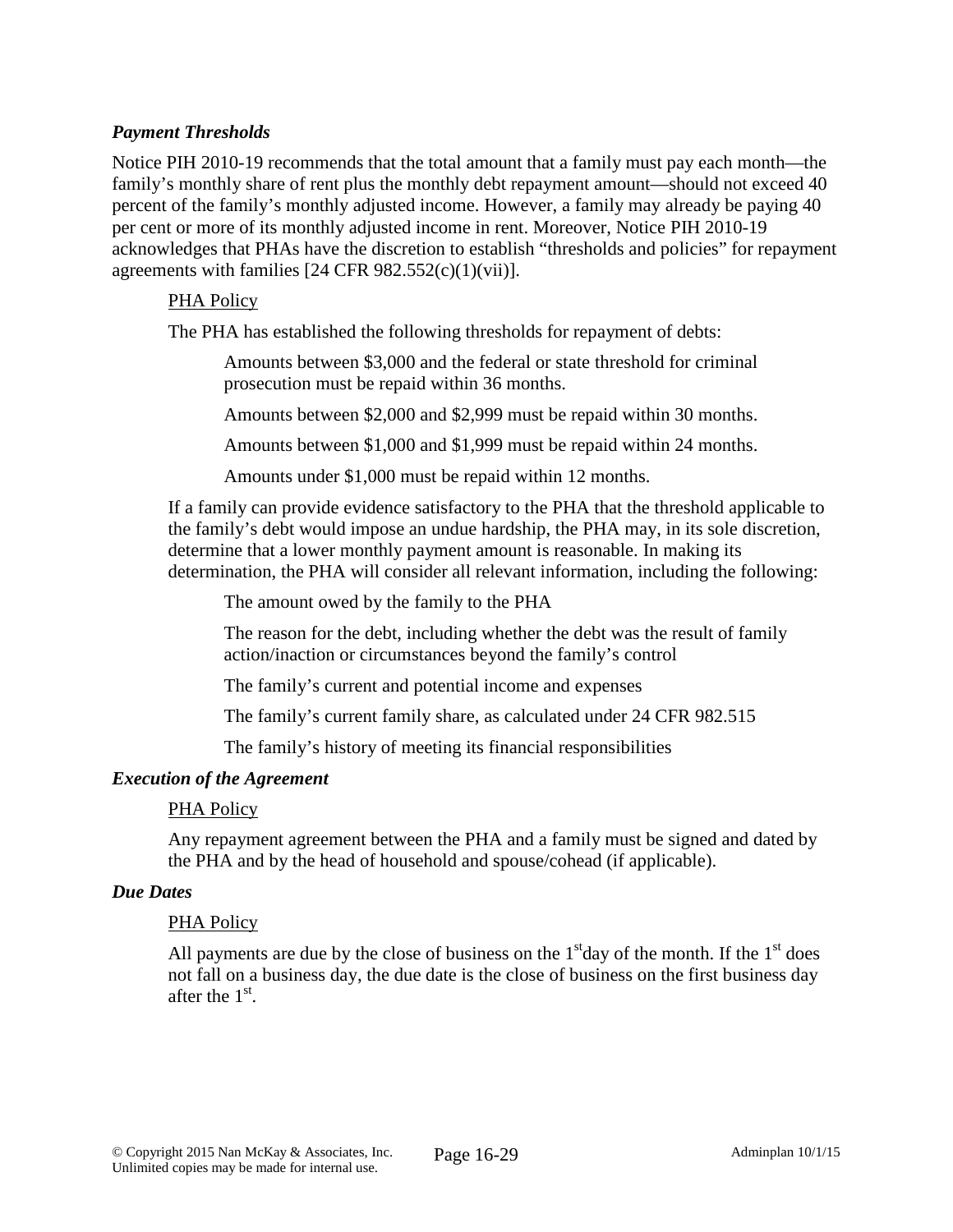### *Late or Missed Payments*

### PHA Policy

If a payment is not received by the end of the business day on the date due, and prior approval for the missed payment has not been given by the PHA, the PHA will send the family a delinquency notice giving the family 10 business days to make the late payment. If the payment is not received by the due date of the delinquency notice, it will be considered a breach of the agreement and the PHA will terminate assistance in accordance with the policies in Chapter 12.

If a family receives three delinquency notices for unexcused late payments in a 12-month period, the repayment agreement will be considered in default, and the PHA will terminate assistance in accordance with the policies in Chapter 12.

### *No Offer of Repayment Agreement*

### PHA Policy

The PHA generally will not enter into a repayment agreement with a family if there is already a repayment agreement in place with the family or if the amount owed by the family exceeds the federal or state threshold for criminal prosecution.

### **Repayment Agreements Involving Improper Payments**

Notice PIH 2010-19 requires certain provisions to be included in any repayment agreement involving amounts owed by a family because it underreported or failed to report income:

- A reference to the items in the family briefing packet that state the family's obligation to provide true and complete information at every reexamination and the grounds on which the PHA may terminate assistance because of a family's action or failure to act
- A statement clarifying that each month the family not only must pay to the PHA the monthly payment amount specified in the agreement but must also pay to the owner the family's monthly share of the rent to owner
- A statement that the terms of the repayment agreement may be renegotiated if the family's income decreases or increases
- A statement that late or missed payments constitute default of the repayment agreement and may result in termination of assistance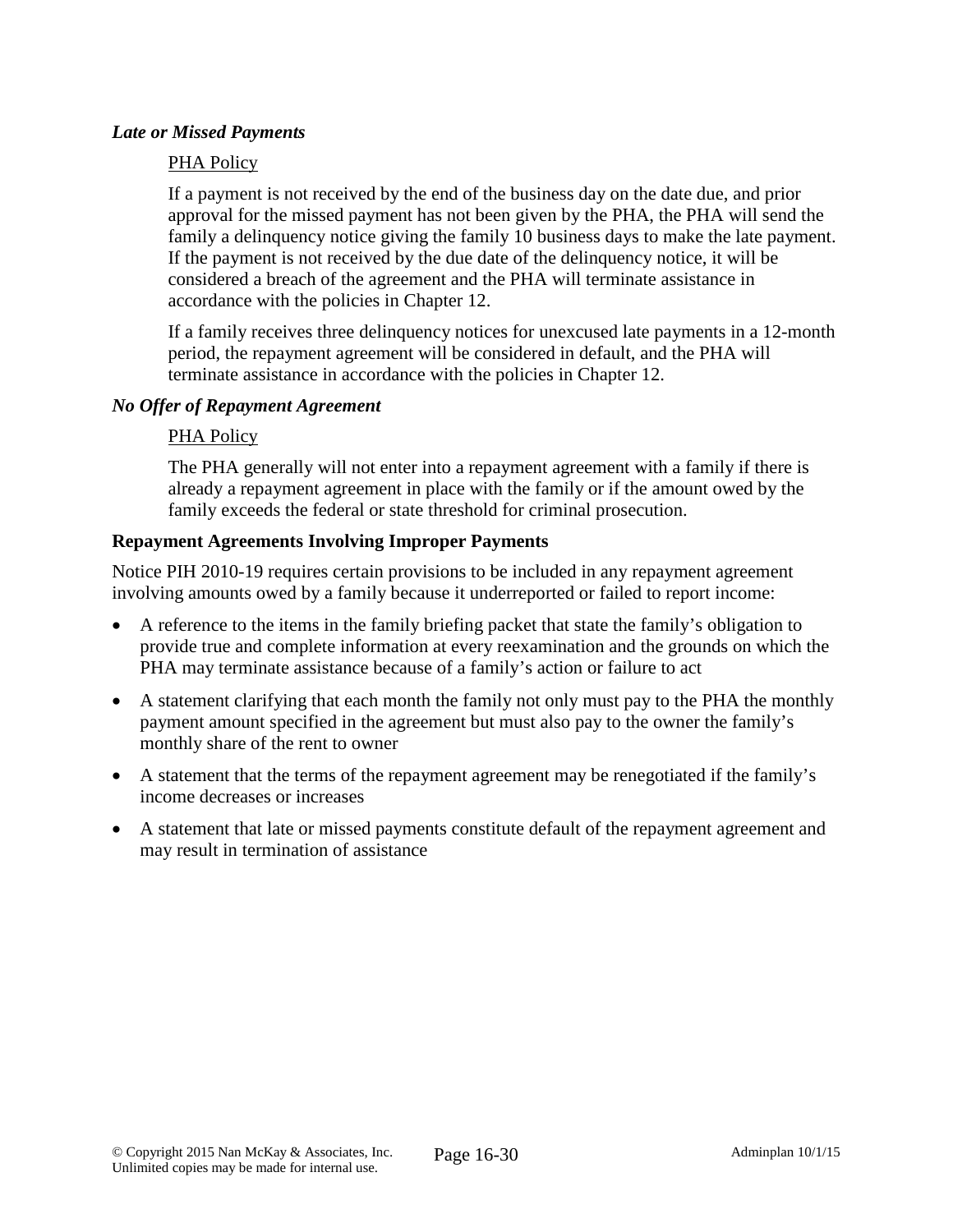# **PART V: SECTION 8 MANAGEMENT ASSESSMENT PROGRAM (SEMAP)**

### **16-V.A. OVERVIEW**

The Section 8 Management Assessment Program (SEMAP) is a tool that allows HUD to measure PHA performance in key areas to ensure program integrity and accountability. SEMAP scores translate into a rating for each PHA as high performing, standard, or troubled. Scores on individual SEMAP indicators, as well as overall SEMAP ratings, can affect the PHA in several ways.

- High-performing PHAs can be given a competitive advantage under notices of funding availability [24 CFR 985.103].
- PHAs with deficiencies on one or more indicators are required to correct the deficiencies and report to HUD [24 CFR 985.106].
- PHAs with an overall rating of "troubled" are subject to additional HUD oversight, including on-site reviews by HUD staff, a requirement to develop a corrective action plan, and monitoring to ensure the successful implementation of the corrective action plan. In addition, PHAs that are designated "troubled" may not use any part of the administrative fee reserve for other housing purposes [24 CFR 985.107].
- HUD may determine that a PHA's failure to correct identified SEMAP deficiencies or to prepare and implement a corrective action plan required by HUD constitutes a default under the ACC [24 CFR 985.109].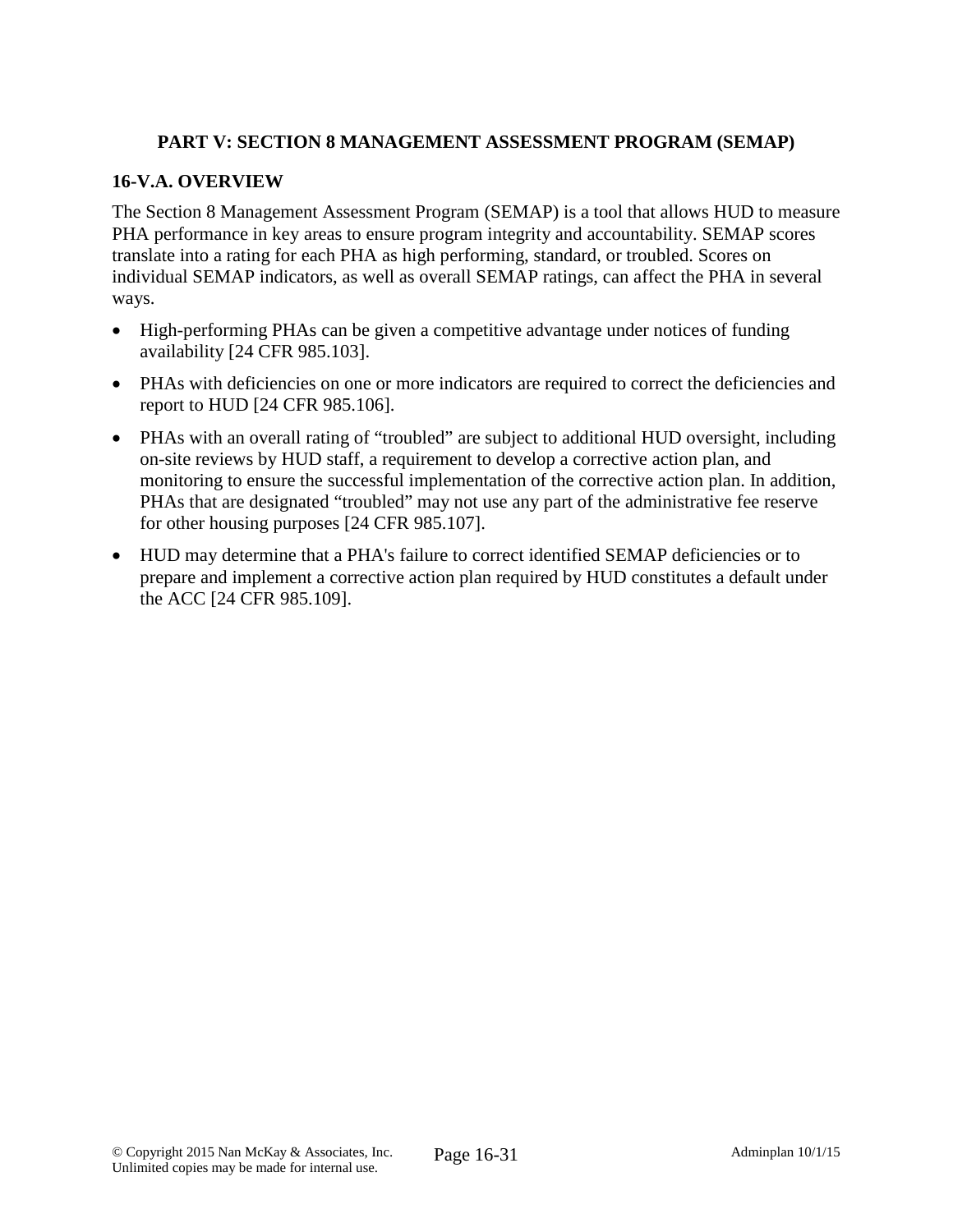# **16-V.B. SEMAP CERTIFICATION [24 CFR 985.101]**

PHAs must submit the HUD-required SEMAP certification form within 60 calendar days after the end of its fiscal year. The certification must be approved by PHA board resolution and signed by the PHA executive director. If the PHA is a unit of local government or a state, a resolution approving the certification is not required, and the certification must be executed by the Section 8 program director.

PHAs with less than 250 voucher units are only required to be assessed every other PHA fiscal year. HUD will assess such PHAs annually if the PHA elects to have its performance assessed on an annual basis; or is designated as "troubled" [24 CFR 985.105].

Failure of a PHA to submit its SEMAP certification within the required time frame will result in an overall performance rating of "troubled."

A PHA's SEMAP certification is subject to HUD verification by an on-site confirmatory review at any time.

Upon receipt of the PHA's SEMAP certification, HUD will rate the PHA's performance under each SEMAP indicator in accordance with program requirements.

# **HUD Verification Method**

Several of the SEMAP indicators are scored based on a review of a quality control sample selected for this purpose. The PHA or the Independent Auditor must select an unbiased sample that provides an adequate representation of the types of information to be assessed, in accordance with SEMAP requirements [24 CFR 985.2].

If the HUD verification method for the indicator relies on data in the Form-50058 module (formerly known as MTCS) in the PIH Information Center (PIC), and HUD determines that those data are insufficient to verify the PHA's certification on the indicator due to the PHA's failure to adequately report family data, HUD will assign a zero rating for the indicator [24 CFR 985.3].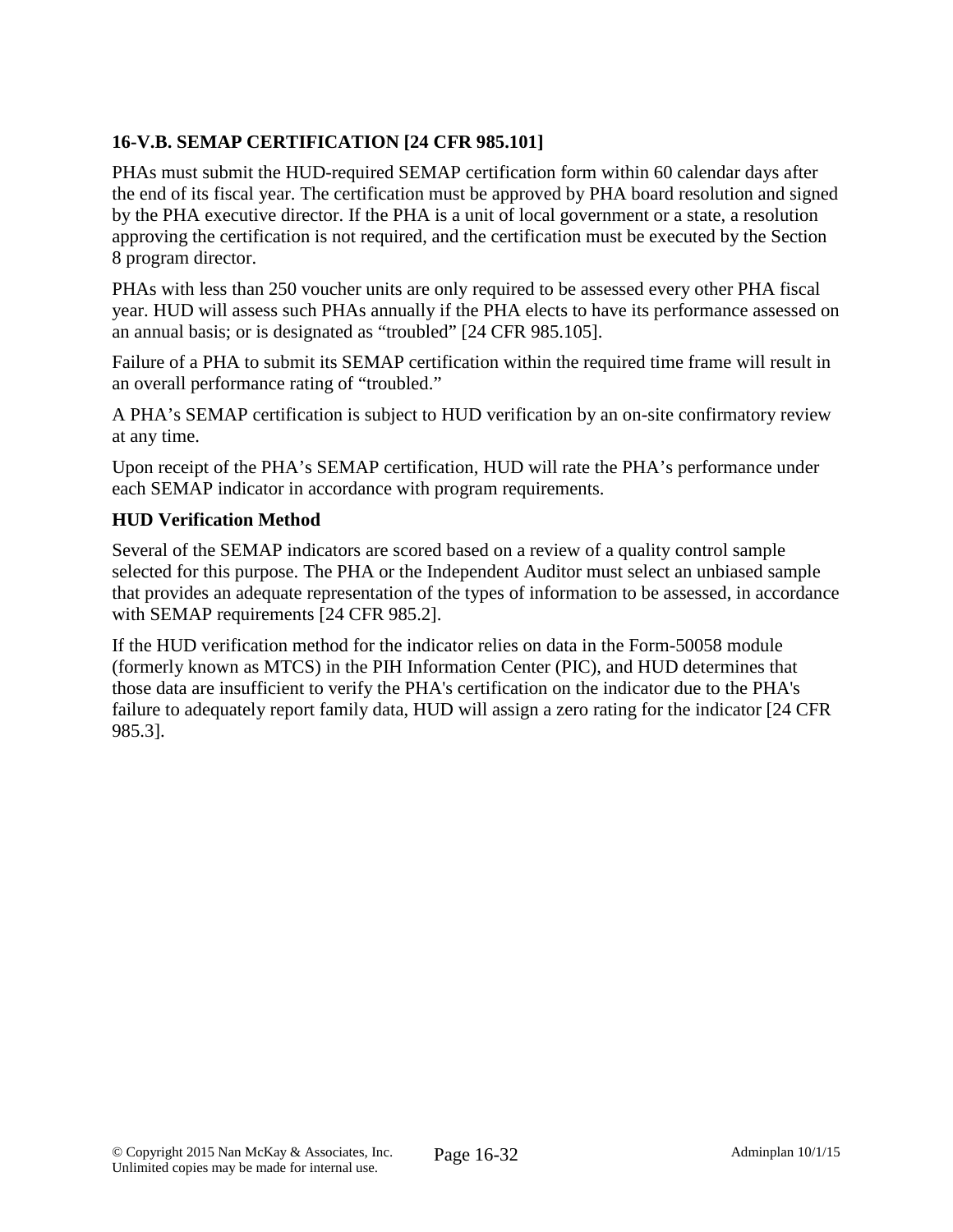# **16-V.C. SEMAP INDICATORS [24 CFR 985.3 and form HUD-52648]**

The table below lists each of the SEMAP indicators, contains a description of each indicator, and explains the basis for points awarded under each indicator.

A PHA that expends less than \$300,000 in Federal awards and whose Section 8 programs are not audited by an independent auditor, is not be rated under SEMAP indicators 1-7.

#### **SEMAP Indicators**

### **Indicator 1: Selection from the waiting list Maximum Score: 15**

- This indicator shows whether the PHA has written policies in its administrative plan for selecting applicants from the waiting list and whether the PHA follows these policies when selecting applicants for admission from the waiting list.
- Points are based on the percent of families that are selected from the waiting list in accordance with the PHA's written policies, according to the PHA's quality control sample.

#### **Indicator 2: Rent reasonableness Maximum Score: 20**

- This indicator shows whether the PHA has and implements a reasonable written method to determine and document for each unit leased that the rent to owner is reasonable based on current rents for comparable unassisted units
- Points are based on the percent of units for which the PHA follows its written method to determine reasonable rent and has documented its determination that the rent to owner is reasonable, according to the PHA's quality control sample.

# **Indicator 3: Determination of adjusted income Maximum Score: 20**

- This indicator measures whether the PHA verifies and correctly determines adjusted income for each assisted family, and where applicable, uses the appropriate utility allowances for the unit leased in determining the gross rent.
- Points are based on the percent of files that are calculated and verified correctly, according to the PHA's quality control sample.

### **Indicator 4: Utility allowance schedule Maximum Score: 5**

- This indicator shows whether the PHA maintains an up-to-date utility allowance schedule.
- Points are based on whether the PHA has reviewed the utility allowance schedule and adjusted it when required, according to the PHA's certification.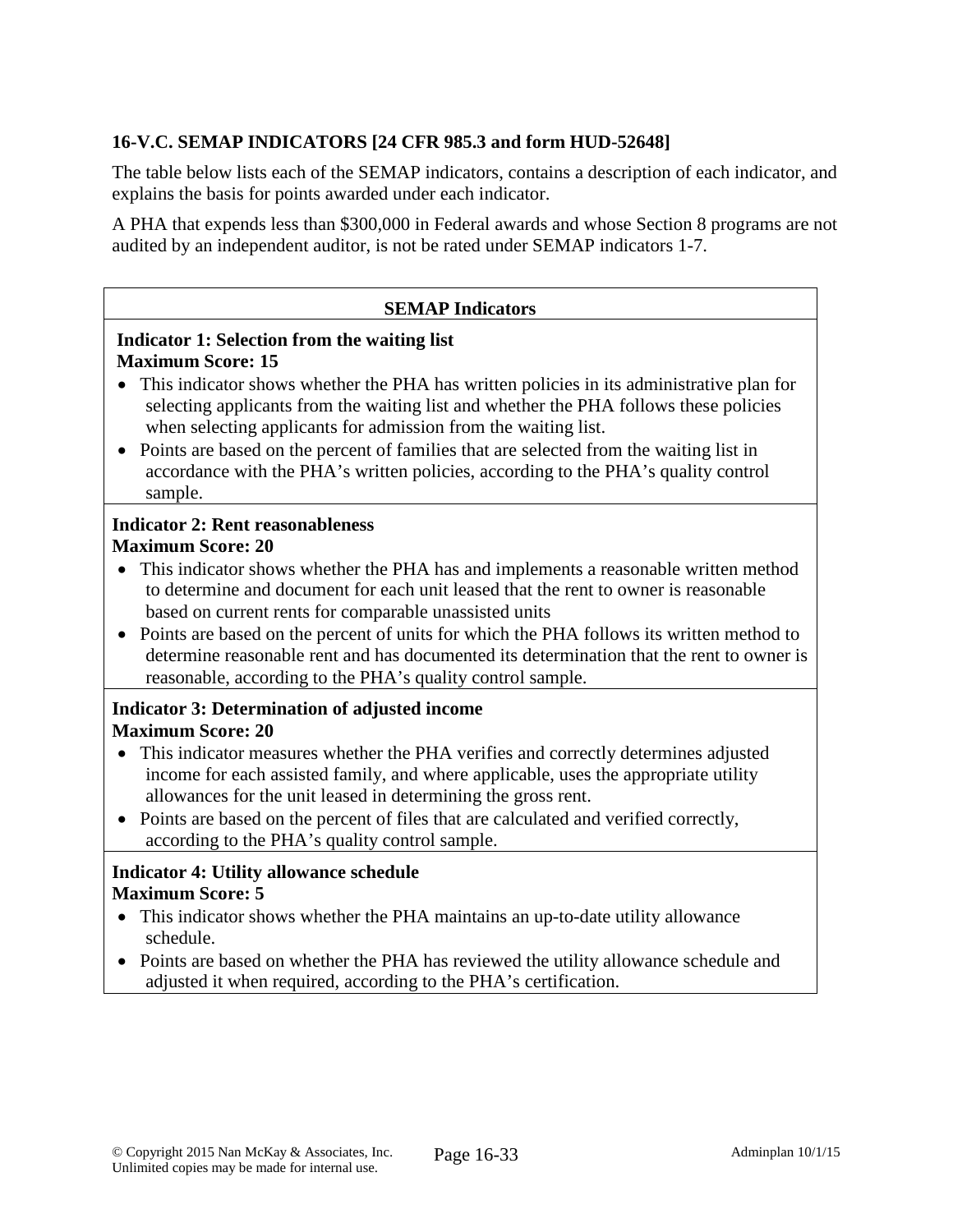# **Indicator 5: HQS quality control inspections Maximum Score: 5**

- This indicator shows whether a PHA supervisor reinspects a sample of units under contract during the PHA fiscal year, which meets the minimum sample size requirements for quality control of HQS inspections.
- Points are based on whether the required quality control reinspections were completed, according to the PHA's certification.

# **Indicator 6: HQS enforcement Maximum Score: 10**

- This indicator shows whether, following each HQS inspection of a unit under contract where the unit fails to meet HQS, any cited life-threatening deficiencies are corrected within 24 hours from the inspection and all other deficiencies are corrected within no more than 30 calendar days from the inspection or any PHA-approved extension.
- Points are based on whether the PHA corrects all HQS deficiencies in accordance with required time frames, according to the PHA's certification.

#### **Indicator 7: Expanding housing opportunities Maximum Points: 5**

- Only applies to PHAs with jurisdiction in metropolitan FMR areas.
- This indicator shows whether the PHA has adopted and implemented a written policy to encourage participation by owners of units located outside areas of poverty or minority concentration; informs voucher holders of the full range of areas where they may lease units both inside and outside the PHA's jurisdiction; and supplies a list of landlords or other parties who are willing to lease units or help families find units, including units outside areas of poverty or minority concentration.
- Points are based on whether the PHA has adopted and implemented written policies in accordance with SEMAP requirements, according to the PHA's certification.

# **Indicator 8: FMR limit and payment standards Maximum Points: 5 points**

- This indicator shows whether the PHA has adopted a payment standard schedule that establishes payment standard amounts by unit size for each FMR area in the PHA's jurisdiction, that are within the basic range of 90 to 110 percent of the published FMR.
- Points are based on whether the PHA has appropriately adopted a payment standard schedule(s), according to the PHA's certification.

# **Indicator 9: Annual reexaminations Maximum Points: 10**

- This indicator shows whether the PHA completes a reexamination for each participating family at least every 12 months.
- Points are based on the percent of reexaminations that are more than 2 months overdue, according to data from PIC.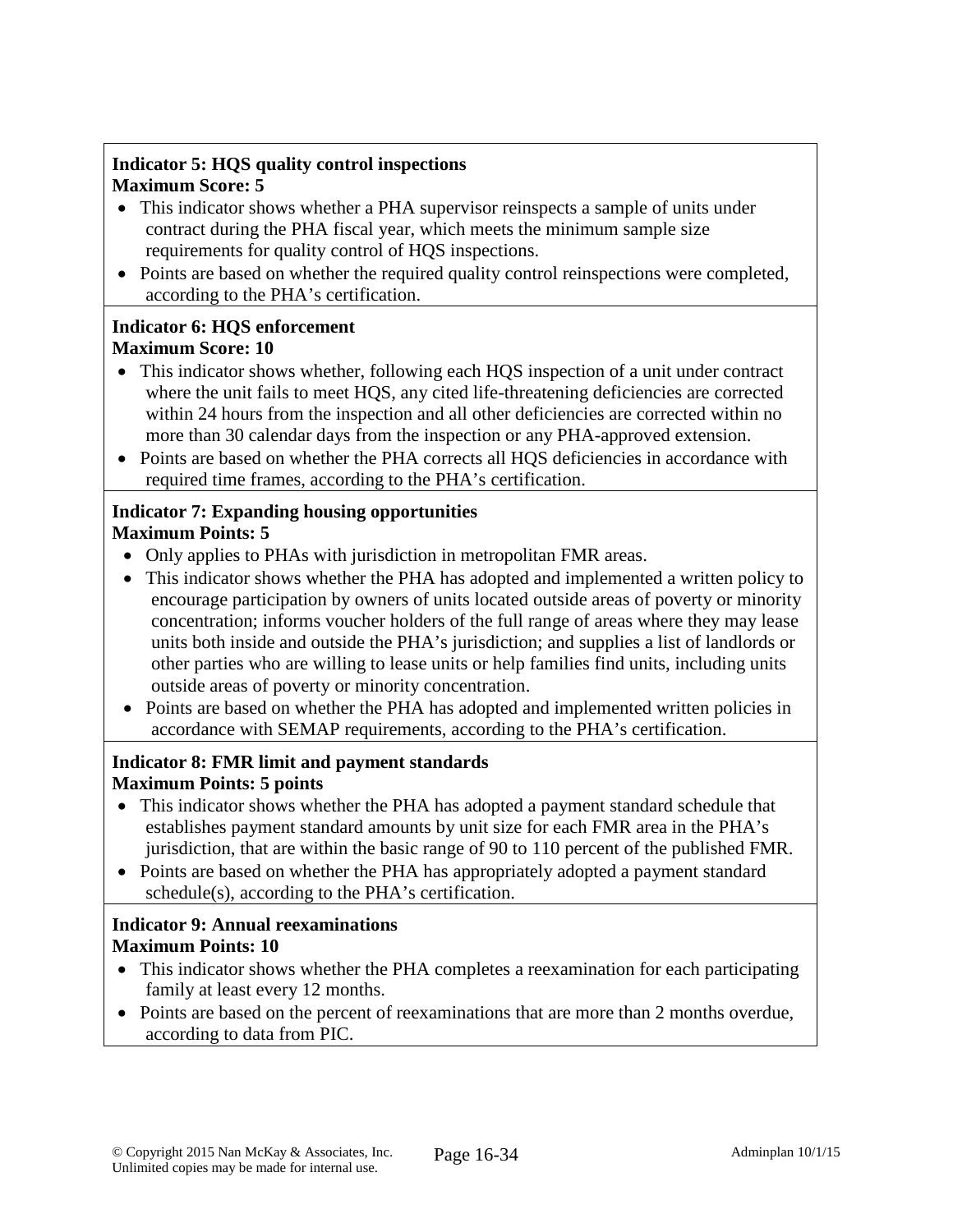# **Indicator 10: Correct tenant rent calculations Maximum Points: 5**

- This indicator shows whether the PHA correctly calculates the family's share of the rent to owner.
- Points are based on the percent of correct calculations of family share of the rent, according to data from PIC.

#### **Indicator 11: Pre-contract HQS inspections Maximum Points: 5**

- This indicator shows whether newly leased units pass HQS inspection on or before the effective date of the assisted lease and HAP contract.
- Points are based on the percent of newly leased units that passed HQS inspection prior to the effective date of the lease and HAP contract, according to data from PIC.

# **Indicator 12: Annual HQS inspections Maximum Points: 10**

- This indicator shows whether the PHA inspects each unit under contract at least annually.
- Points are based on the percent of annual HQS inspections of units under contract that are more than 2 months overdue, according to data from PIC.

# **Indicator 13: Lease-up**

# **Maximum Points: 20 points**

- This indicator shows whether the PHA enters HAP contracts for the number of units or funding reserved under ACC for at least one year.
- Points are based on the percent of units leased during the last completed PHA fiscal year, or the percent of allocated budget authority that has been expended by the PHA, according to data from the PHA's last year-end operating statement that is recorded in HUD's accounting system.

# **Indicator 14: Family self-sufficiency (FSS) enrollment and escrow account balances Maximum Points: 10**

- Only applies to PHAs with mandatory FSS programs.
- This indicator shows whether the PHA has enrolled families in the FSS program as required, and measures the percent of current FSS participants that have had increases in earned income which resulted in escrow account balances.
- Points are based on the percent of mandatory FSS slots that are filled and the percent of families with escrow account balances, according to data from PIC.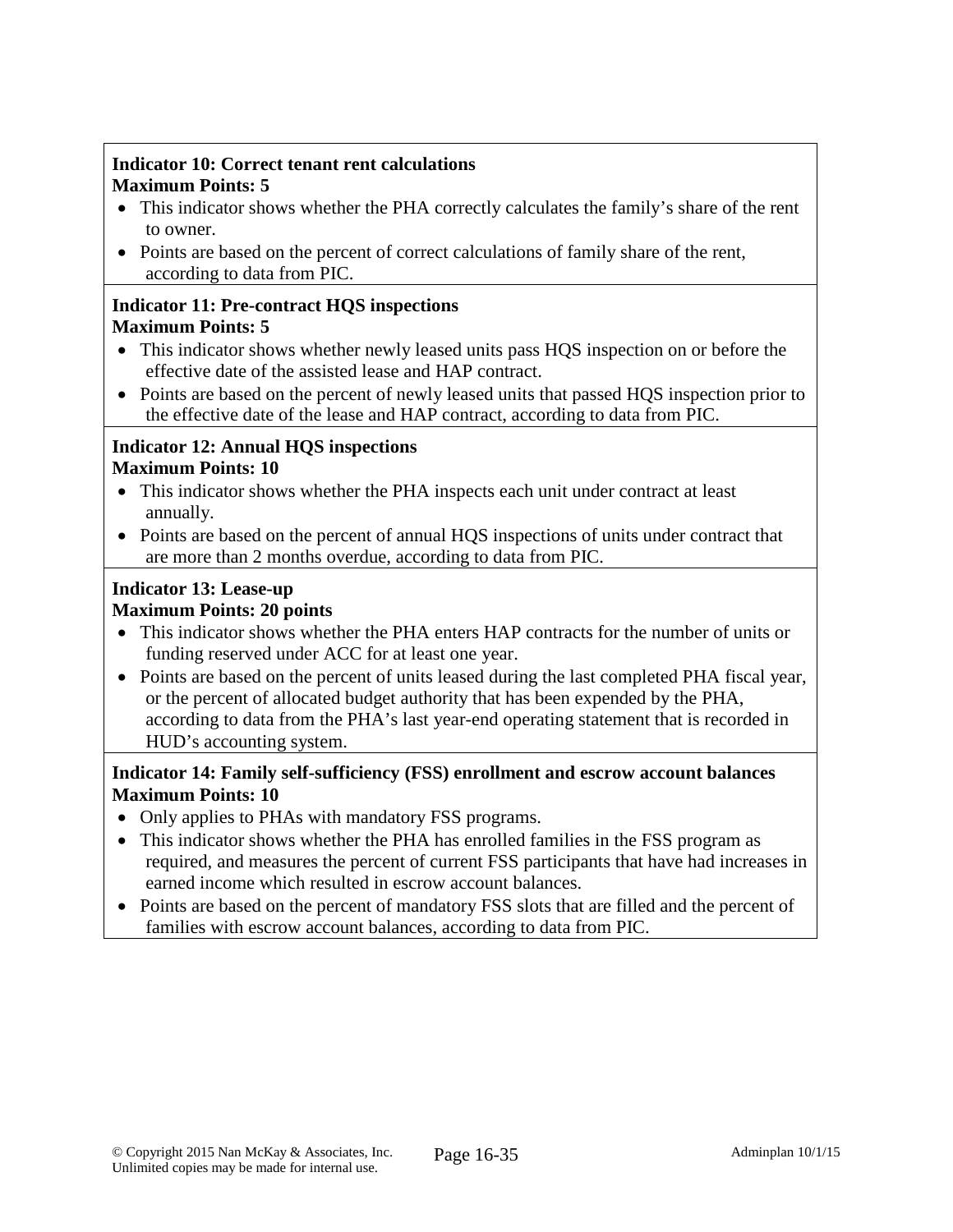# **Success Rate of Voucher Holders Maximum Points: 5**

- Only applies to PHAs that have received approval to establish success rate payment standard amounts, and isn't effective until the second full PHA fiscal year following the date of HUD approval of success rate payment standard amounts.
- This indicator shows whether voucher holders were successful in leasing units with voucher assistance.
- Points are based on the percent of families that were issued vouchers, and that became participants in the voucher program.

### **Deconcentration Bonus Indicator Maximum Points: 5**

- Submission of data for this indicator is mandatory for a PHA using one or more payment standard amount(s) that exceed(s) 100 percent of the published FMR set at the 50 percentile rent, starting with the second full PHA fiscal year following initial use of payment standard amounts based on the FMRs set at the 50<sup>th</sup> percentile.
- Additional points are available to PHAs that have jurisdiction in metropolitan FMR areas and that choose to submit the required data.
- Points are based on whether the data that is submitted meets the requirements for bonus points.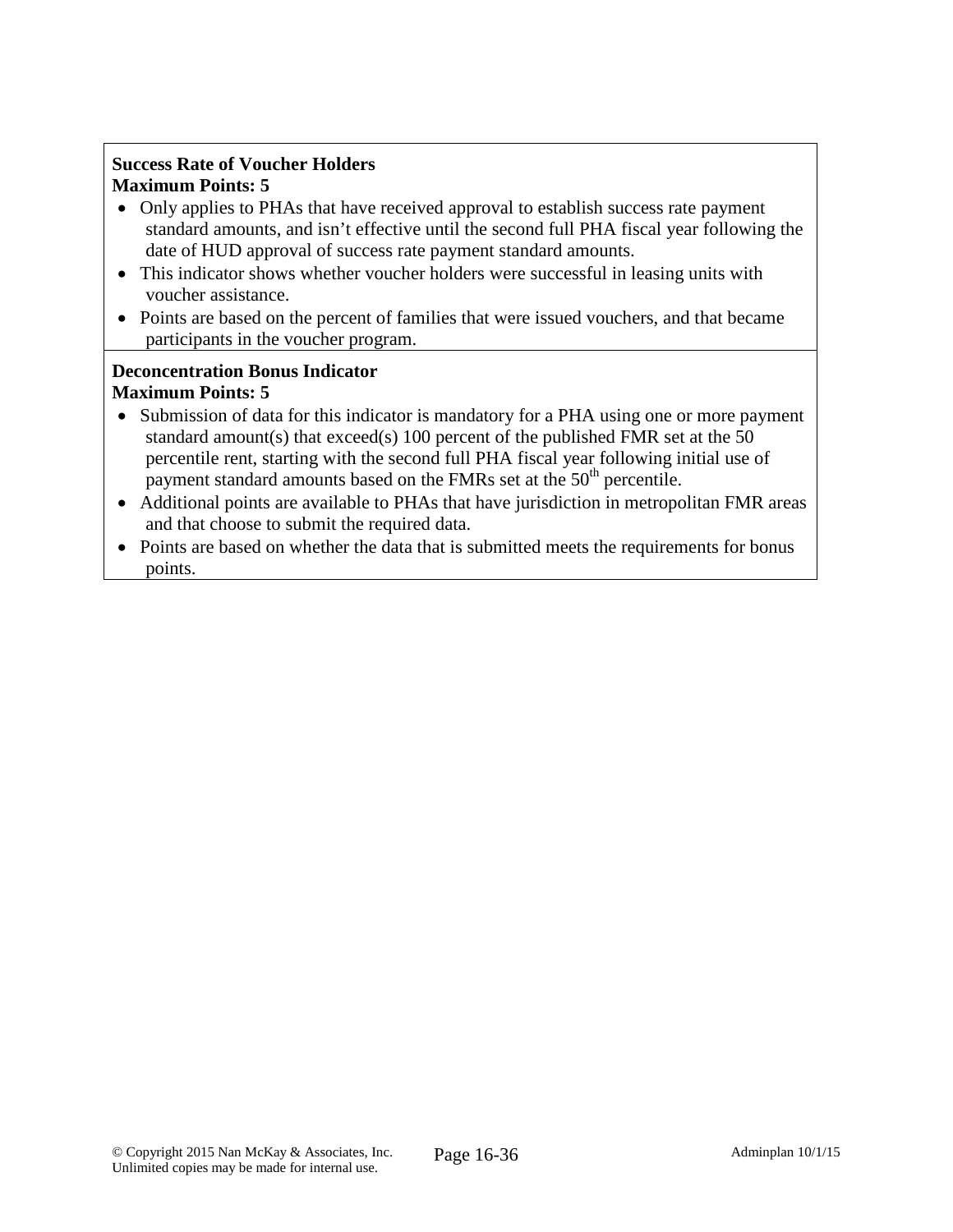# **PART VI: RECORD KEEPING**

#### **16-VI.A. OVERVIEW**

The PHA must maintain complete and accurate accounts and other records for the program in accordance with HUD requirements, in a manner that permits a speedy and effective audit. All such records must be made available to HUD or the Comptroller General of the United States upon request.

In addition, the PHA must ensure that all applicant and participant files are maintained in a way that protects an individual's privacy rights.

# **16-VI.B. RECORD RETENTION [24 CFR 982.158]**

During the term of each assisted lease, and for at least three years thereafter, the PHA must keep:

- A copy of the executed lease;
- The HAP contract: and
- The application from the family.

In addition, the PHA must keep the following records for at least three years:

- Records that provide income, racial, ethnic, gender, and disability status data on program applicants and participants;
- An application from each ineligible family and notice that the applicant is not eligible;
- HUD-required reports;
- Unit inspection reports;
- Lead-based paint records as required by 24 CFR 35, Subpart B.
- Accounts and other records supporting PHA budget and financial statements for the program;
- Records to document the basis for PHA determination that rent to owner is a reasonable rent (initially and during the term of a HAP contract); and
- Other records specified by HUD.
- Notice PIH 2014-20 requires PHAs to keep records of all complaints, investigations, notices, and corrective actions related to violations of the Fair Housing Act or the equal access final rule.

If an informal hearing to establish a family's citizenship status is held, longer retention requirements apply for some types of documents. For specific requirements, see Section 16- III.D., Retention of Documents.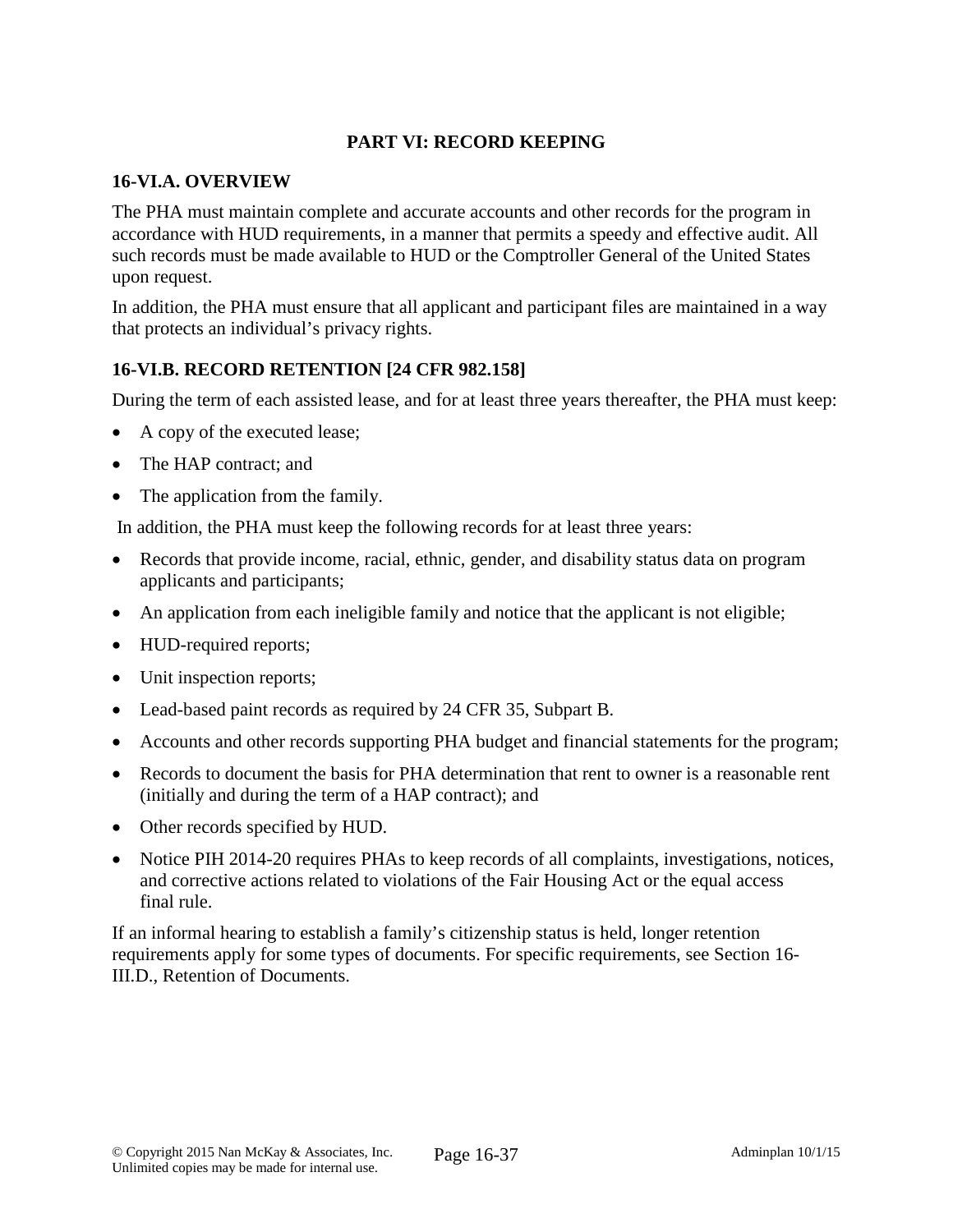# **16-VI.C. RECORDS MANAGEMENT**

PHAs must maintain applicant and participant files and information in accordance with the regulatory requirements described below.

### PHA Policy

All applicant and participant information will be kept in a secure location and access will be limited to authorized PHA staff.

PHA staff will not discuss personal family information unless there is a business reason to do so. Inappropriate discussion of family information or improper disclosure of family information by staff will result in disciplinary action.

### **Privacy Act Requirements [24 CFR 5.212 and Form-9886]**

The collection, maintenance, use, and dissemination of social security numbers (SSN), employer identification numbers (EIN), any information derived from these numbers, and income information of applicants and participants must be conducted, to the extent applicable, in compliance with the Privacy Act of 1974, and all other provisions of Federal, State, and local law.

Applicants and participants, including all adults in the household, are required to sign a consent form, HUD-9886, Authorization for Release of Information. This form incorporates the Federal Privacy Act Statement and describes how the information collected using the form may be used, and under what conditions HUD or the PHA may release the information collected.

### **Upfront Income Verification (UIV) Records**

PHAs that access UIV data through HUD's Enterprise Income Verification (EIV) system are required to adopt and follow specific security procedures to ensure that all EIV data is protected in accordance with federal laws, regardless of the media on which the data is recorded (e.g. electronic, paper). These requirements are contained in the HUD-issued document, *Enterprise Income Verification (EIV) System, Security Procedures for Upfront Income Verification data.*

#### PHA Policy

Prior to utilizing HUD's EIV system, the PHA will adopt and implement EIV security procedures required by HUD.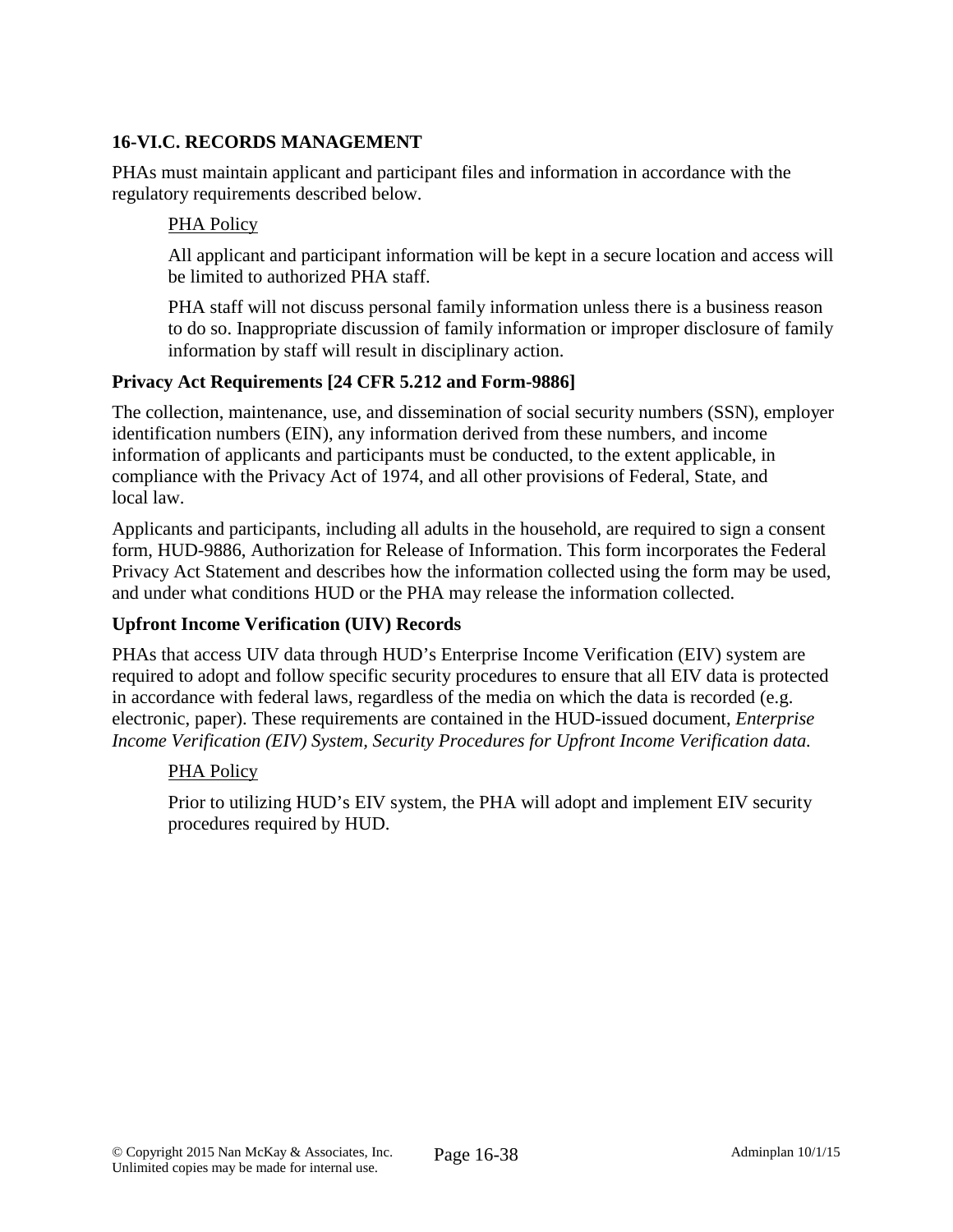# **Criminal Records**

The PHA may only disclose the criminal conviction records which the PHA receives from a law enforcement agency to officers or employees of the PHA, or to authorized representatives of the PHA who have a job-related need to have access to the information [24 CFR 5.903(e)].

The PHA must establish and implement a system of records management that ensures that any criminal record received by the PHA from a law enforcement agency is maintained confidentially, not misused or improperly disseminated, and destroyed, once the purpose for which the record was requested has been accomplished, including expiration of the period for filing a challenge to the PHA action without institution of a challenge or final disposition of any such litigation  $[24 \text{ CFR } 5.903(g)]$ .

The PHA must establish and implement a system of records management that ensures that any sex offender registration information received by the PHA from a State or local agency is maintained confidentially, not misused or improperly disseminated, and destroyed, once the purpose for which the record was requested has been accomplished, including expiration of the period for filing a challenge to the PHA action without institution of a challenge or final disposition of any such litigation. However, a record of the screening, including the type of screening and the date performed must be retained [Notice PIH 2012-28]. This requirement does not apply to information that is public information, or is obtained by a PHA other than under 24 CFR 5.905.

# **Medical/Disability Records**

PHAs are not permitted to inquire about the nature or extent of a person's disability. The PHA may not inquire about a person's diagnosis or details of treatment for a disability or medical condition. If the PHA receives a verification document that provides such information, the PHA should not place this information in the tenant file. The PHA should destroy the document.

# **Documentation of Domestic Violence, Dating Violence, Sexual Assault, or Stalking**

For requirements and PHA policies related to management of documentation obtained from victims of domestic violence, dating violence, sexual assault, or stalking, see section 16-IX.E.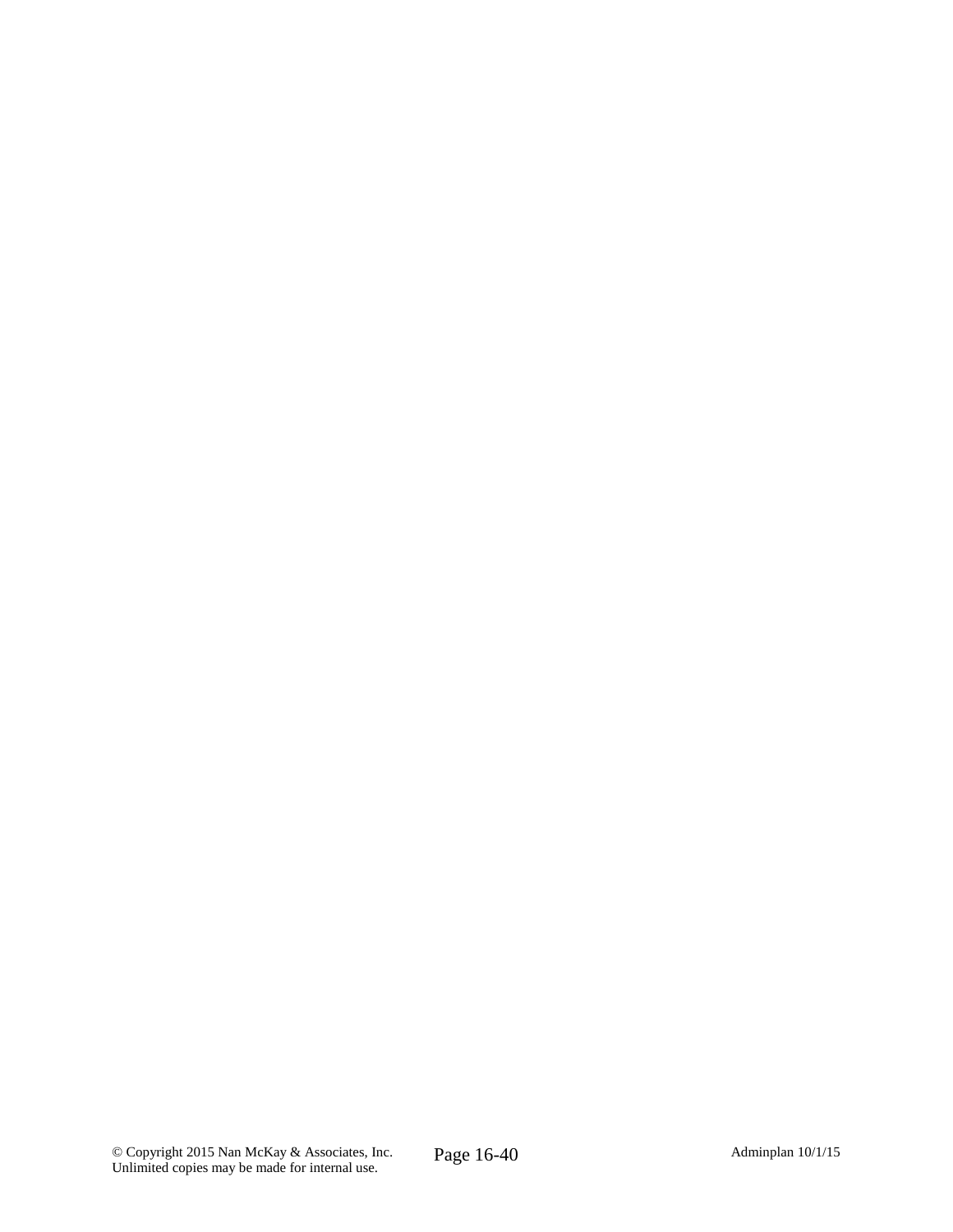# **PART VII: REPORTING AND RECORD KEEPING FOR CHILDREN WITH ENVIRONMENTAL INTERVENTION BLOOD LEAD LEVEL**

# **16-VII.A. OVERVIEW**

The PHA has certain responsibilities relative to children with environmental intervention blood lead levels that are receiving HCV assistance. The notification, verification, and hazard reduction requirements are discussed in Chapter 8. This part deals with the reporting requirements, and data collection and record keeping responsibilities that the PHA is subject to.

# **16-VII.B. REPORTING REQUIREMENT [24 CFR 35.1225(e)]**

The PHA must report the name and address of a child identified as having an environmental intervention blood lead level to the public health department within 5 business days of being so notified by any other medical health care professional.

# PHA Policy

The PHA will provide the public health department written notice of the name and address of any child identified as having an environmental intervention blood lead level.

# **16-VII.C. DATA COLLECTION AND RECORD KEEPING [24 CFR 35.1225(f)]**

At least quarterly, the PHA must attempt to obtain from the public health department(s) with a similar area of jurisdiction, the names and/or addresses of children less than 6 years old with an identified environmental intervention blood lead level.

If the PHA obtains names and addresses of environmental intervention blood lead level children from the public health department(s), the PHA must match this information with the names and addresses of families receiving HCV assistance, unless the public health department performs such a procedure. If a match occurs, the PHA must carry out the notification, verification, and hazard reduction requirements discussed in Chapter 8, and the reporting requirement discussed above.

At least quarterly, the PHA must also report an updated list of the addresses of units receiving assistance under the HCV program to the same public health department(s), unless the public health department(s) states that it does not wish to receive such a report.

# PHA Policy

The HCV program will immediately submit the address of the unit of any participate that has a elevated blood level to the public health department.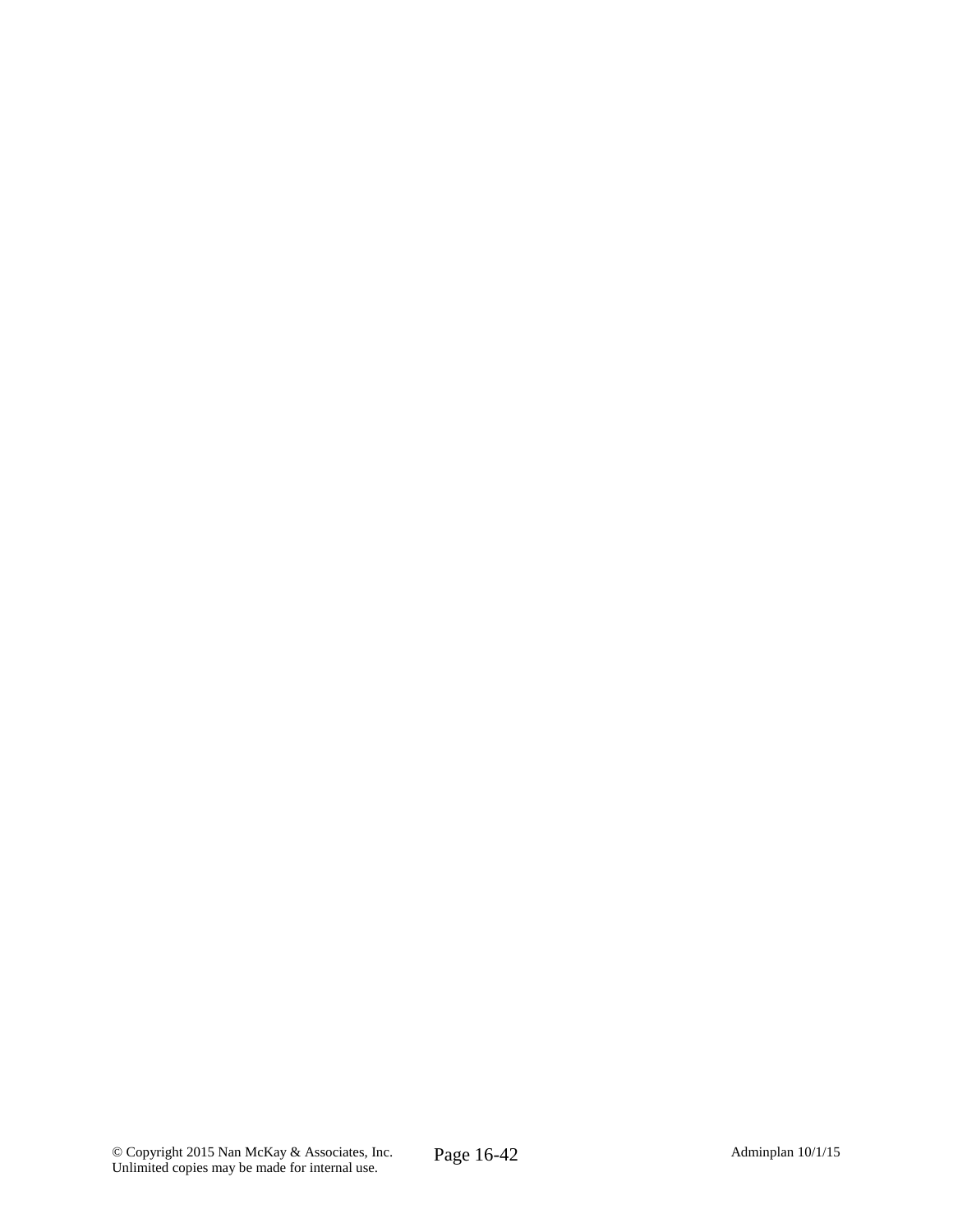# **PART VIII: DETERMINATION OF INSUFFICIENT FUNDING**

### **16-VIII.A. OVERVIEW**

The HCV regulations allow PHAs to deny families permission to move and to terminate Housing Assistance Payments (HAP) contracts if funding under the consolidated ACC is insufficient to support continued assistance [24 CFR 982.354(e)(1) and 982.454]. If a PHA denies a family a portability move based on insufficient funding, the PHA is required to notify the local HUD office within 10 business days [24 CFR 982.354]. Insufficient funding may also impact the PHA's ability to issue vouchers to families on the waiting list. This part discusses the methodology the PHA will use to determine whether or not the PHA has sufficient funding to issue vouchers, approve moves, and to continue subsidizing all families currently under a HAP contract.

# **16-VIII.B. METHODOLOGY**

### PHA Policy

The PHA will determine whether there is adequate funding to issue vouchers, approve moves to higher cost units and areas, and continue subsidizing all current participants by comparing the PHA's annual budget authority to the annual total HAP needs on a monthly basis. The total HAP needs for the calendar year will be projected by establishing the actual HAP costs year to date. To that figure, the PHA will add anticipated HAP expenditures for the remainder of the calendar year. Projected HAP expenditures will be calculated by multiplying the projected number of units leased per remaining months by the most current month's average HAP. The projected number of units leased per month will take into account the average monthly turnover of participant families. If the total annual HAP needs equal or exceed the annual budget authority, or if the PHA cannot support the cost of the proposed subsidy commitment (voucher issuance or move) based on the funding analysis, the PHA will be considered to have insufficient funding.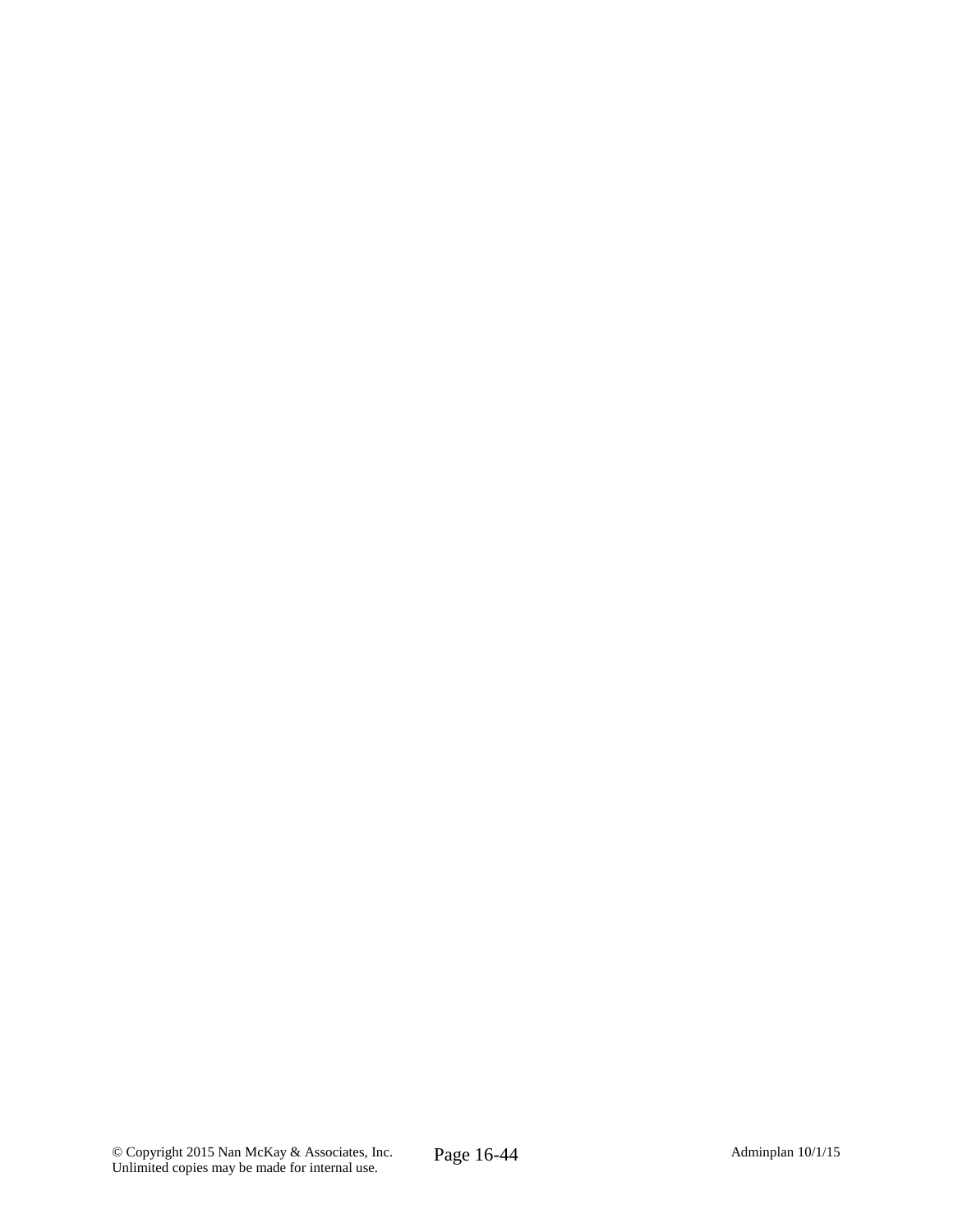# **PART IX: VIOLENCE AGAINST WOMEN ACT (VAWA): NOTIFICATION, DOCUMENTATION, CONFIDENTIALITY**

# **16-IX.A. OVERVIEW**

The Violence against Women Act of 2013 (VAWA) provides special protections for victims of domestic violence, dating violence, sexual assault and stalking who are applying for or receiving assistance under the housing choice voucher (HCV) program. If your state or local laws provide greater protection for such victims, those laws apply in conjunction with VAWA.

In addition to definitions of key terms used in VAWA, this part contains general VAWA requirements and PHA policies in three areas: notification, documentation, and confidentiality. Specific VAWA requirements and PHA policies are located primarily in the following sections: 3-I.C, "Family Breakup and Remaining Member of Tenant Family"; 3-III.G, "Prohibition against Denial of Assistance to Victims of Domestic Violence, Dating Violence, and Stalking"; 10-I.A, "Allowable Moves"; 10-I.B, "Restrictions on Moves"; 12-II.E, "Terminations Related to Domestic Violence, Dating Violence, or Stalking"; and 12-II.F, "Termination Notice."

# **16-IX.B. DEFINITIONS [24 CFR 5.2003, 42 USC 13925]**

As used in VAWA:

- The term *bifurcate* means, with respect to a public housing or Section 8 lease, to divide a lease as a matter of law such that certain tenants can be evicted or removed while the remaining family members' lease and occupancy rights are allowed to remain intact.
- The term *dating violence* means violence committed by a person who is or has been in a social relationship of a romantic or intimate nature with the victim; and where the existence of such a relationship shall be determined based on a consideration of the following factors:
	- The length of the relationship
	- The type of relationship
	- The frequency of interaction between the persons involved in the relationship
- The term *domestic violence* includes felony or misdemeanor crimes of violence committed by a current or former spouse or intimate partner of the victim, by a person with whom the victim shares a child in common, by a person who is cohabitating with or has cohabitated with the victim as a spouse or intimate partner, by a person similarly situated to a spouse of the victim under the domestic or family violence laws of the jurisdiction receiving grant monies, or by any other person against an adult or youth victim who is protected from that person's acts under the domestic or family violence laws of the jurisdiction.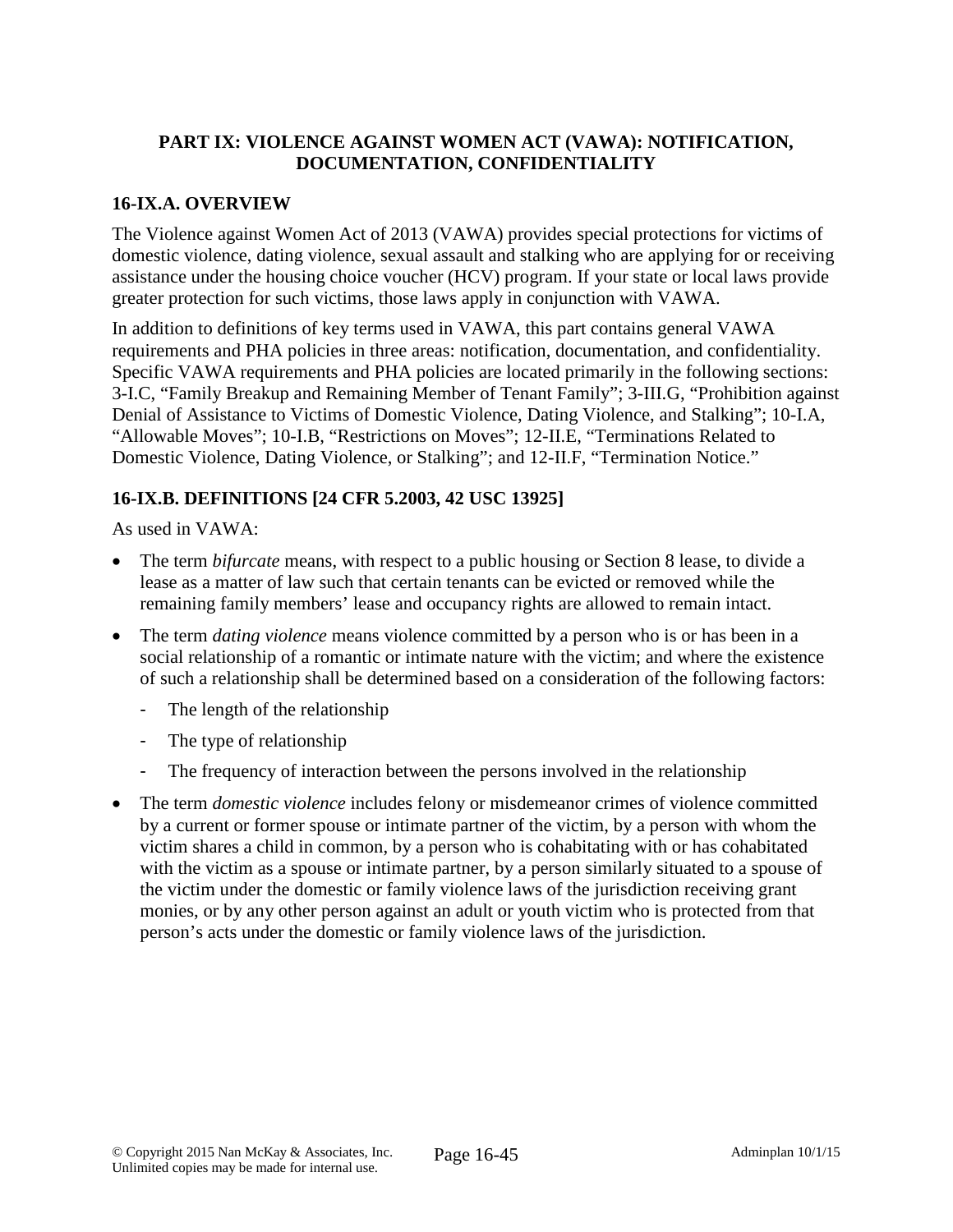- The term *affiliated individual* means, with respect to a person:
	- A spouse, parent, brother or sister, or child of that individual, or an individual to whom that individual stands in the position or place of a parent; or
	- Any other individual, tenant, or lawful occupant living in the household of the victim of domestic violence, dating violence, sexual assault, or stalking.
- The term *sexual assault* means:
	- Any nonconsensual sexual act proscribed by federal, tribal, or state law, including when the victim lacks the capacity to consent
- The term *stalking* means:
	- To engage in a course of conduct directed at a specific person that would cause a reasonable person to fear for his or her safety or the safety of others, or suffer substantial emotional distress.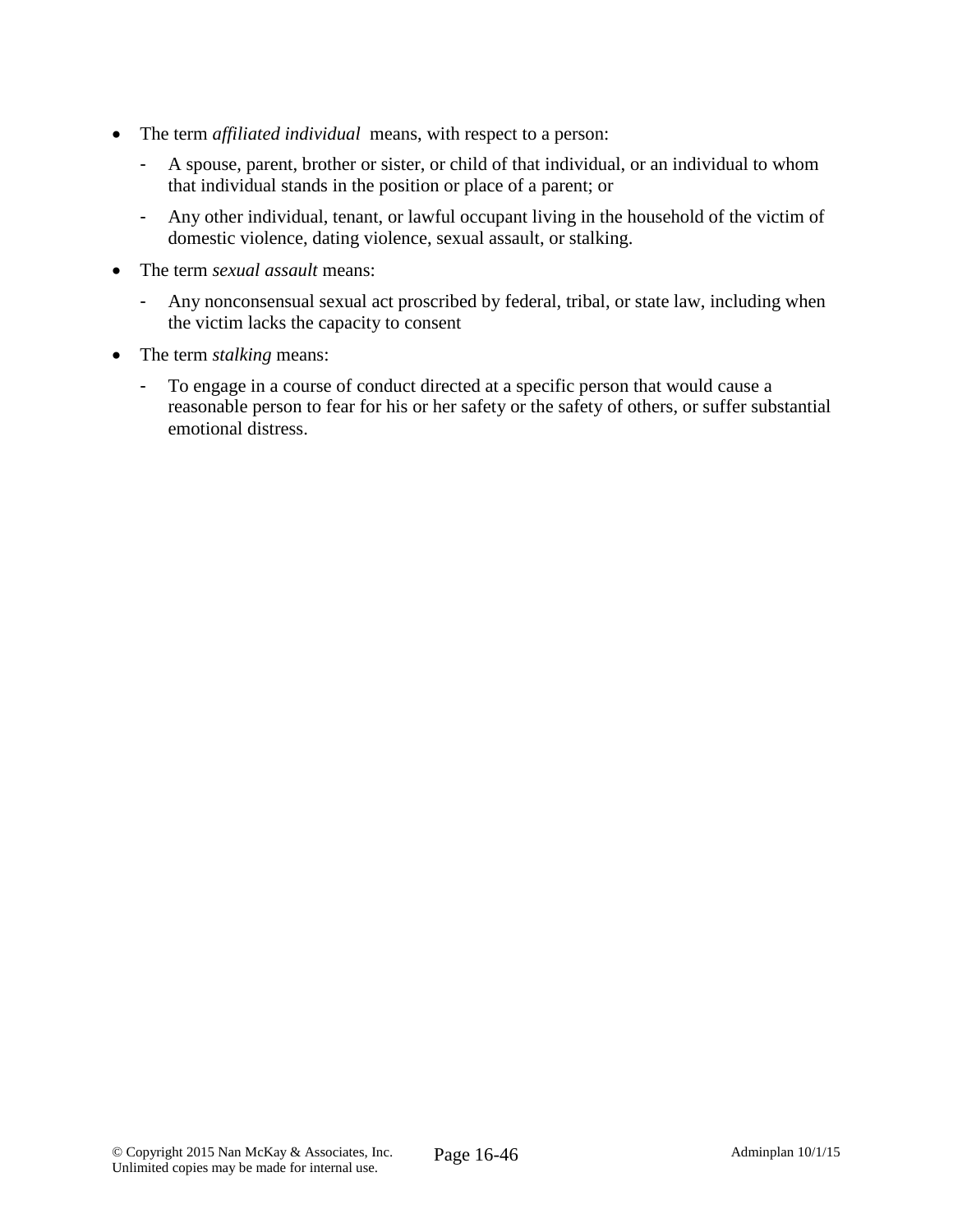# **16-IX.C. NOTIFICATION [24 CFR 5.2005(a)]**

#### **Notification to Public**

The PHA adopts the following policy to help ensure that all actual and potential beneficiaries of its HCV program are aware of their rights under VAWA.

### PHA Policy

The PHA will post the following information regarding VAWA in its offices and on its Web site. It will also make the information readily available to anyone who requests it.

A summary of the rights and protections provided by VAWA to housing choice voucher program applicants and participants who are or have been victims of domestic violence, dating violence, sexual assault, or stalking (see sample notices in Exhibits 16-1 and 16-2)

The definitions of *domestic violence*, *dating violence*, *sexual assault,* and *stalking* provided in VAWA (included in Exhibits 16-1 and 16-2)

An explanation of the documentation that the PHA may require from an individual who claims the protections provided by VAWA (included in Exhibits 16-1 and 16-2)

A copy of form HUD-50066, Certification of Domestic Violence, Dating Violence, Sexual Assault, or Stalking

A statement of the PHA's obligation to keep confidential any information that it receives from a victim unless (a) the PHA has the victim's written permission to release the information, (b) it needs to use the information in an eviction proceeding, or (c) it is compelled by law to release the information (included in Exhibits 16-1 and 16-2)

The National Domestic Violence Hot Line: 1-800-799-SAFE (7233) or 1-800-787-3224 (TTY) (included in Exhibits 16-1 and 16-2)

Contact information for local victim advocacy groups or service providers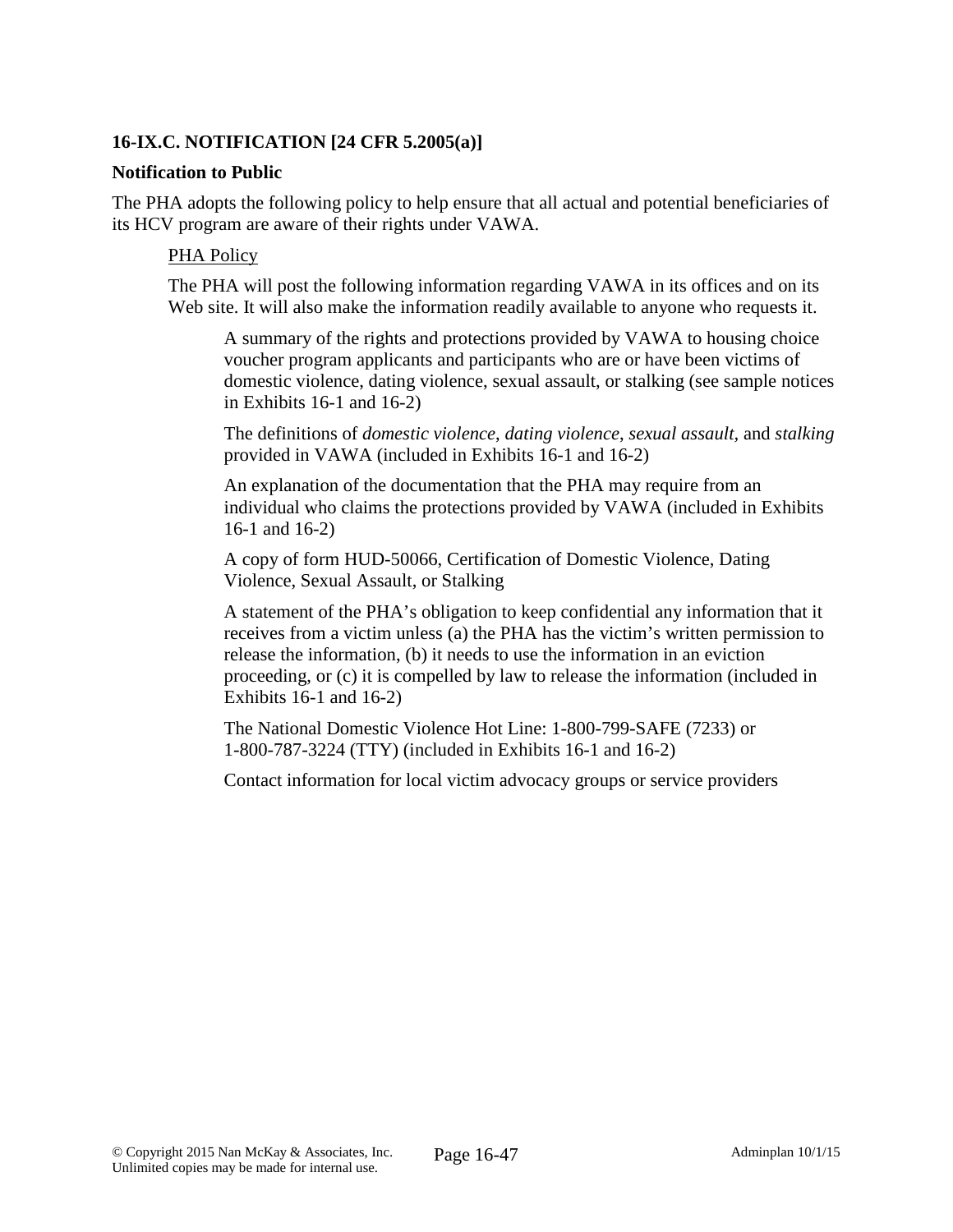# **Notification to Program Applicants and Participants [24 CFR 5.2005(a)(1)]**

PHAs are required to inform program applicants and participants of their rights under VAWA, including their right to confidentiality and the limits thereof, when they are denied assistance, when they are admitted to the program, and when they are notified of an eviction or termination of housing benefits.

### PHA Policy

The PHA will provide all applicants with information about VAWA at the time they request an application for housing assistance. The PHA will also include information about VAWA in all notices of denial of assistance (see section 3-III.G).

The PHA will provide all participants with information about VAWA at the time of admission (see section 5-I.B) and at annual reexamination. The PHA will also include information about VAWA in notices of termination of assistance, as provided in section 12-II.F.

The VAWA information provided to applicants and participants will consist of the notice in Exhibit 16-1 and a copy of form HUD-50066, Certification of Domestic Violence, Dating Violence, Sexual Assault, and Stalking.

### **Notification to Owners and Managers [24 CFR 5.2005(a)(2)**]

PHAs are required to notify owners and managers participating in the HCV program of their rights and obligations under VAWA.

#### PHA Policy

The PHA will provide owners and managers with information about their rights and obligations under VAWA when they begin their participation in the HCV program and at least annually thereafter.

The VAWA information provided to owners will consist of the notice in Exhibit 16-2 and a copy of form HUD-50066, Certification of Domestic Violence, Dating Violence, and Stalking.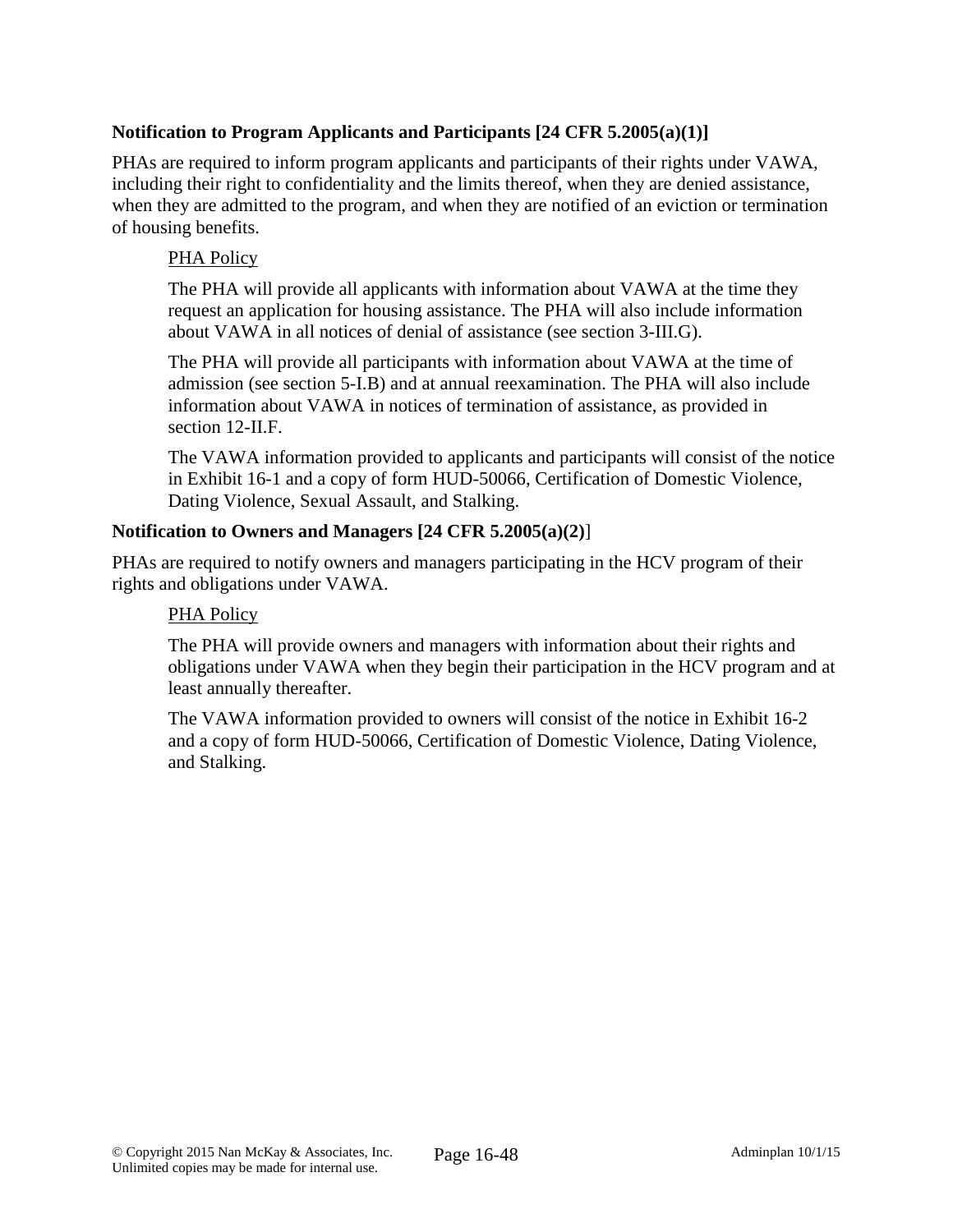# **16-IX.D. DOCUMENTATION [24 CFR 5.2007]**

A PHA presented with a claim for initial or continued assistance based on status as a victim of domestic violence, dating violence, sexual assault, stalking, or criminal activity related to any of these forms of abuse may—but is not required to—request that the individual making the claim document the abuse. Any request for documentation must be in writing, and the individual must be allowed at least 14 business days after receipt of the request to submit the documentation. The PHA may extend this time period at its discretion. [24 CFR 5.2007(a)]

The individual may satisfy the PHA's request by providing any one of the following three forms of documentation [24 CFR 5.2007(b)]:

- (1) A completed and signed HUD-approved certification form (HUD-50066, Certification of Domestic Violence, Dating Violence, Sexual Assault, or Stalking), which must include the name of the perpetrator only if the name of the perpetrator is safe to provide and is known to the victim
- (2) A federal, state, tribal, territorial, or local police report or court record, or an administrative record
- (3) Documentation signed by a person who has assisted the victim in addressing domestic violence, dating violence, sexual assault or stalking, or the effects of such abuse. This person may be an employee, agent, or volunteer of a victim service provider; an attorney; a mental health professional; or a medical professional. The person signing the documentation must attest under penalty of perjury to the person's belief that the incidents in question are bona fide incidents of abuse. The victim must also sign the documentation.

The PHA may not require third-party documentation (forms 2 and 3) in addition to certification (form 1), except as specified below under "Conflicting Documentation," nor may it require certification in addition to third-party documentation [VAWA final rule].

#### PHA Policy

Any request for documentation of domestic violence, dating violence, sexual assault or stalking will be in writing, will specify a deadline of 14 business days following receipt of the request, will describe the three forms of acceptable documentation, will provide explicit instructions on where and to whom the documentation must be submitted, and will state the consequences for failure to submit the documentation or request an extension in writing by the deadline.

The PHA may, in its discretion, extend the deadline for 10 business days. Any extension granted by the PHA will be in writing.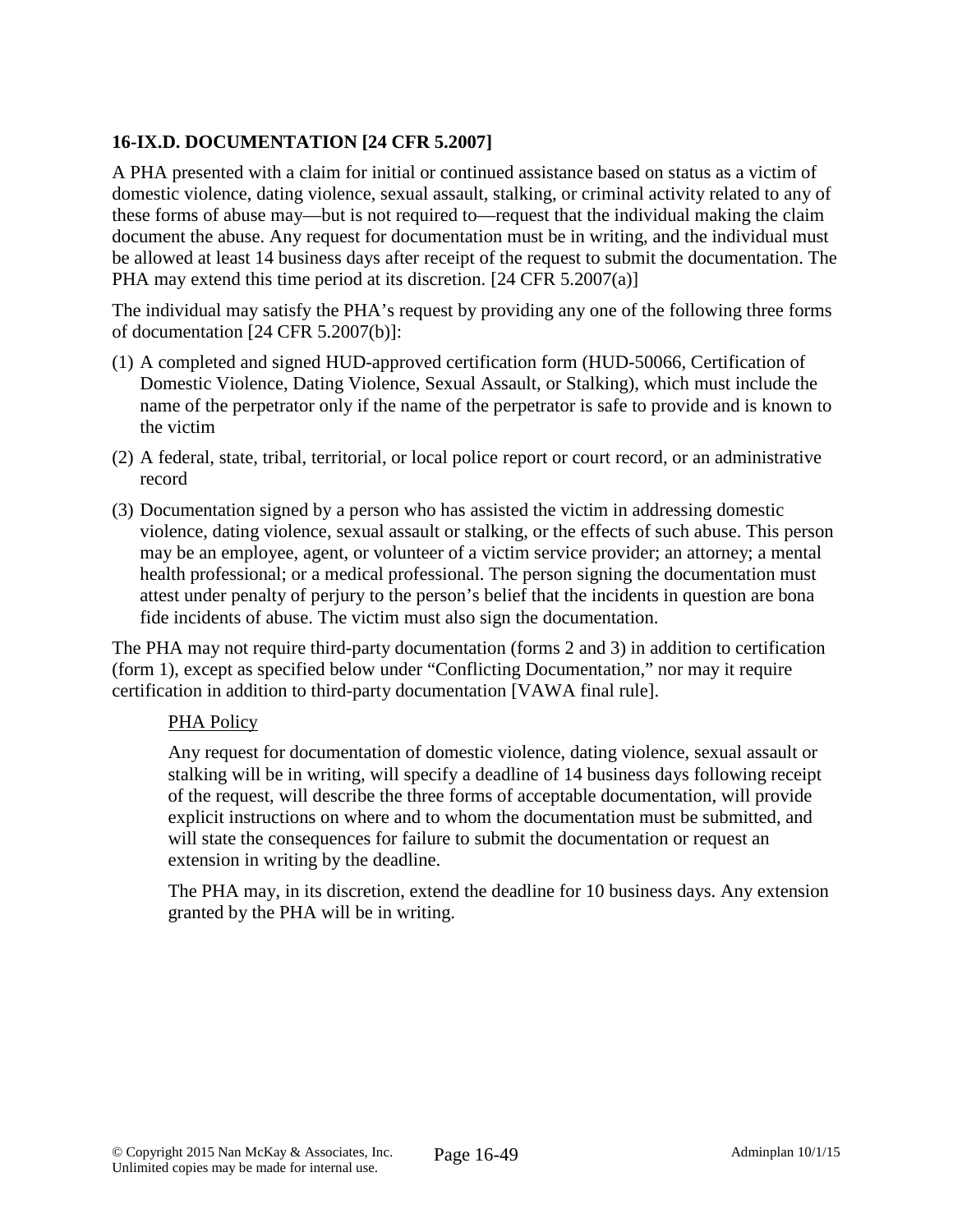# **Conflicting Documentation [24 CFR 5.2007(e)]**

In cases where the PHA receives conflicting certification documents from two or more members of a household, each claiming to be a victim and naming one or more of the other petitioning household members as the perpetrator, the PHA may determine which is the true victim by requiring each to provide acceptable third-party documentation, as described above (forms 2 and 3). The PHA must honor any court orders issued to protect the victim or to address the distribution of property.

# PHA Policy

If presented with conflicting certification documents (two or more forms HUD-50066) from members of the same household, the PHA will attempt to determine which is the true victim by requiring each of them to provide third-party documentation in accordance with 24 CFR 5.2007(e) and by following any HUD guidance on how such determinations should be made.

# **Discretion to Require No Formal Documentation [24 CFR 5.2007(d)]**

The PHA has the discretion to provide benefits to an individual based solely on the individual's statement or other corroborating evidence—i.e., without requiring formal documentation of abuse in accordance with 24 CFR 5.2007(b).

# PHA Policy

If the PHA accepts an individual's statement or other corroborating evidence of domestic violence, dating violence, sexual assault or stalking, the PHA will document acceptance of the statement or evidence in the individual's file.

# **Failure to Provide Documentation [24 CFR 5.2007(c)]**

In order to deny relief for protection under VAWA, a PHA must provide the individual requesting relief with a written request for documentation of abuse. If the individual fails to provide the documentation within 14 business days from the date of receipt, or such longer time as the PHA may allow, the PHA may deny relief for protection under VAWA.

# **16-IX.E. CONFIDENTIALITY [24 CFR 5.2007(b)(4)]**

All information provided to the PHA regarding domestic violence, dating violence, sexual assault or stalking, including the fact that an individual is a victim of such violence or stalking, must be retained in confidence. This means that the PHA (1) may not enter the information into any shared database, (2) may not allow employees or others to access the information unless they are explicitly authorized to do so and have a need to know the information for purposes of their work, and (3) may not provide the information to any other entity or individual, except to the extent that the disclosure is (a) requested or consented to by the individual in writing, (b) required for use in an eviction proceeding, or (c) otherwise required by applicable law.

# PHA Policy

If disclosure is required for use in an eviction proceeding or is otherwise required by applicable law, the PHA will inform the victim before disclosure occurs so that safety risks can be identified and addressed.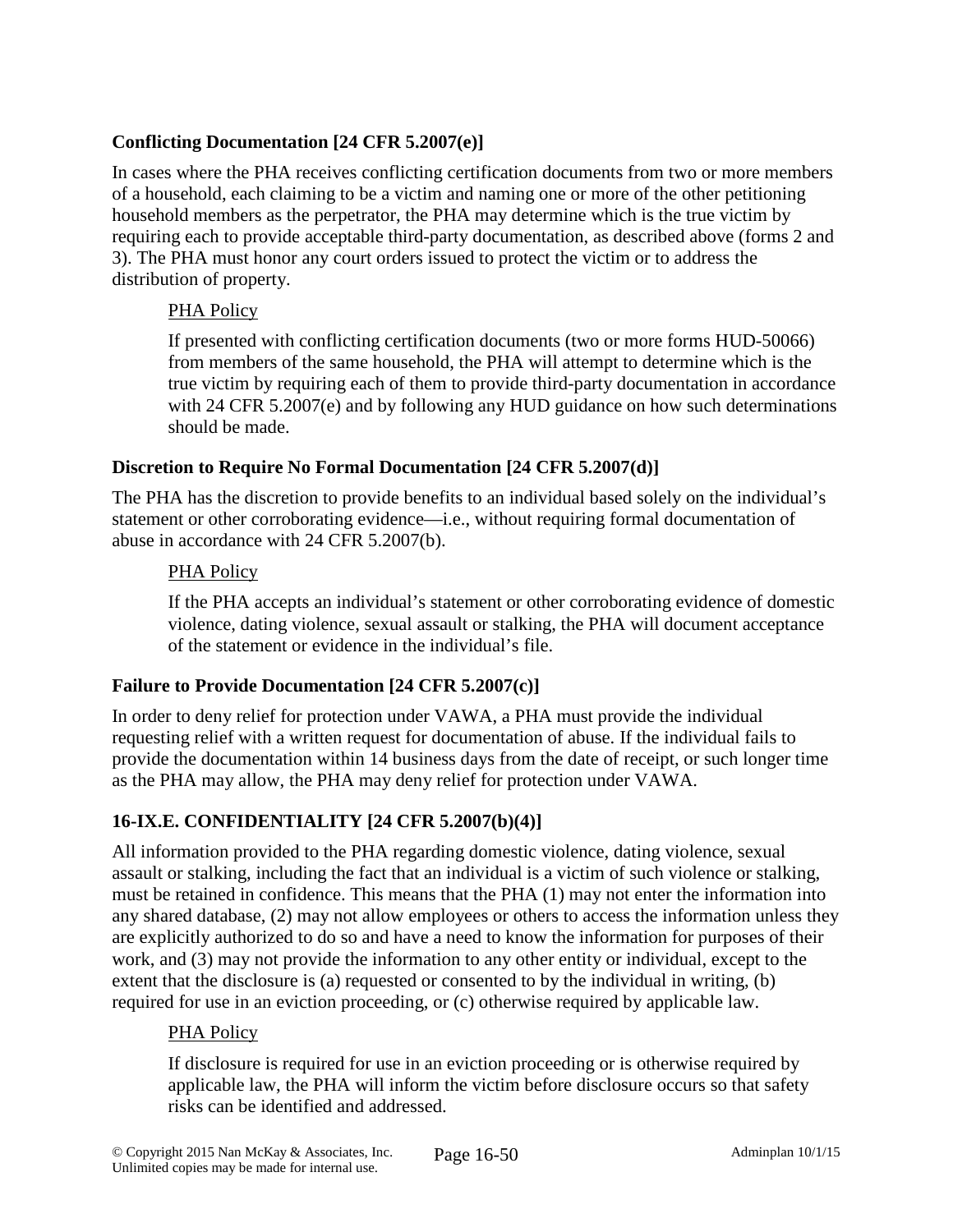# **EXHIBIT 16-1: SAMPLE NOTICE TO HOUSING CHOICE VOUCHER APPLICANTS AND TENANTS REGARDING THE VIOLENCE AGAINST WOMEN ACT (VAWA)**

*This sample notice was adapted from a notice prepared by the National Housing Law Project.*

A federal law that went into effect in 2013 protects individuals who are victims of domestic violence, dating violence, sexual assault, or stalking. The name of the law is the Violence against Women Act, or "VAWA." This notice explains your rights under VAWA.

### **Protections for Victims**

If you are eligible for a Section 8 voucher, the housing authority cannot deny you rental assistance solely because you are a victim of domestic violence, dating violence, sexual assault, or stalking.

If you are the victim of domestic violence, dating violence, sexual assault, or stalking, you cannot be terminated from the Section 8 program or evicted based on acts or threats of violence committed against you. Also, criminal acts directly related to the domestic violence, dating violence, sexual assault, or stalking that are caused by a member of your household or a guest can't be the reason for evicting you or terminating your rental assistance if you were the victim of the abuse.

# **Reasons You Can Be Evicted**

You can be evicted and your rental assistance can be terminated if the housing authority or your landlord can show there is an *actual* and *imminent* (immediate) threat to other tenants or employees at the property if you remain in your housing. Also, you can be evicted and your rental assistance can be terminated for serious or repeated lease violations that are not related to the domestic violence, dating violence, sexual assault, or stalking committed against you. The housing authority and your landlord cannot hold you to a more demanding set of rules than it applies to tenants who are not victims.

# **Removing the Abuser from the Household**

Your landlord may split the lease to evict a tenant who has committed criminal acts of violence against family members or others, while allowing the victim and other household members to stay in the assisted unit. Also, the housing authority can terminate the abuser's Section 8 rental assistance while allowing you to continue to receive assistance. If the landlord or housing authority chooses to remove the abuser, it may not take away the remaining tenants' rights to the unit or otherwise punish the remaining tenants. In removing the abuser from the household, your landlord must follow federal, state, and local eviction procedures.

#### **Moving to Protect Your Safety**

The housing authority may permit you to move and still keep your rental assistance, even if your current lease has not yet expired. The housing authority may require that you be current on your rent or other obligations in the housing choice voucher program. The housing authority may ask you to provide proof that you are moving because of incidences of abuse.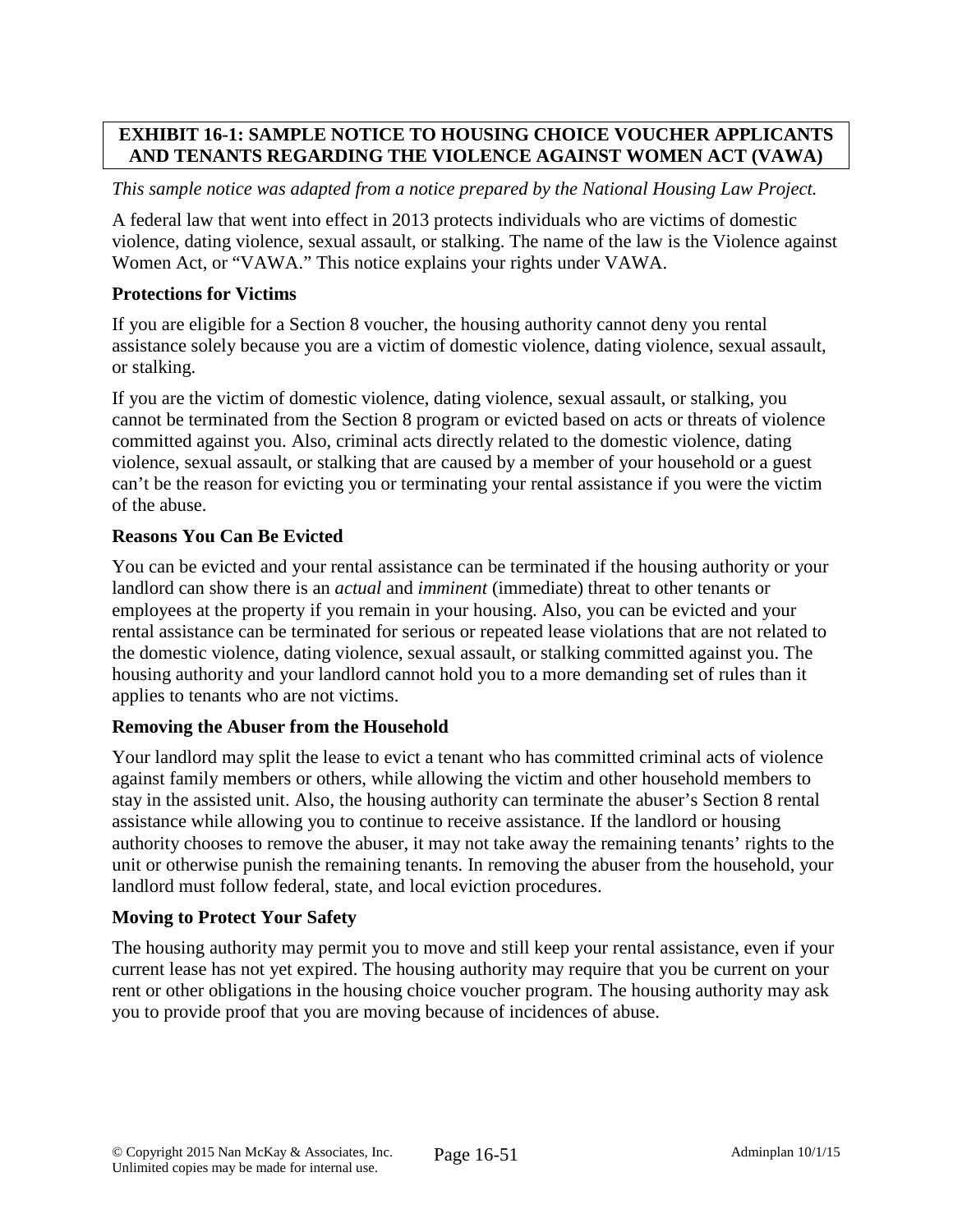# **Proving That You Are a Victim of Domestic Violence, Dating Violence, Sexual Assault, or Stalking**

The housing authority and your landlord can ask you to prove or "certify" that you are a victim of domestic violence, dating violence, sexual assault, or stalking. The housing authority or your landlord must give you at least 14 business days (i.e., Saturdays, Sundays, and holidays do not count) to provide this proof. The housing authority and your landlord are free to extend the deadline. There are three ways you can prove that you are a victim:

- Complete the certification form given to you by the housing authority or your landlord. The form will ask for your name, the name of your abuser, the abuser's relationship to you, the date, time, and location of the incident of violence, and a description of the violence. You are only required to provide the name of the abuser if it is safe to provide and you know their name.
- Provide a statement from a victim service provider, attorney, mental health professional, or medical professional who has helped you address incidents of domestic violence, dating violence, sexual assault, or stalking. The professional must state that he or she believes that the incidents of abuse are real. Both you and the professional must sign the statement, and both of you must state that you are signing "under penalty of perjury."
- Provide a police or court record, such as a protective order, or an administrative record.

Additionally, at its discretion, the housing authority can accept a statement or other evidence provided by the applicant or tenant.

If you fail to provide one of these documents within the required time, the landlord may evict you, and the housing authority may terminate your rental assistance.

# **Confidentiality**

The housing authority and your landlord must keep confidential any information you provide about the violence against you, unless:

- You give written permission to the housing authority or your landlord to release the information.
- Your landlord needs to use the information in an eviction proceeding, such as to evict your abuser.
- A law requires the housing authority or your landlord to release the information.

If release of the information would put your safety at risk, you should inform the housing authority and your landlord.

# **VAWA and Other Laws**

VAWA does not limit the housing authority's or your landlord's duty to honor court orders about access to or control of the property. This includes orders issued to protect a victim and orders dividing property among household members in cases where a family breaks up.

VAWA does not replace any federal, state, or local law that provides greater protection for victims of domestic violence, dating violence, sexual assault, or stalking.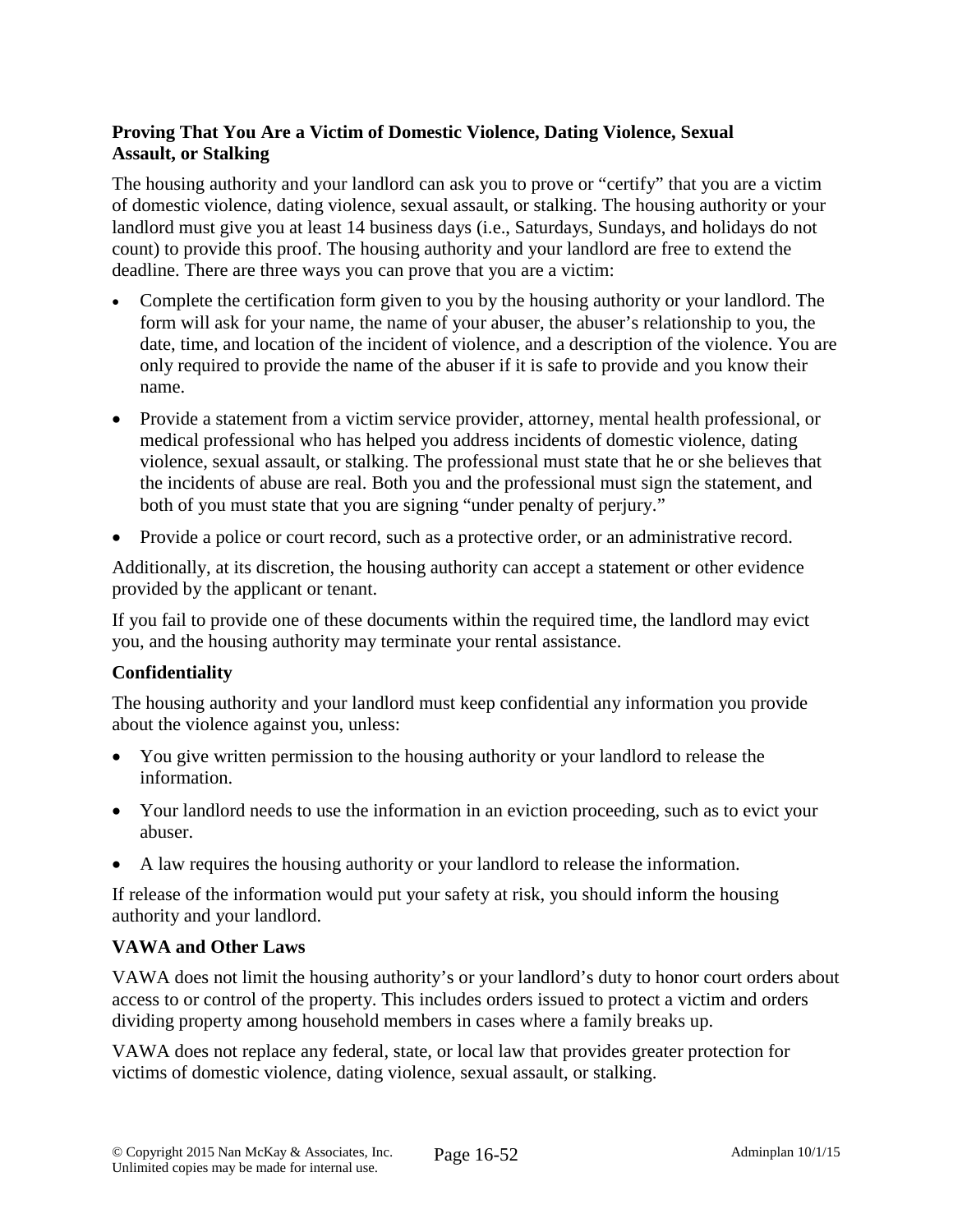# **For Additional Information**

For help and advice on escaping an abusive relationship, call the National Domestic Violence Hotline at 1-800-799-SAFE (7233) or 1-800-787-3224 (TTY).

### **Definitions**

For purposes of determining whether a tenant may be covered by VAWA, the following list of definitions applies:

VAWA defines *domestic violence* to include felony or misdemeanor crimes of violence committed by any of the following:

- A current or former spouse or intimate partner of the victim
- A person with whom the victim shares a child in common
- A person who is cohabitating with or has cohabitated with the victim as a spouse or intimate partner
- A person similarly situated to a spouse of the victim under the domestic or family violence laws of the jurisdiction receiving grant monies
- Any other person against an adult or youth victim who is protected from that person's acts under the domestic or family violence laws of the jurisdiction

VAWA defines *dating violence* as violence committed by a person (1) who is or has been in a social relationship of a romantic or intimate nature with the victim AND (2) where the existence of such a relationship shall be determined based on a consideration of the following factors:

- The length of the relationship
- The type of relationship
- The frequency of interaction between the persons involved in the relationship

VAWA defines *sexual assault* as "any nonconsensual sexual act proscribed by Federal, tribal, or State law, including when the victim lacks capacity to consent" (42 U.S.C. 13925(a)).

VAWA defines *stalking* as engaging in a course of conduct directed at a specific person that would cuase a reasonable person to fear for his or her safety or the safety of others, or suffer substantial emotional distress.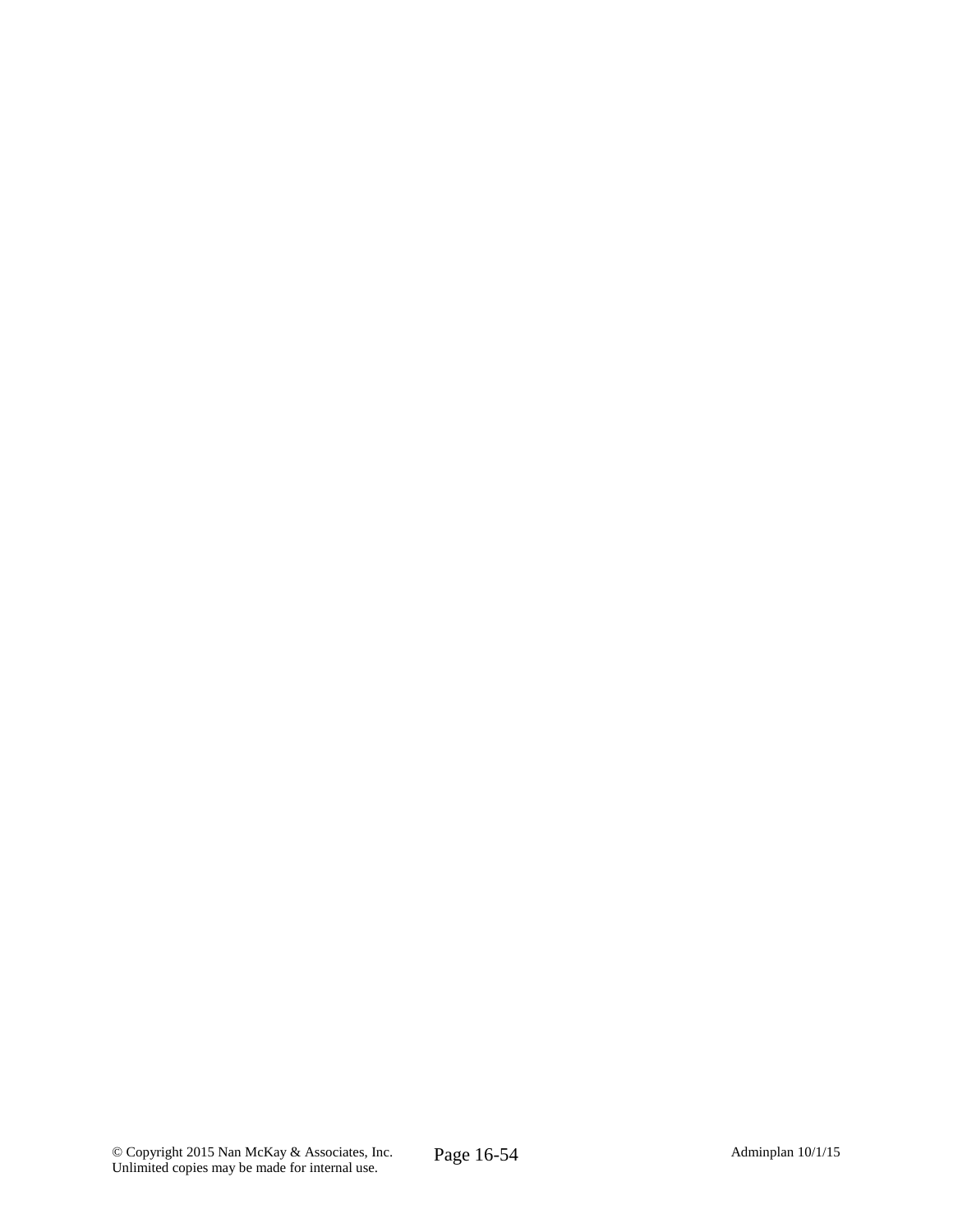# **EXHIBIT 16-2: SAMPLE NOTICE TO HOUSING CHOICE VOUCHER OWNERS AND MANAGERS REGARDING THE VIOLENCE AGAINST WOMEN ACT (VAWA)**

### *This sample notice was adapted from a notice prepared by the National Housing Law Project.*

A federal law that went into effect in 2013 protects individuals who are victims of domestic violence, dating violence, sexual assault, and stalking. The name of the law is the Violence against Women Act, or "VAWA." This notice explains your obligations under VAWA.

#### **Protections for Victims**

You cannot refuse to rent to an applicant solely because he or she is or has been a victim of domestic violence, dating violence, sexual assault, or stalking.

You cannot evict a tenant who is or has been the victim of domestic violence, dating violence, sexual assault, or stalking based on acts or threats of violence committed against the victim. Also, criminal acts directly related to the domestic violence, dating violence, sexual assault, or stalking that are caused by a household member or guest cannot be cause for evicting the victim of the abuse.

### **Permissible Evictions**

You can evict a victim of domestic violence, dating violence, sexual assault, or stalking if you can demonstrate that there is an *actual and imminent* (immediate) threat to other tenants or employees at the property if the victim is not evicted. Also, you may evict a victim for serious or repeated lease violations that are not related to the domestic violence, dating violence, sexual assault, or stalking. You cannot hold a victim of domestic violence, dating violence, sexual assault, or stalking to a more demanding standard than you hold tenants who are not victims.

#### **Removing the Abuser from the Household**

You may bifurcate (split) the lease to evict a tenant who has committed criminal acts of violence against family members or others, while allowing the victim and other household members to stay in the unit. If you choose to remove the abuser, you may not take away the remaining tenants' rights to the unit or otherwise punish the remaining tenants. In removing the abuser from the household, you must follow federal, state, and local eviction procedures.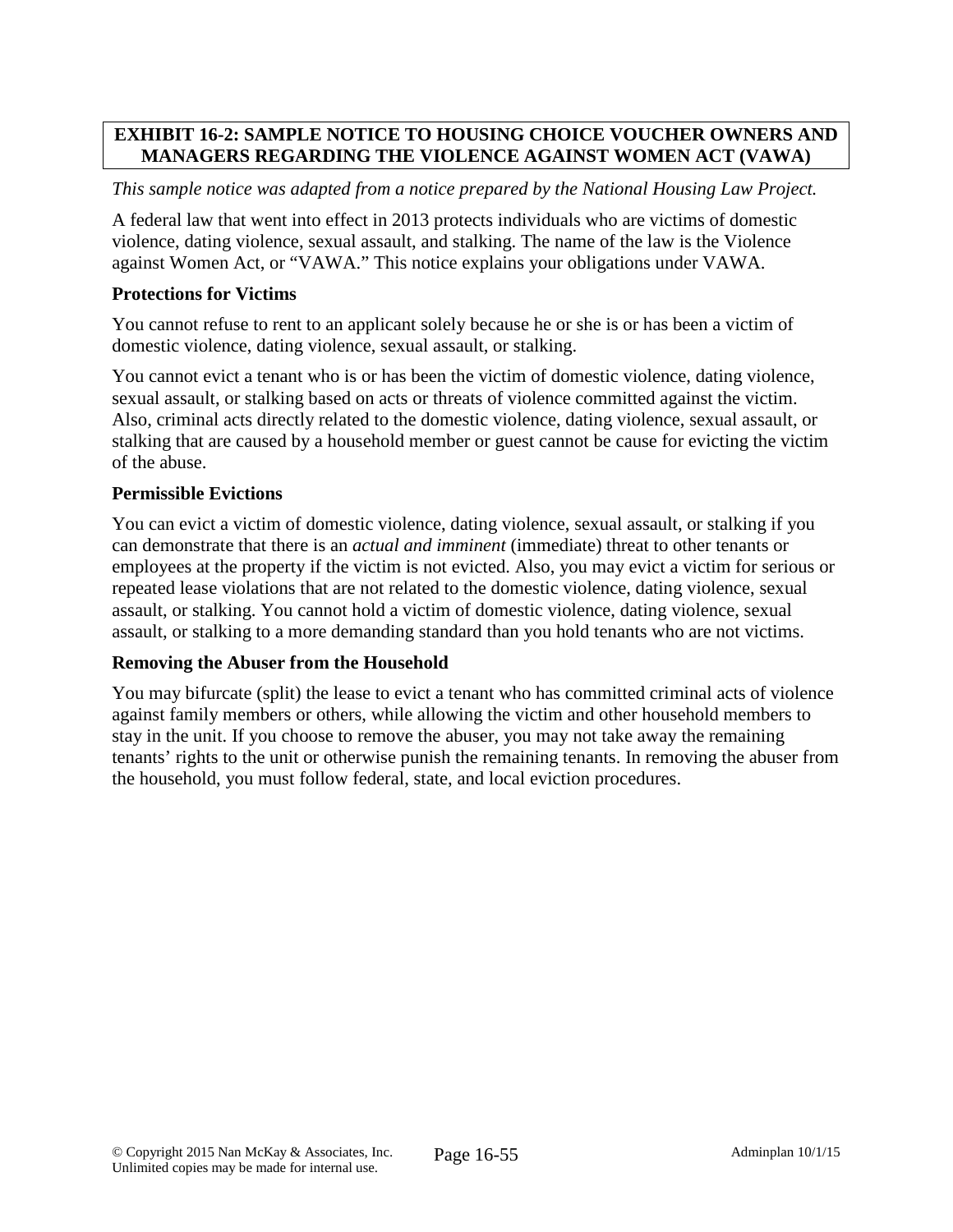# **Certification of Domestic Violence, Dating Violence, Sexual Assault, or Stalking**

If a tenant asserts VAWA's protections, you can ask the tenant to certify that he or she is a victim of domestic violence, dating violence, sexual assault, or stalking. You are not required to demand official documentation and may rely upon the victim's statement alone. If you choose to request certification, you must do so in writing and give the tenant at least 14 business days to provide documentation. You are free to extend this deadline. A tenant can certify that he or she is a victim by providing any one of the following three documents:

- A completed, signed HUD-approved certification form. The most recent form is HUD-50066. This form is available at the housing authority or online at http://portal.hud.gov/hudportal/HUD?src=/program\_offices/administration/hudclips/forms/hud5.
- A statement from a victim service provider, attorney, mental health professional, or medical professional who has helped the victim address incidents of domestic violence, dating violence, sexual assault, or stalking. The professional must state that he or she believes that the incidents of abuse are real. Both the victim and the professional must sign the statement under penalty of perjury.
- A police or court record, such as a protective order, or administrative record.

If the tenant fails to provide one of these documents within 14 business days, you may evict the tenant if authorized by otherwise applicable law and lease provisions.

# **Confidentiality**

You must keep confidential any information a tenant provides to certify that he or she is a victim of domestic violence, dating violence, sexual assault, or stalking. You cannot enter the information into a shared database or reveal it to outside entities unless:

- The tenant provides written permission releasing the information.
- The information is required for use in an eviction proceeding, such as to evict the abuser.
- Release of the information is otherwise required by law.

The victim should inform you if the release of the information would put his or her safety at risk.

# **VAWA and Other Laws**

VAWA does not limit your obligation to honor court orders regarding access to or control of the property. This includes orders issued to protect the victim and orders dividing property among household members in cases where a family breaks up.

VAWA does not replace any federal, state, or local law that provides greater protection for victims of domestic violence, dating violence, sexual assault, or stalking.

#### **Additional Information**

• If you have any questions regarding VAWA, please contact \_\_\_\_\_\_\_\_\_\_\_\_\_\_\_\_\_\_\_\_\_